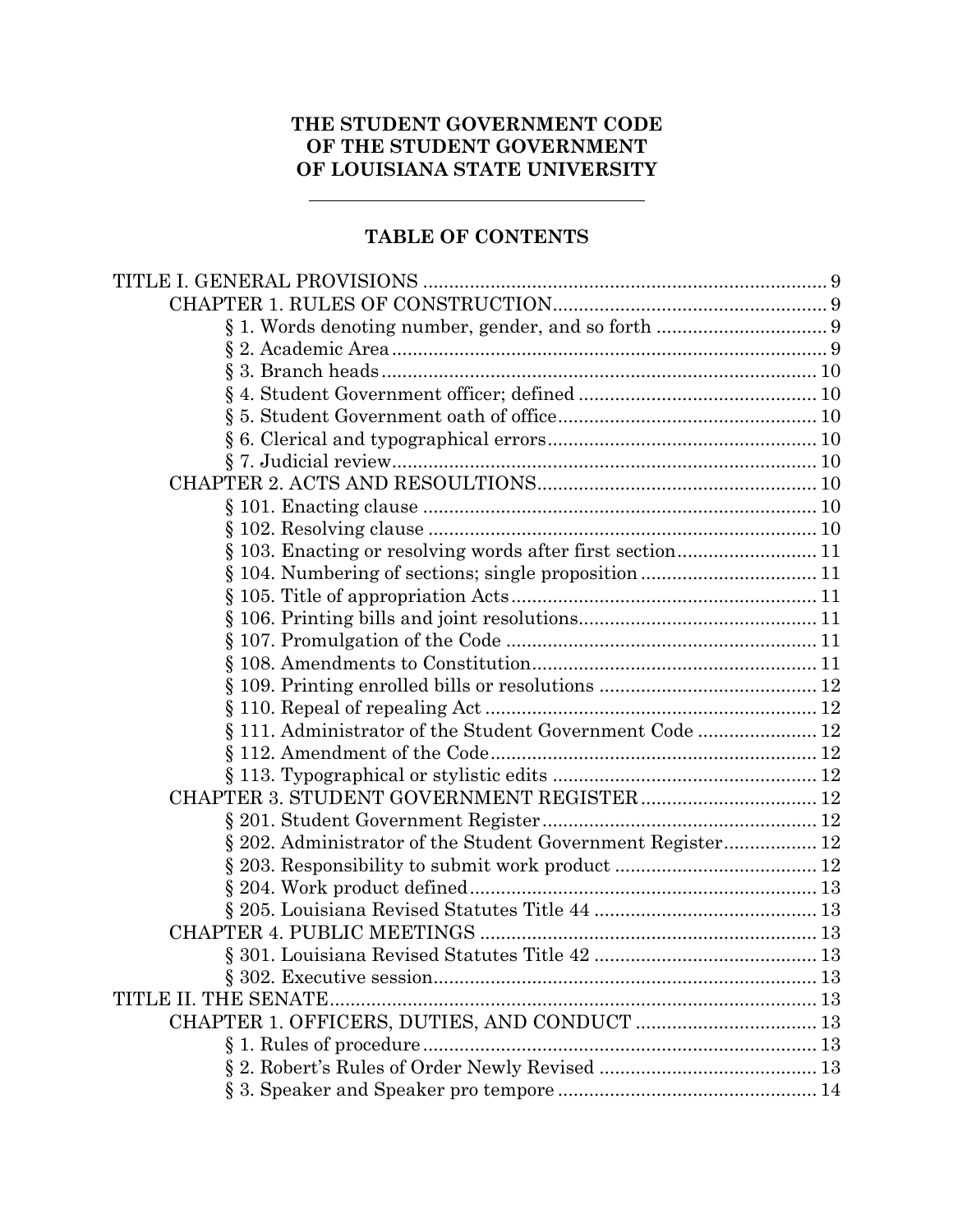| $\S 9. Standard of conduct 1.15$                            |  |
|-------------------------------------------------------------|--|
|                                                             |  |
|                                                             |  |
|                                                             |  |
|                                                             |  |
|                                                             |  |
|                                                             |  |
|                                                             |  |
| CHAPTER 3. VACANCIES, REMOVALS, AND ABSENCES 17             |  |
| § 201. Senate Temporary Appointment Commission 17           |  |
|                                                             |  |
|                                                             |  |
|                                                             |  |
| § 205. Emergency Senate Temporary Appointment Commission 17 |  |
|                                                             |  |
| § 207. Vacancy; Speaker or Speaker pro tempore  18          |  |
| § 208. Removal generally; graduate student exceptions 18    |  |
|                                                             |  |
|                                                             |  |
|                                                             |  |
|                                                             |  |
|                                                             |  |
|                                                             |  |
|                                                             |  |
|                                                             |  |
|                                                             |  |
|                                                             |  |
|                                                             |  |
|                                                             |  |
|                                                             |  |
|                                                             |  |
|                                                             |  |
|                                                             |  |
|                                                             |  |
|                                                             |  |
|                                                             |  |
|                                                             |  |
|                                                             |  |
|                                                             |  |
|                                                             |  |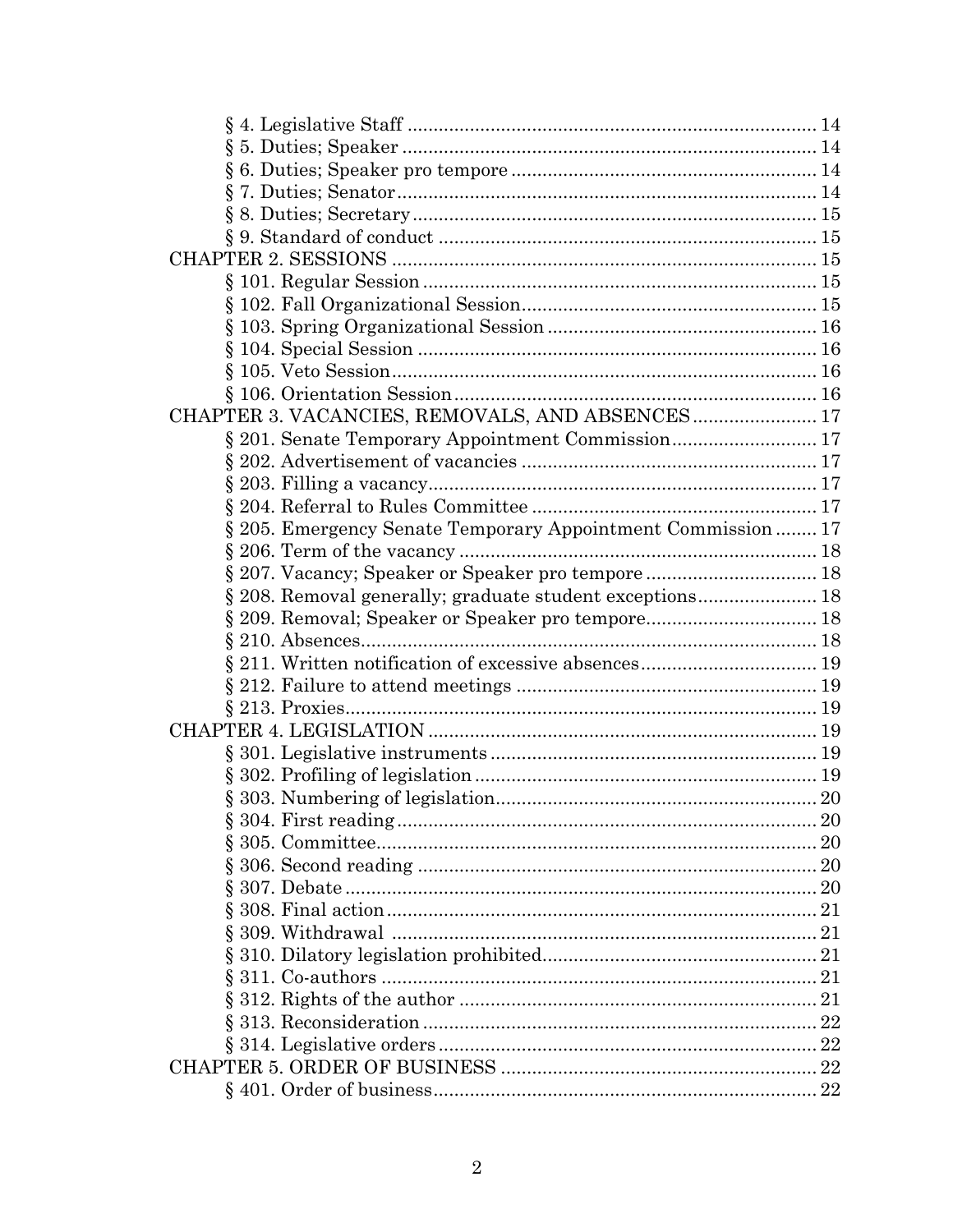| § 805. Motion to adjourn or recess during legislation 27 |  |
|----------------------------------------------------------|--|
| CHAPTER 10. VOTING                                       |  |
|                                                          |  |
|                                                          |  |
|                                                          |  |
|                                                          |  |
|                                                          |  |
|                                                          |  |
|                                                          |  |
|                                                          |  |
|                                                          |  |
|                                                          |  |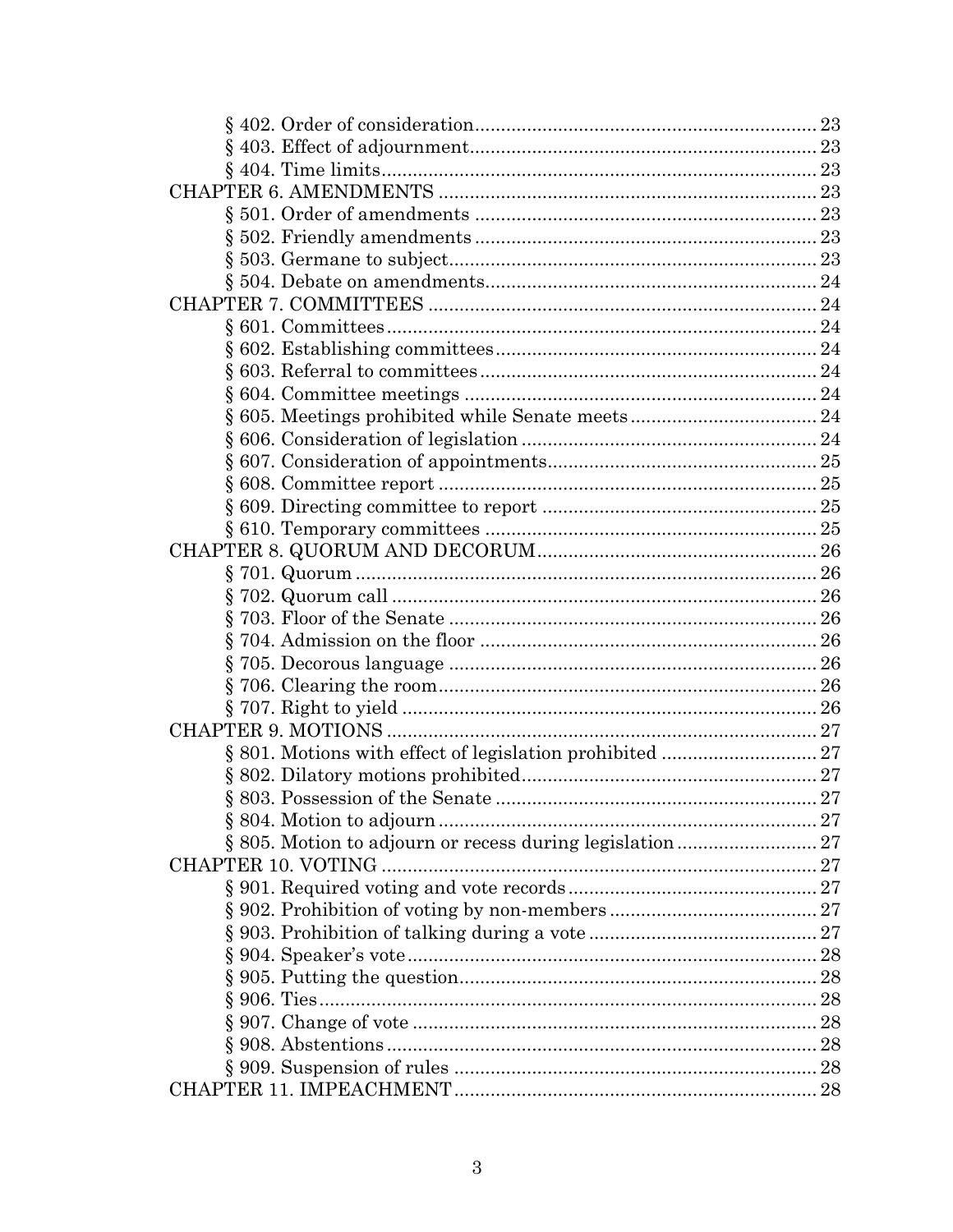| § 1006. Requirement for vote that violation was committed 29         |  |
|----------------------------------------------------------------------|--|
|                                                                      |  |
|                                                                      |  |
|                                                                      |  |
|                                                                      |  |
|                                                                      |  |
|                                                                      |  |
|                                                                      |  |
|                                                                      |  |
|                                                                      |  |
| § 1. Vacancy in offices of both President and Vice President  30     |  |
| § 2. Vacancy in offices of President, Vice President, and Speaker 30 |  |
|                                                                      |  |
|                                                                      |  |
|                                                                      |  |
|                                                                      |  |
|                                                                      |  |
|                                                                      |  |
| CHAPTER 2. OFFICE AND COMPENSATION OF THE EXECUTIVES 31              |  |
|                                                                      |  |
|                                                                      |  |
|                                                                      |  |
|                                                                      |  |
| § 105. Compensation of the President and Vice President32            |  |
|                                                                      |  |
|                                                                      |  |
|                                                                      |  |
|                                                                      |  |
|                                                                      |  |
|                                                                      |  |
|                                                                      |  |
|                                                                      |  |
|                                                                      |  |
|                                                                      |  |
|                                                                      |  |
|                                                                      |  |
|                                                                      |  |
|                                                                      |  |
|                                                                      |  |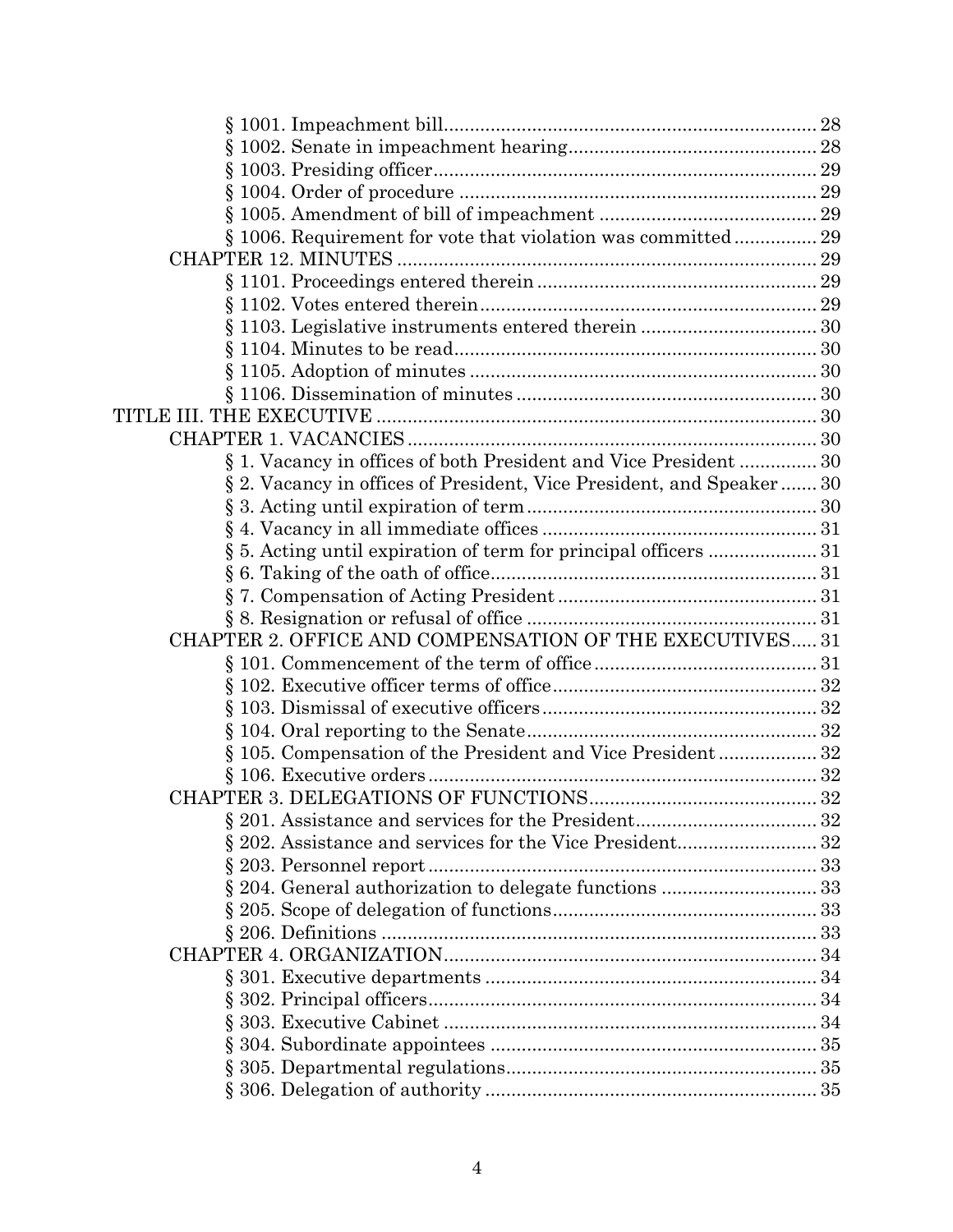| § 307. Systematic department review of operations  35 |  |
|-------------------------------------------------------|--|
|                                                       |  |
|                                                       |  |
|                                                       |  |
|                                                       |  |
|                                                       |  |
|                                                       |  |
|                                                       |  |
|                                                       |  |
|                                                       |  |
|                                                       |  |
|                                                       |  |
|                                                       |  |
|                                                       |  |
|                                                       |  |
|                                                       |  |
|                                                       |  |
|                                                       |  |
|                                                       |  |
|                                                       |  |
|                                                       |  |
|                                                       |  |
|                                                       |  |
|                                                       |  |
|                                                       |  |
|                                                       |  |
|                                                       |  |
|                                                       |  |
|                                                       |  |
|                                                       |  |
|                                                       |  |
|                                                       |  |
|                                                       |  |
|                                                       |  |
|                                                       |  |
|                                                       |  |
|                                                       |  |
|                                                       |  |
|                                                       |  |
|                                                       |  |
|                                                       |  |
|                                                       |  |
|                                                       |  |
|                                                       |  |
|                                                       |  |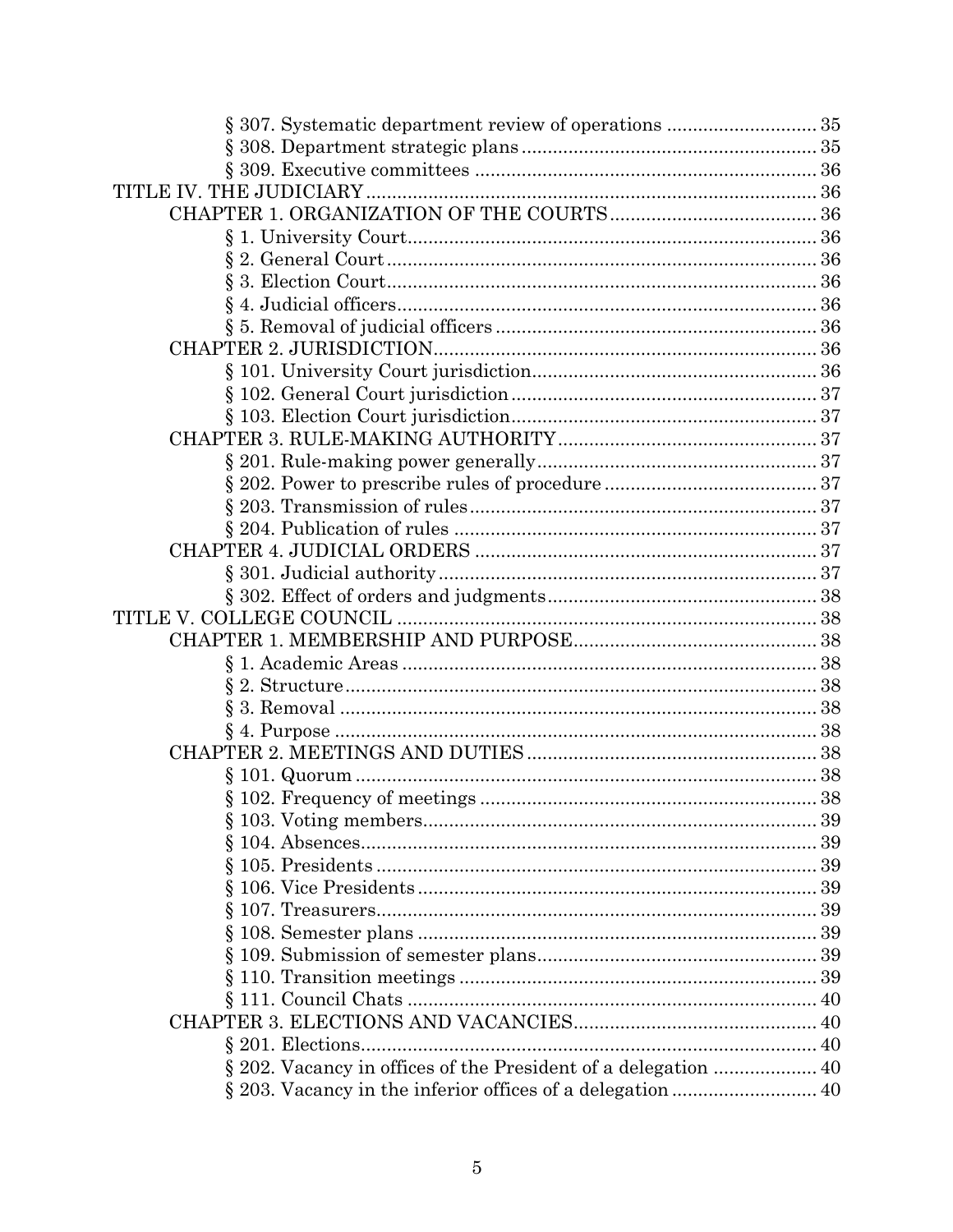| ş                                                                     |  |
|-----------------------------------------------------------------------|--|
|                                                                       |  |
|                                                                       |  |
|                                                                       |  |
|                                                                       |  |
| § 111. Appointment and vacancies of the Vice Chair 43                 |  |
|                                                                       |  |
| § 113. Appointment and responsibilities of the Secretary 44           |  |
|                                                                       |  |
|                                                                       |  |
| § 202. Selection of election-related dates and deadlines 45           |  |
|                                                                       |  |
|                                                                       |  |
|                                                                       |  |
|                                                                       |  |
| § 207. Collection of demographic data during pre-filing and filing 46 |  |
|                                                                       |  |
|                                                                       |  |
|                                                                       |  |
|                                                                       |  |
|                                                                       |  |
|                                                                       |  |
|                                                                       |  |
|                                                                       |  |
|                                                                       |  |
|                                                                       |  |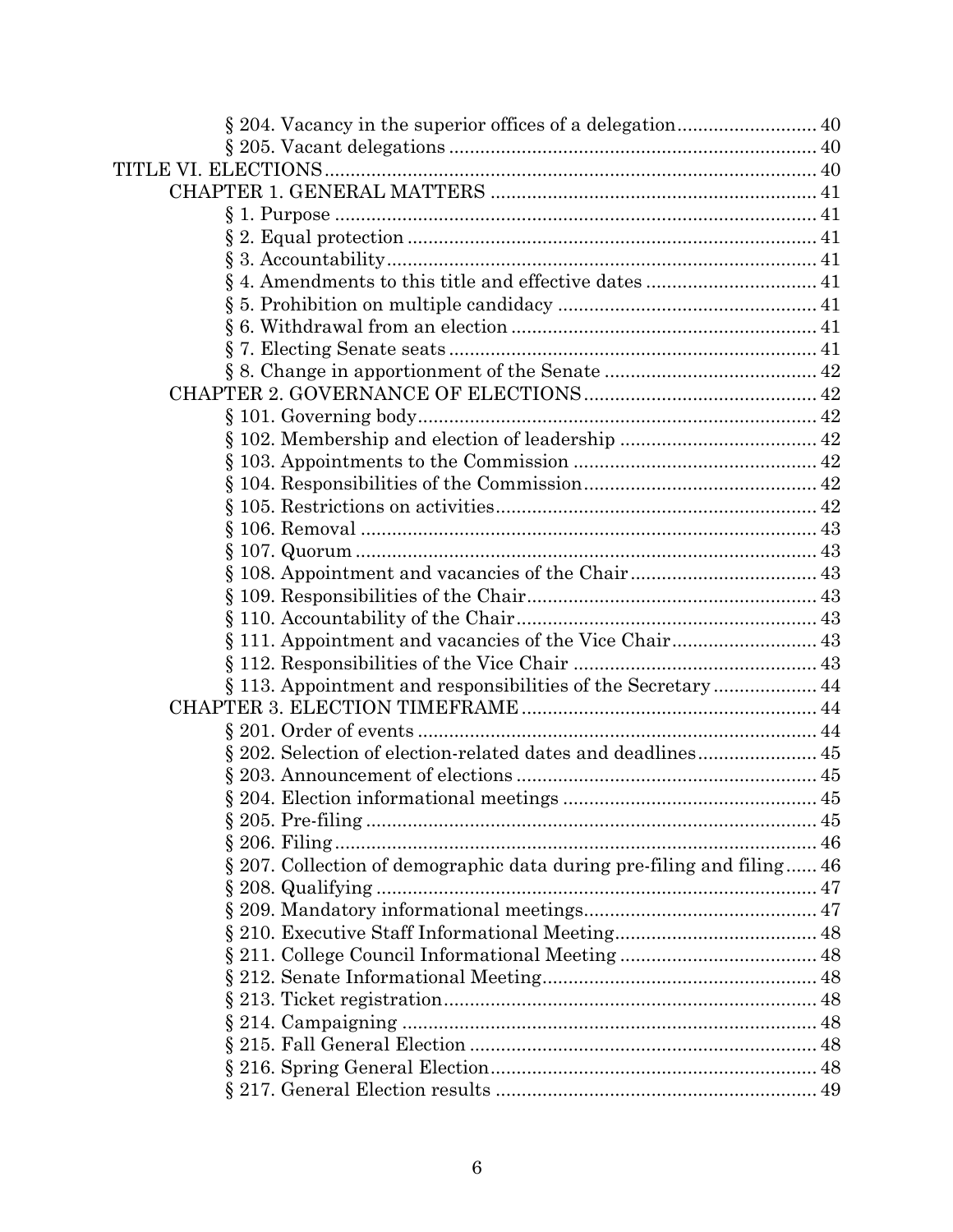| §703. Time limits for and verification of collected signatures58 |  |
|------------------------------------------------------------------|--|
|                                                                  |  |
|                                                                  |  |
|                                                                  |  |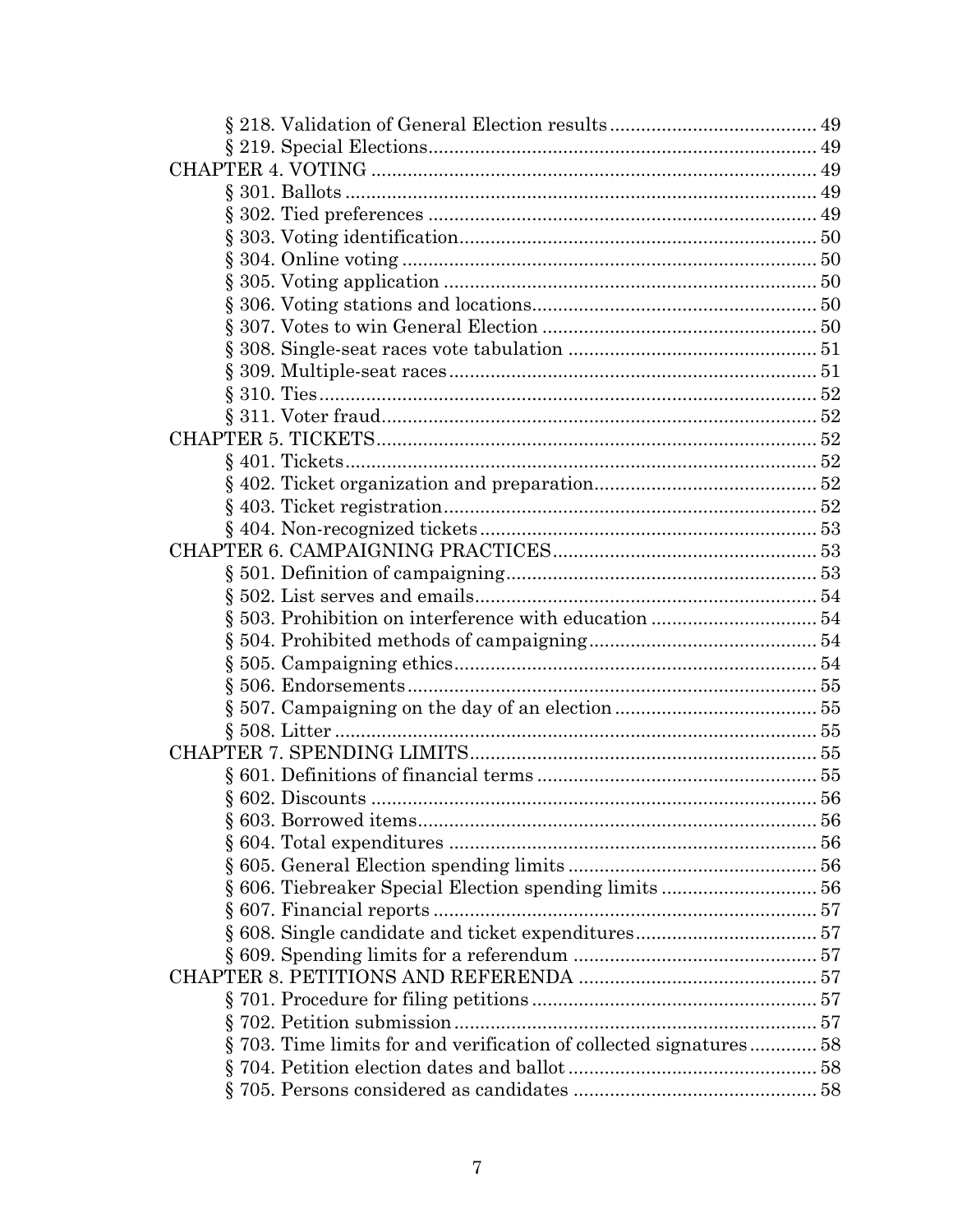| § 3. Ex-officio members of Committee on Budget & Appropriations 60  |  |
|---------------------------------------------------------------------|--|
|                                                                     |  |
| § 5. University Administrator for finance, responsibilities  60     |  |
|                                                                     |  |
|                                                                     |  |
|                                                                     |  |
|                                                                     |  |
|                                                                     |  |
|                                                                     |  |
|                                                                     |  |
|                                                                     |  |
| § 107. Review after fourteenth day enrollment numbers  61           |  |
|                                                                     |  |
|                                                                     |  |
|                                                                     |  |
| § 111. College Council funding in the Student Government Budget  62 |  |
|                                                                     |  |
|                                                                     |  |
|                                                                     |  |
|                                                                     |  |
|                                                                     |  |
|                                                                     |  |
|                                                                     |  |
|                                                                     |  |
|                                                                     |  |
|                                                                     |  |
|                                                                     |  |
|                                                                     |  |
|                                                                     |  |
|                                                                     |  |
|                                                                     |  |
|                                                                     |  |
| § 311. Student Government Corporate Sponsorship Account  65         |  |
|                                                                     |  |
|                                                                     |  |
|                                                                     |  |
|                                                                     |  |
|                                                                     |  |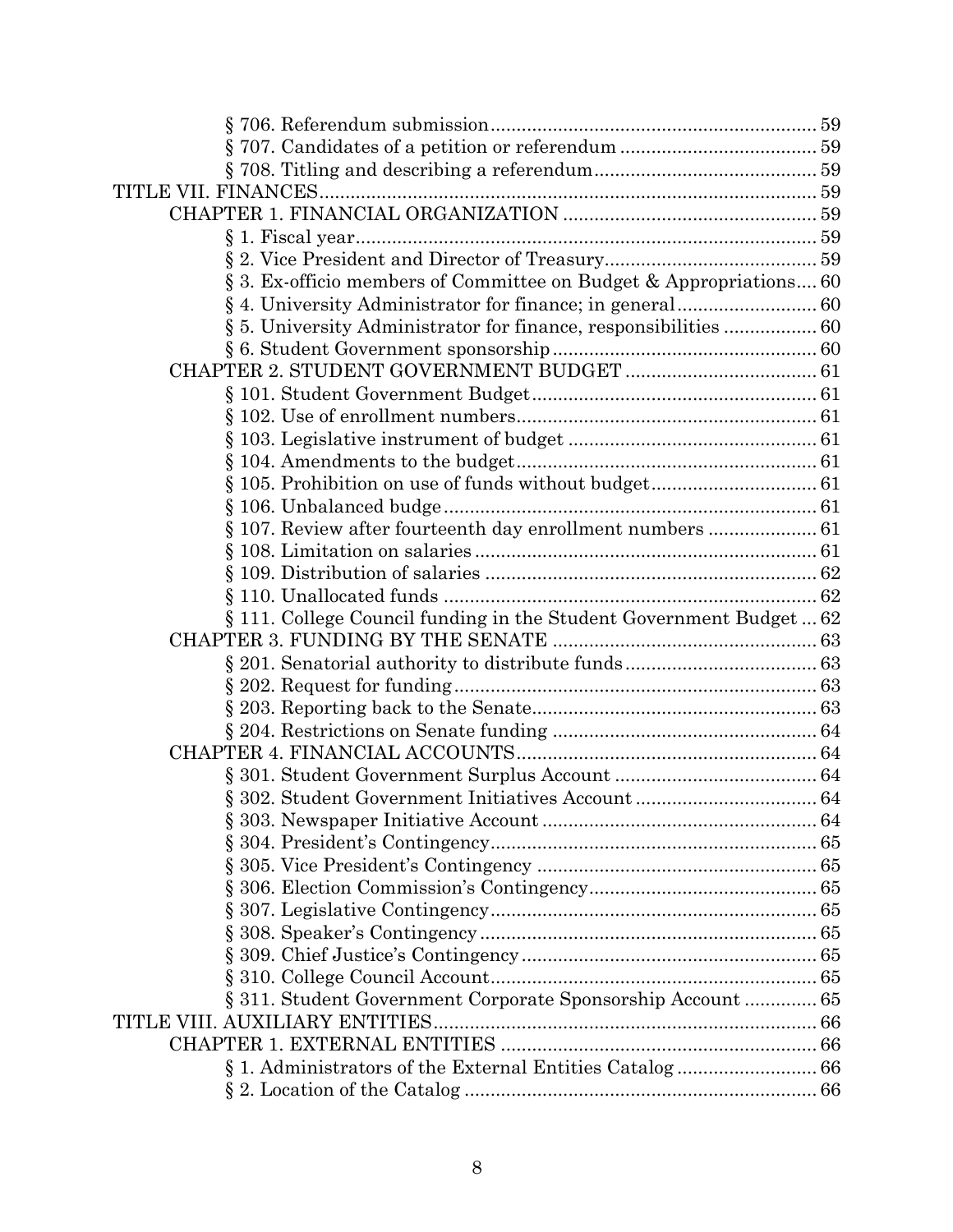| § 303. Appointment of the Director and Assistant Directors  68 |
|----------------------------------------------------------------|
|                                                                |
|                                                                |
|                                                                |
|                                                                |
|                                                                |
|                                                                |
|                                                                |
|                                                                |
|                                                                |

## **TITLE I. GENERAL PROVISIONS**

### CHAPTER 1. RULES OF CONSTRUCTION

### **§ 1. Words denoting number and so forth**

In determining the meaning of any enactment of the Senate, unless the context indicates otherwise, words importing the singular include and apply to several persons, parties, or things; words importing the plural include the singular; words used in the present tense include the future as well as the present; "officer" includes any person authorized by enactment to perform the duties of the office; "signature" or "subscription" includes a mark when the person making the same intended it as such (such a mark may be made electronically); "oath" includes affirmation, and "sworn" includes affirmed; "writing" includes printing, typing, and reproductions of visual symbols.

### **§ 2. Academic Areas**

The words "Academic Area" connote the respective Colleges of Louisiana State University. The Academic Areas include and are limited to: College of Agriculture, College of Art & Design, College of Humanities & Social Sciences, College of Science, E.J. Ourso College of Business, College of the Coast and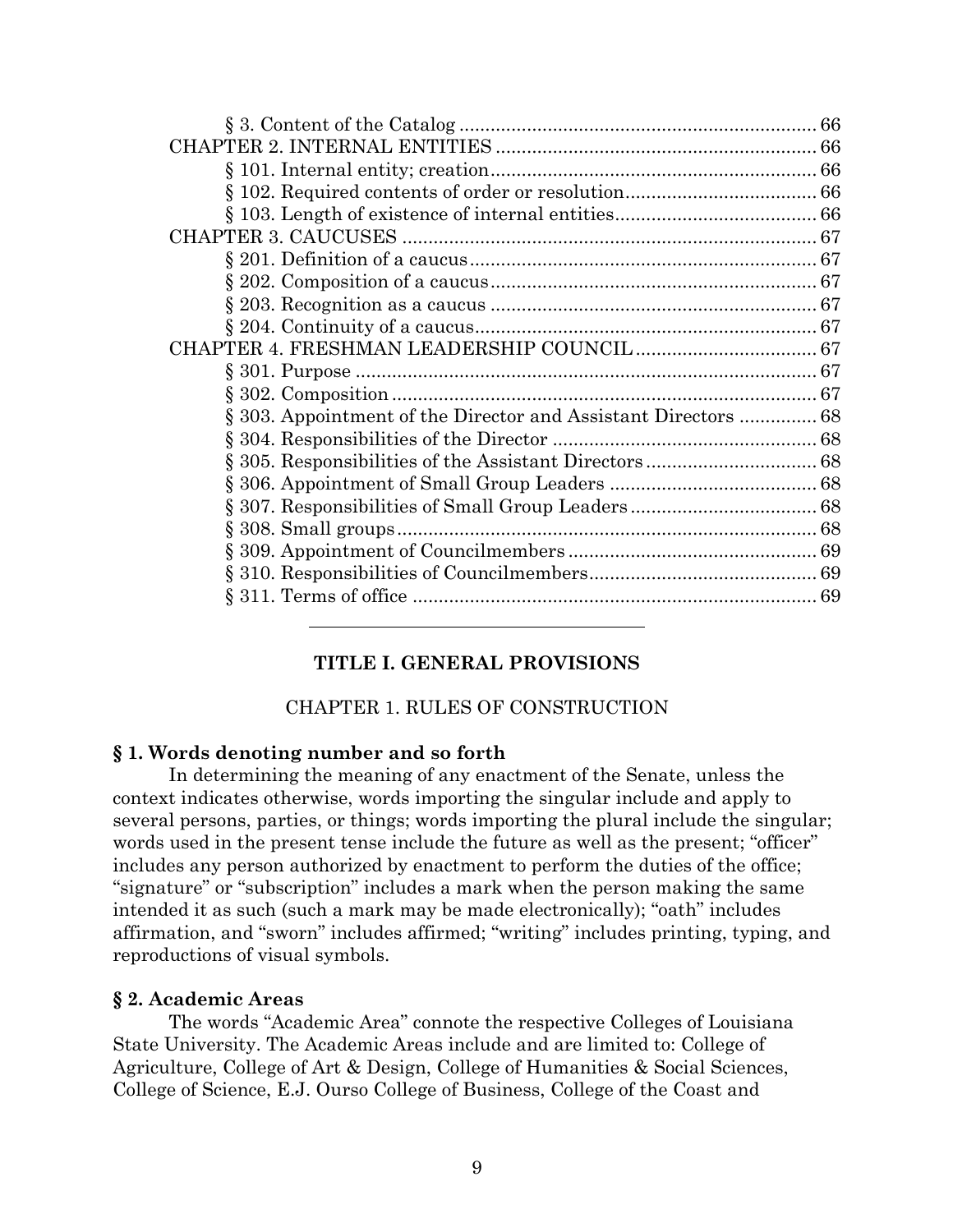Environment, College of Human Sciences & Education, College of Engineering, Graduate School, Manship School of Mass Communication, College of Music & Dramatic Arts, University College Center for Advising & Counseling, University Center for Freshman Year, School of Veterinary Medicine, and Paul M. Hebert Law Center.

## **§ 3. Branch heads**

The six highest-ranking officers of the Student Government shall be referred to as "branch heads." The six branch heads include and are limited to: President, Vice President, Speaker, Speaker pro tempore, Chief Justice, and Deputy Chief Justice.

## **§ 4. Student Government officer; defined**

An officer of the Student Government shall be defined as a student elected or appointed to a position within the Student Government duly installed by oath or affirmation.

## **§ 5. Student Government oath of office**

Unless provided otherwise by the Constitution or enactment of the Senate, the oath of all Student Government officers shall be as follows: "I, (state your full name), do solemnly swear (or affirm) that I will support the Constitution of the Louisiana State University Student Government and all provisions derived therefrom, and that I will faithfully, impartially discharge and perform all of the duties incumbent upon me according to the best of my ability and understanding."

## **§ 6. Clerical and typographical errors**

Clerical and typographical errors as pertaining to this Code shall be disregarded when the meaning and purpose of the provision is clear.

## **§ 7. Judicial review**

The judicial branch shall be the authoritative body empowered to interpret the meaning of any provision of the Student Government Constitution, this Code, and any provision derived from either subject to proper procedures established by the University Court.

## CHAPTER 2. ACTS AND RESOLUTIONS

## **§ 101. Enacting clause**

The enacting clause of all Acts of the Senate shall be in the following form: "Be it enacted by the Student Senate of the Louisiana State University Student Government assembled."

## **§ 102. Resolving clause**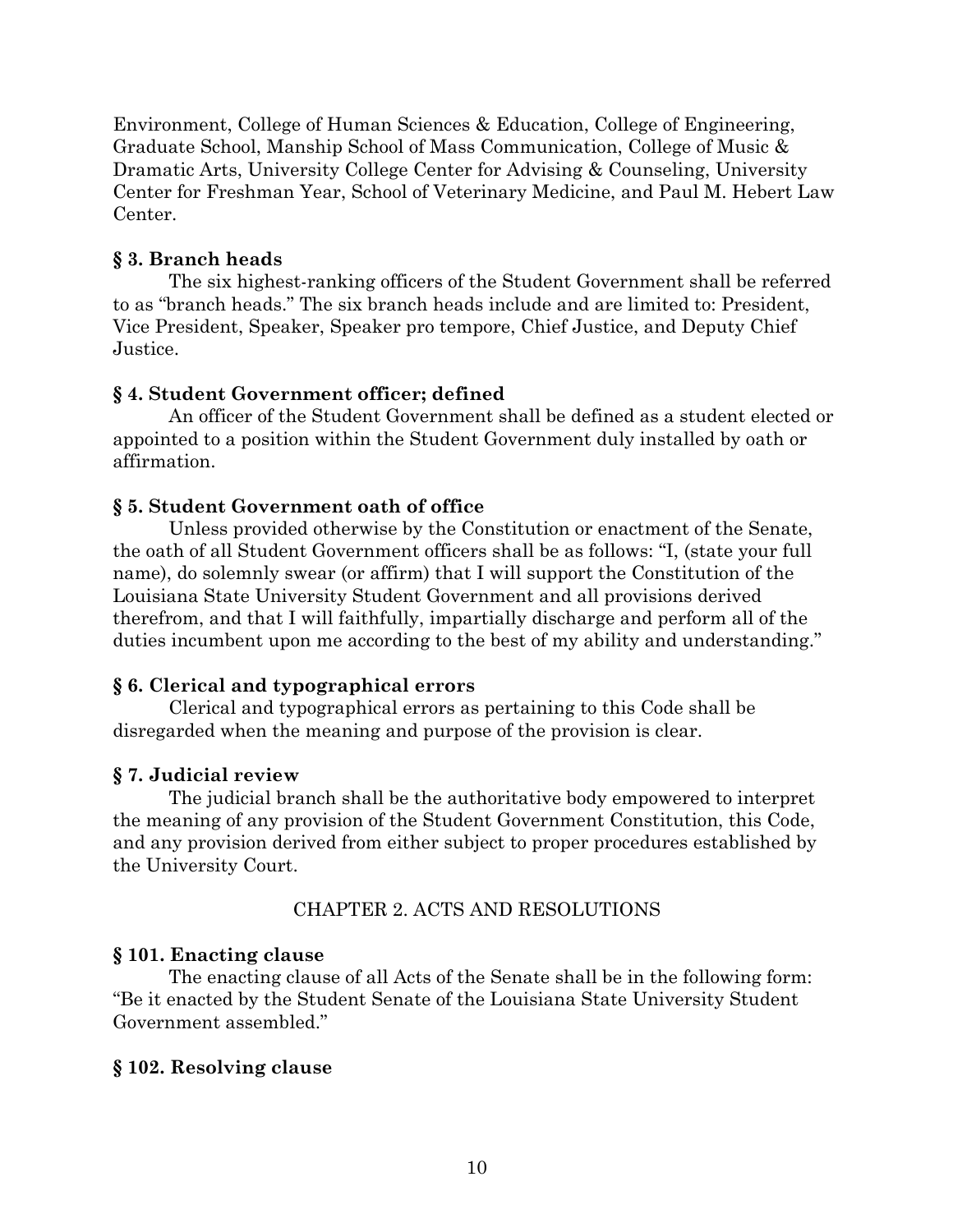The resolving clause of all resolutions shall be in the following form: "Resolved by the Student Senate of the Louisiana State University Student Government assembled."

## **§ 103. Enacting or resolving words after first section**

No enacting or resolving words shall be used in any section of an Act or resolution of the Senate except in the first.

## **§ 104. Numbering of sections; single proposition**

Each section shall be numbered, and shall contain, as nearly as may be, a single proposition of enactment.

## **§ 105. Title of appropriation Acts**

The style and title of all Acts making appropriations shall be as follows: "An Act making appropriations for [here insert the object] for the semester ending on [here insert the last day of classes for the semester]."

## **§ 106. Printing bills and joint resolutions**

Every bill or resolution of the Senate shall be printed, and such printed copy shall be called the engrossed bill or resolution as the case may be. Said engrossed bill or resolution shall be signed by the Secretary of the Senate. When such bill or resolution have been signed by the Secretary of the Senate, it shall be printed and shall then be called the enrolled bill or resolution, as the case may be, and shall be signed by the presiding officer of the Senate and sent to the President of the Student Body. For the last legislative session, such engrossing and enrolling of bills and resolutions may be done otherwise than as above prescribed, upon the order of the Senate by resolution.

## **§ 107. Promulgation of the Code**

Whenever a bill or resolution of the Senate, having been approved by the President, or not having been returned by them with their objections, becomes enacted or takes effect, it shall forthwith be received by the Secretary of the Senate from the President; and whenever a bill or resolution is returned by the President with their objections, and, on being reconsidered, is agreed to be passed, and is approved by two-thirds of the Senate present and voting, and thereby becomes an enactment or takes effect, it shall be received by the Secretary of the Senate from the Speaker of the Senate, and they shall carefully preserve the originals. The Code shall be made public and equally available to all University students.

## **§ 108. Amendments to Constitution**

Whenever official notice is received by the Secretary of the Senate that any amendment proposed to the Constitution of the Student Government has been adopted, according to the provisions of the Constitution, the Secretary of the Senate shall forthwith cause the amendment to be published, with their certificate.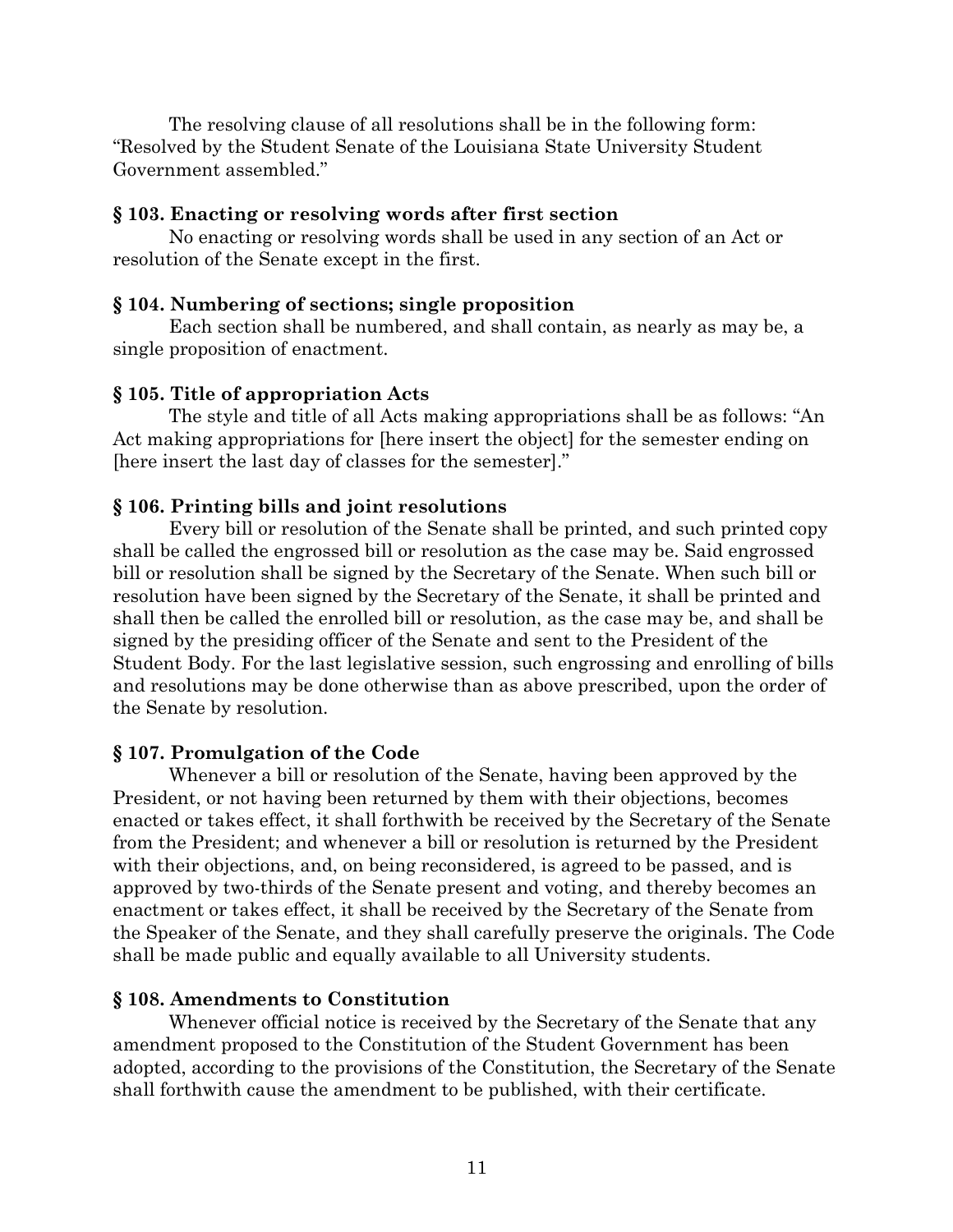# **§ 109. Printing enrolled bills or resolutions**

Enrolled bills and resolutions of the Senate shall be printed on parchment or paper of suitable quality as shall be determined by the Secretary of the Senate.

## **§ 110. Repeal of repealing Act**

Whenever an Act is repealed, which repealed a former Act, such former Act shall not thereby be revived, unless it shall be expressly so provided.

# **§ 111. Administrator of the Student Government Code**

The Secretary of the Senate shall serve as the Administrator of the Student Government Code and shall be responsible for maintaining and updating the Code as bills and resolutions are passed. Failure to timely maintain the Code shall potentially result in judicial sanctions.

# **§ 112. Amendment of the Code**

Any provision of this Code shall be amended by bill of the Senate. Once considered, such bill must be approved by two-thirds of the Senate present and voting.

# **§ 113. Typographical or stylistic edits**

The Secretary of the Senate shall be allowed to edit this Code and any legislative instrument at any point so long as the edit is typographical or stylistic in nature. The edit may not change the substantive nature of the provision.

# CHAPTER 3. STUDENT GOVERNMENT REGISTER

# **§ 201. Student Government Register**

All work product created by an officer of the Student Government while acting in their official capacity shall be compiled into the Student Government Register.

## **§ 202. Administrator of the Student Government Register**

The Chief of Staff shall serve as the Administrator of the Student Government Register and shall be responsible for maintaining and updating the Register as work product is submitted. Failure to timely maintain the Register shall potentially result in judicial sanctions.

## **§ 203. Responsibility to submit work product**

Every Student Government officer shall be responsible for submitting their respective work product to the Administrator of the Register. Failure to timely submit work product to the Administrator shall potentially result in judicial sanctions.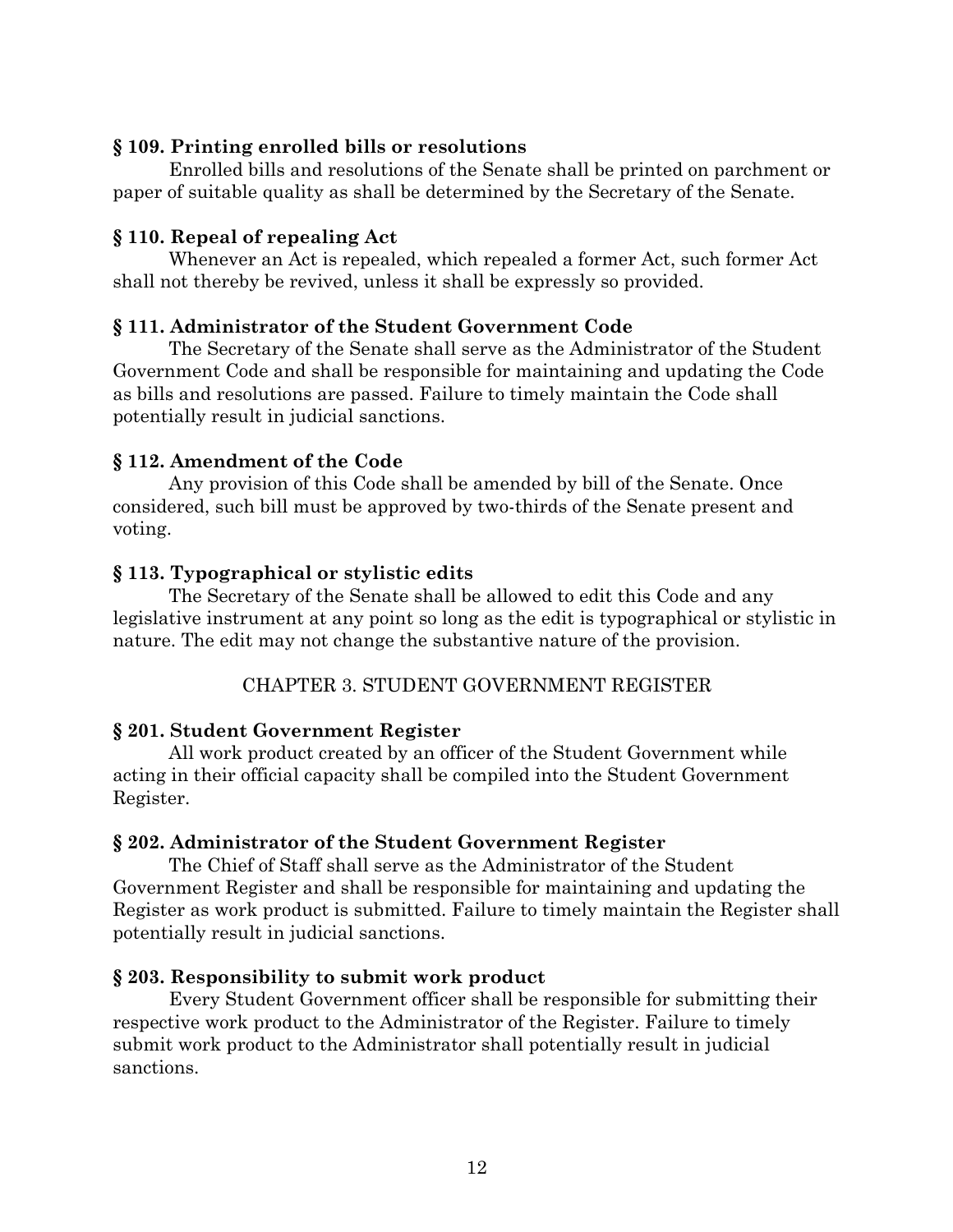#### **§ 204. Work product defined**

Work product shall be defined as all documentation resulting from work created by a Student Government officer while acting in their official capacity. Documentation resulting from judicial deliberations or impeachment votes shall not be included as work product.

#### **§ 205. Louisiana Revised Statutes Title 44**

All documents and effects compiled in the Student Government Register shall be subject to Title 44 of the Louisiana Revised Statutes regarding public records. All documents and effects not included in the Register but still subjected to Title 44 shall be available to the public upon request. All documents and effects included in the Register but not subjected to Title 44 need not be available to the public upon request.

### CHAPTER 4. PUBLIC MEETINGS

#### **§ 301. Louisiana Revised Statutes Title 42**

All meetings of the Student Government shall be subject to Title 42 of the Louisiana Revised Statutes regarding public meetings. All meetings not included on the official campus meeting software are still subject to Title 42. All meetings not subject to Tile 42 need not be made public.

#### **§ 302. Executive session**

A public body may hold executive sessions upon an affirmative vote, taken at an open meeting for which notice has been given twenty-four hours prior, of twothirds of its constituent members present and voting. An executive session shall be limited to matters allowed to be exempted from discussion at open meetings by La. R.S. 42:17; however, no final or binding action shall be taken during an executive session. The vote of each member on the question of holding such an executive session and the reason for holding such an executive session shall be recorded and entered into the minutes of the meeting.

## **TITLE II. THE SENATE**

### CHAPTER 1. OFFICERS, DUTIES, AND CONDUCT

#### **§ 1. Rules of procedure**

This title shall constitute the rules of procedure of the Senate. Any amendments to this title must be approved by two-thirds of the Senate present and voting.

#### **§ 2. Robert's Rules of Order Newly Revised**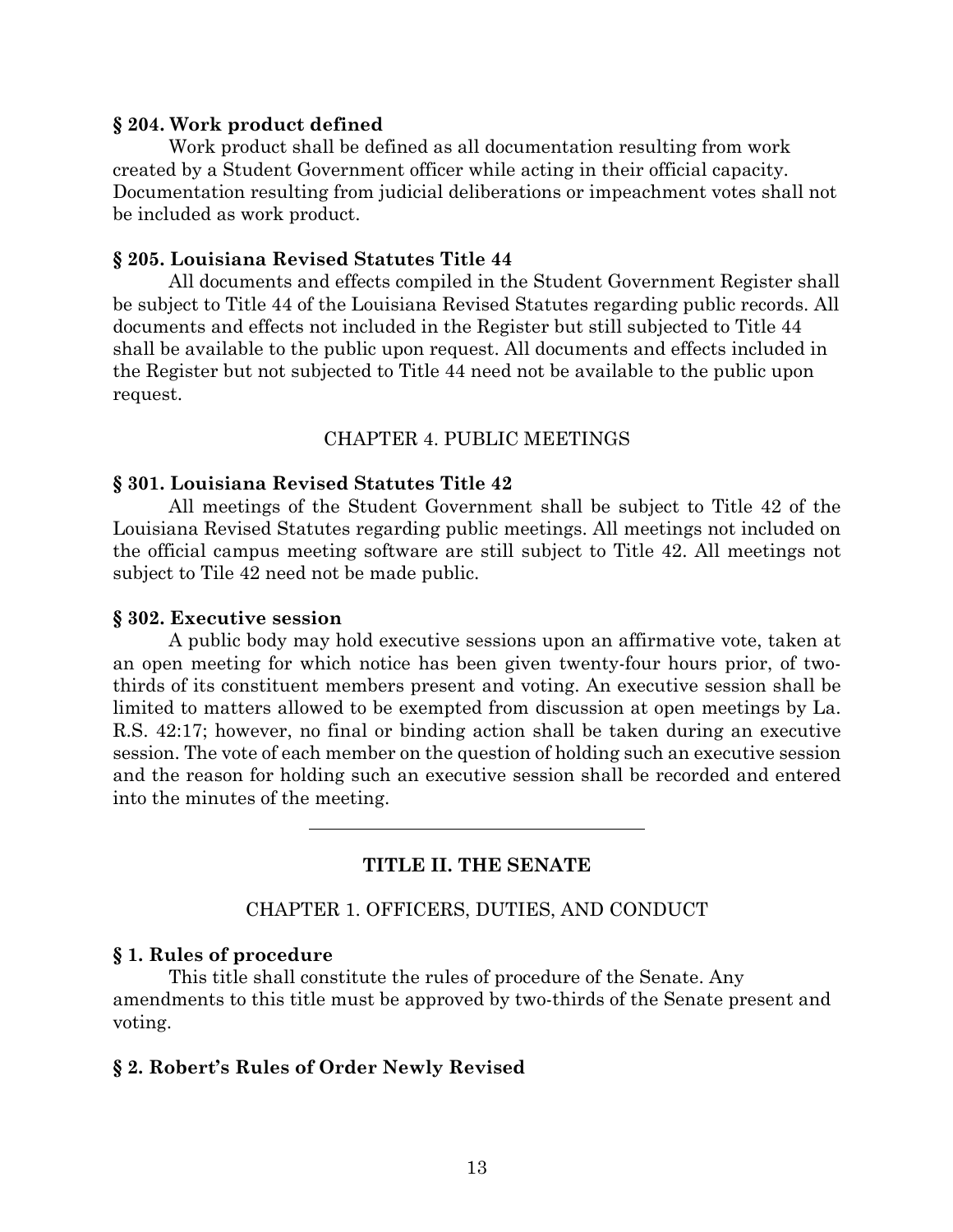On any question of procedure, when these rules are silent or inexplicit, the most recent edition of Robert's Rules of Order Newly Revised shall be considered persuasive.

### **§ 3. Speaker and Speaker pro tempore**

The Senate shall be led by a Speaker and Speaker pro tempore elected by a majority of Senators present and voting.

## **§ 4. Legislative Staff**

The Legislative Staff shall be appointed by the Speaker and approved by a majority of the Senate present and voting. The Legislative Staff shall serve at the pleasure of the Speaker. The Legislative Staff shall consist of a Secretary and any other legislative officers as the Speaker deems necessary. The terms of these offices shall run concurrently with that of the Speaker; however, Staff shall serve until their dismissal or until their successors have been appointed. Upon the appointment of legislative officers, the Speaker shall issue a legislative order outlining the title of the position and the duties of the officer.

# **§ 5. Duties; Speaker**

The Speaker shall have the following non-exhaustive duties: preside over meetings of the Senate; appoint and remove the membership and chairs of all Senate committees with approval of the Senate; certify and present all Acts and resolutions passed by the Senate to the President within two class days of passage; preserve order and decorum in the Senate; decide all points of order, subject to appeal by the Senate; explain or clarify any rule or procedure upon request; state each motion as it is made; recognize members who seek the floor for the purpose of speaking in debate or otherwise; state and put to vote all questions requiring a vote and all questions upon which a vote is ordered; announce vote results; appoint the Secretary and other legislative officers subject to the approval of the Senate; and chair the Spring Organizational Session until the election of the new Speaker.

## **§ 6. Duties; Speaker pro tempore**

The Speaker pro tempore shall have the following non-exhaustive duties: assist the Speaker in their duties; preside over the Senate in absence or incapacity of the Speaker, or call a Senator to preside as Acting Speaker; serve as Chair of the Senate Committee on Rules when standing; prepare and distribute a comprehensive and current list of all persons appointed by the President, Speaker, and Chief Justice; inform Senators of the time and place that each standing committee shall meet as necessary; provide a copy of each legislative instrument to be heard by each committee as necessary; and plan and execute each Orientation Session.

# **§ 7. Duties; Senator**

The Senators shall have the following non-exhaustive duties: represent the constituency of their Academic Area; attend all regular and special meetings of the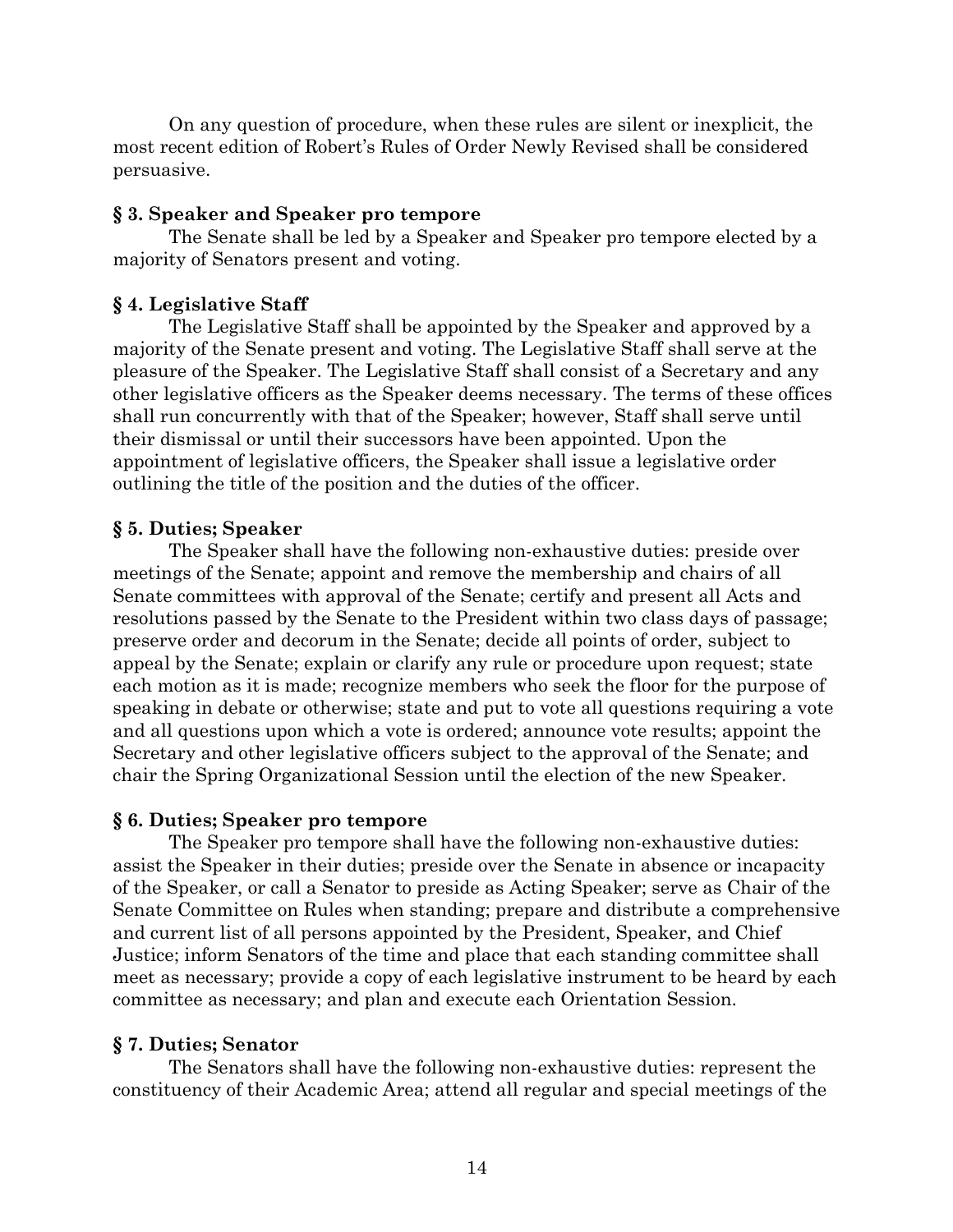Senate as possible; and attend their respective committee meetings unless excused by the presiding officer of each meeting.

# **§ 8. Duties; Secretary**

The Secretary shall have the following non-exhaustive duties: be responsible for keeping all papers and records of the Senate; maintaining the minutes of the proceedings and actions of the Senate and their accuracy; announce the receipt of each veto message as received from the President and read the same upon the appropriate order of business; make accessible to each member of the Senate a copy of the order of business; report each legislative instrument as it is considered by the Senate; execute all proper orders of the Senate; call the roll of the Senate on any matters on which the ayes and nays are requested; keep proper records of membership attendance.

# **§ 9. Standard of conduct**

All Legislative Officers shall be held to the highest standard of moral conduct while representing the Student Government. Senators shall at all times act with the intention and composure to best represent the interests of their constituents. Any legislative officer who fails to abide by the highest standard of moral conduct may be removed from the Senate Chamber, or otherwise sanctioned, by the Speaker.

# CHAPTER 2. SESSIONS

# **§ 101. Regular Session**

The Senate shall be in Regular Session from the first regularly scheduled Senate meeting in the Fall Semester until no later than adjournment on the last regularly scheduled Senate meeting of the Fall Semester, and also from the first regularly scheduled Senate meeting in the Spring Semester until no later than adjournment on the last regularly scheduled Senate meeting of the Spring Semester; however, the Senate shall be in recess during any University holidays. During Regular Session, regular meetings of the Senate shall be held weekly. The time and place shall be set by the Speaker before each Regular Session.

# **§ 102. Fall Organizational Session**

The Senate shall meet in the Fall Organizational Session at the conclusion and adjournment sine die of the Fall Regular Session until no later than adjournment of that meeting for the following purposes exclusively and in the following order: (1) installation of newly elected Senators, (2) appointment of membership and leadership of standing committees, (3) approval of presidential appointments, (4) approval of senatorial appointments, (5) resolutions creating temporary committees and their membership, and (6) any other legislation submitted that is deemed important and urgent by the Speaker, or by subsequent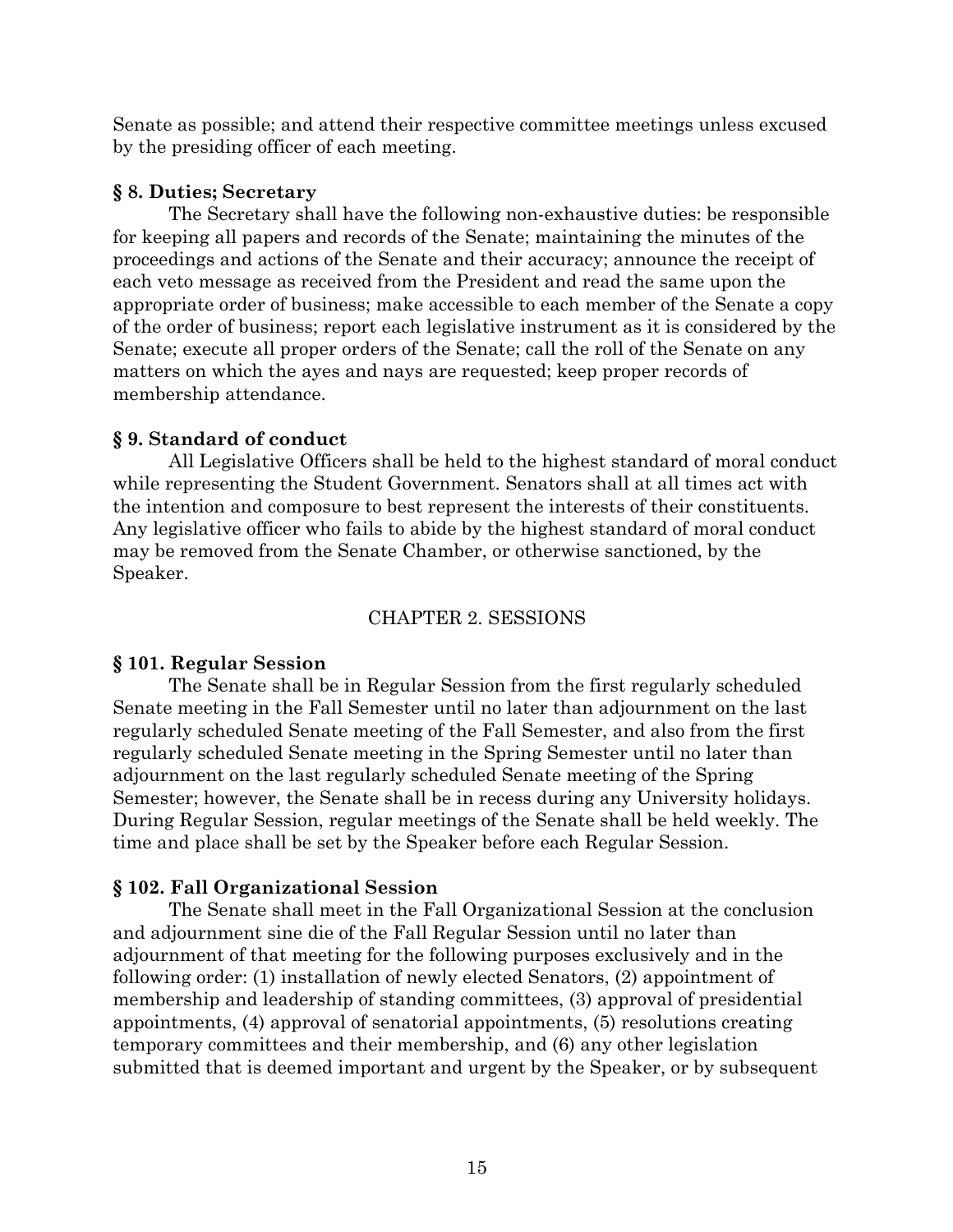appeal of the decision of the Speaker by a majority vote of the Senators present and voting.

# **§ 103. Spring Organizational Session**

The Senate shall meet in the Spring Organizational Session at the conclusion and adjournment sine die of the Spring Regular Session until no later than adjournment of that meeting for the following purposes exclusively and in the following order: (1) installation of newly elected Senators, (2) installation of the newly elected President and Vice President, (3) election of Speaker, (4) election of the Speaker pro tempore, (5) approval of the Student Government Budget, (6) approval of presidential appointments, (7) approval of senatorial appointments, (8) appointment of members and leadership of standing committees, (9) resolutions creating internal committees and their membership, and any other legislation submitted that is deemed important and urgent by the Speaker, or by subsequent appeal of the decision of the Speaker by a majority vote of the Senators present and voting.

# **§ 104. Special Session**

Special Sessions of the Senate may be held upon twenty-four hour notice during any Regular Session by: (1) a majority vote of the Senate at a duly constituted meeting, (2) a petition signed by one third of the total sitting Senators, (3) announcement of the Speaker, or (4) announcement of the President. Special Sessions of the Senate may also be held upon forty-eight hour notice outside of any Regular Session by a joint concurrence of the Speaker and President.

## **§ 105. Veto Session**

1If legislation is vetoed, but the Senate session that passed said legislation has adjourned sine die, the Senate may reconvene with the membership from the last meeting of the Regular Session for a Veto Session. This Veto Session may meet once and only once for only the purpose of considering the override of said veto.

2The agenda for all Veto Sessions shall be: (1) Roll Call; (2) Public Input; (3) Veto Consideration; (4) Petitions, Memorials, and Other Communications; and (5) Adjournment.

## **§ 106. Orientation Session**

1An Orientation Session for all Senators and Legislative Staff shall be held at the beginning of each Semester. All Senators and Legislative Staff are required to attend. The purpose of the Orientation Session is to instruct Senators on such subjects as procedure, authoritative documents, legislation, and any other matters deemed necessary. The Orientation Session shall also serve as a team-building session to encourage senators to work with their colleagues in serving the Student Body.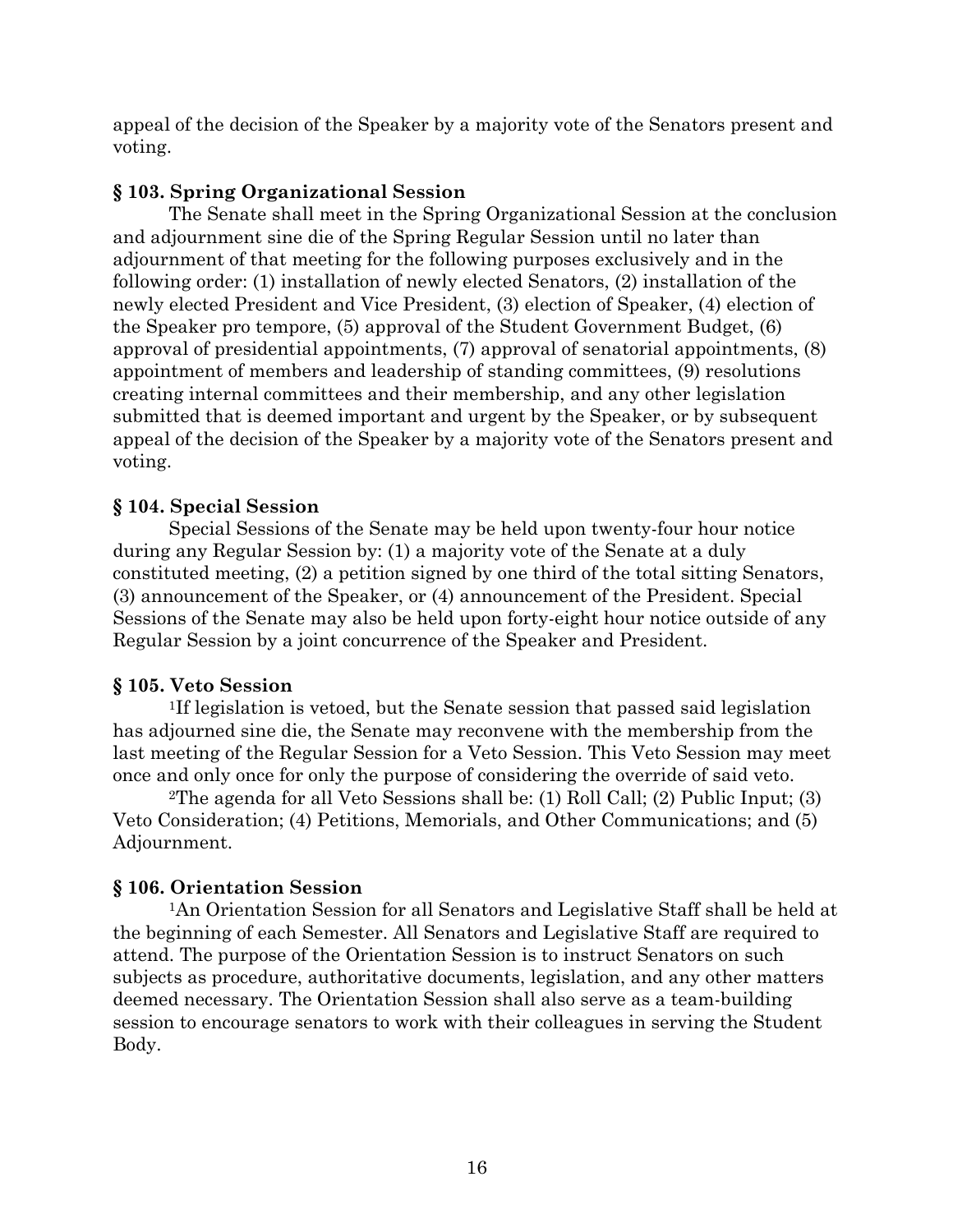2A Senator shall be assigned one full absence for failure to attend the initial Orientation Session. A make-up Orientation Session shall be held if necessary. All Senators that did not attend the initial session must attend the make-up session.

## CHAPTER 3. VACANCIES, REMOVALS, AND ABSENCES

### **§ 201. Senate Temporary Appointment Commission**

The Speaker or Speaker pro tempore shall establish a Senate Temporary Appointment Commission (STAC) within five class days from when a vacancy of a Senate seat occurs. The STAC shall consist of the College Council representatives for the Academic Area of the vacant seat. The establishment of a STAC shall occur by the Speaker or Speaker pro tempore notifying each member of the STAC of the vacancy within the five class day prescriptive period.

## **§ 202. Advertisement of vacancies**

All vacancies, along with an application, must be advertised to the Student Body for a minimum of five class days. The advertisement must be made public following the first meeting of the STAC. Advertisement may consist of a digital posting on the Student Government website, a physical posting outside of a Student Government office, a broadcast email to the entire University, an advertisement in The Daily Reveille, or a digital posting on Student Government social media platforms.

### **§ 203. Filling a vacancy**

The STAC shall meet timely after the close of the advertisement and review each application. The STAC shall appoint the most promising applicant to the vacancy by a simple majority vote.

## **§ 204. Referral to Rules Committee**

The appointment selected by the STAC shall be referred to the Senate Rules Committee for an interview. Following the interview, the Senate Rules Committee when standing must vote by majority present and voting to either refer the appointment to the Senate for approval or take no action. If no action is taken on the appointment, the appointment shall receive no further consideration by the Senate, and a new STAC shall be established, select a new applicant, and refer the new appointment to the Senate Rules Committee for consideration.

## **§ 205. Emergency Senate Temporary Appointment Commission**

If ten class days pass from the establishment of a STAC or the close of an advertisement (whether it be the original advertisement or an advertisement for a new appointment after no action is taken by the Senate Rules Committee) and an appointment has not been referred to the Senate Rules Committee for an interview, the Speaker or Speaker pro tempore shall establish an Emergency Senate Temporary Appointment Commission (ESTAC) to expeditiously review the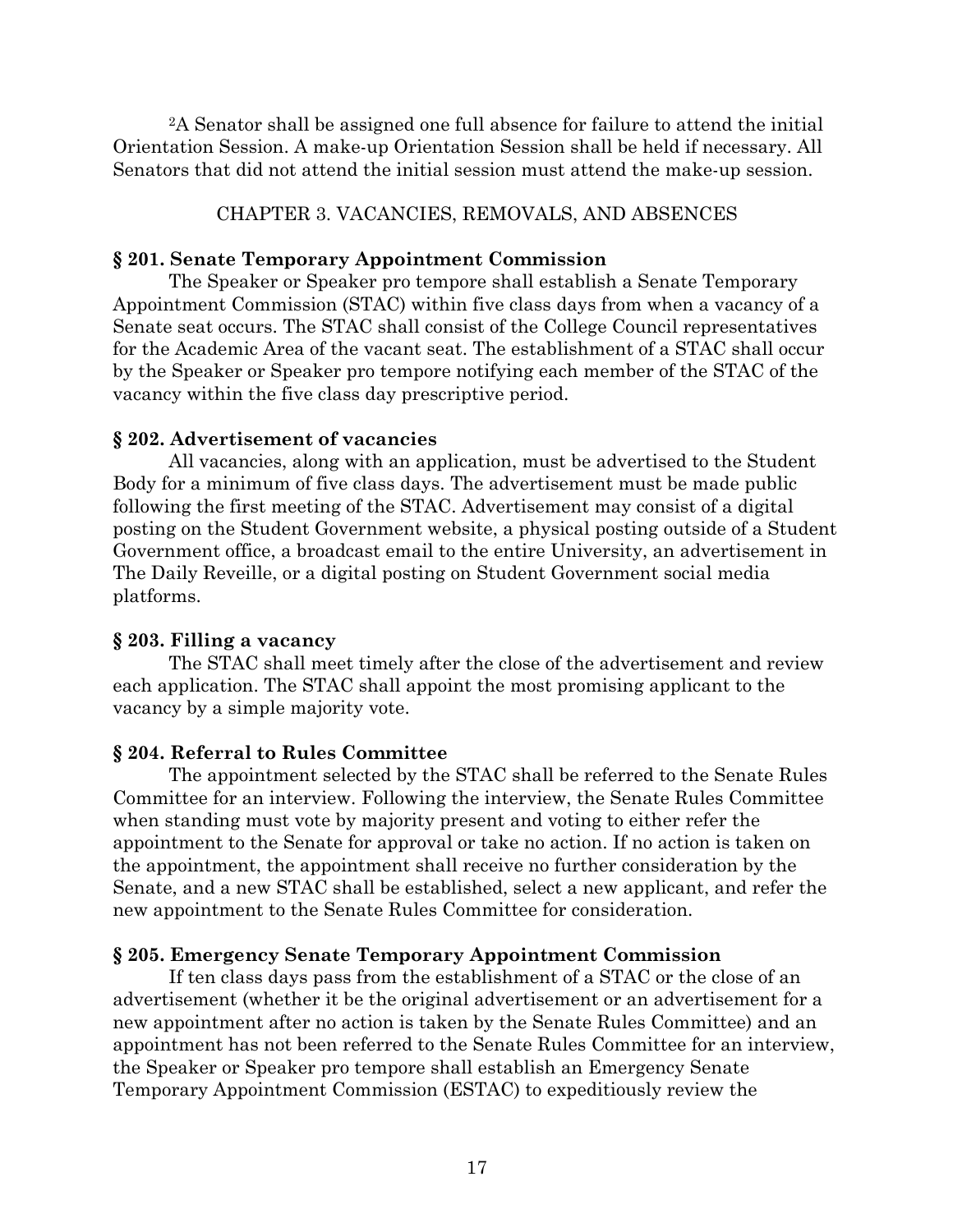applications and refer an appointment to the Senate Rules Committee. The ESTAC shall consist of the Speaker, Speaker pro tempore, and the sitting Senators of the Academic Area of the vacant seat. The establishment of an ESTAC shall occur by the Speaker or Speaker pro tempore notifying each member of the ESTAC of the necessity to meet to refer an appointment to the Senate Rules Committee.

## **§ 206. Term of the vacancy**

The vacant seat subsequently filled by appointment shall be up for election during the next regularly scheduled forthcoming campus-wide election, regardless of the duration of the originally elected term.

## **§ 207. Vacancy; Speaker or Speaker pro tempore**

1Vacancies in the office of the Speaker shall be filled in the manner of the original selection. In the event of a vacancy in the office of the Speaker, the election of a new Speaker will be the first order of business at the next regularly scheduled meeting of the Senate.

A vacancy in the office of the Speaker pro tempore shall be filled in the manner of the original selection at the next regularly scheduled meeting of the Student Senate.

2If there is a vacancy in both offices at the same time, the Secretary shall call a member of the Senate to be Acting Speaker. The Acting Speaker shall chair the election of the new Speaker. The new Speaker shall chair the election of the new Speaker pro tempore. The new Speaker and Speaker pro tempore filling the vacancy will serve a term ending at the conclusion of the Spring Regular Session.

## **§ 208. Removal generally; graduate student exceptions**

A Senator shall be removed from their position by the Speaker once they have accumulated: (1) a total of three unexcused absences from Regular Session meetings per Regular Session, or (2) a total of three unexcused absences from meetings of their assigned committee per Regular Session. These requirements do not apply to Senators representing the Graduate School, the School of Veterinary Medicine, or the Paul M. Hebert Law Center. Each Senator representing these Academic Areas must meet with the Speaker at the beginning of each Regular Session to determine appropriate requirements based on their academic demand.

## **§ 209. Removal; Speaker or Speaker pro tempore**

The Senator holding the office of the Speaker or Speaker pro tempore may be removed from the office during any regularly scheduled meeting of the Senate at such time as two-thirds of the Senate present and voting vote in favor of their removal. Such vote shall be by secret ballot. A member thus removed from the office shall remain a Senator.

## **§ 210. Absences**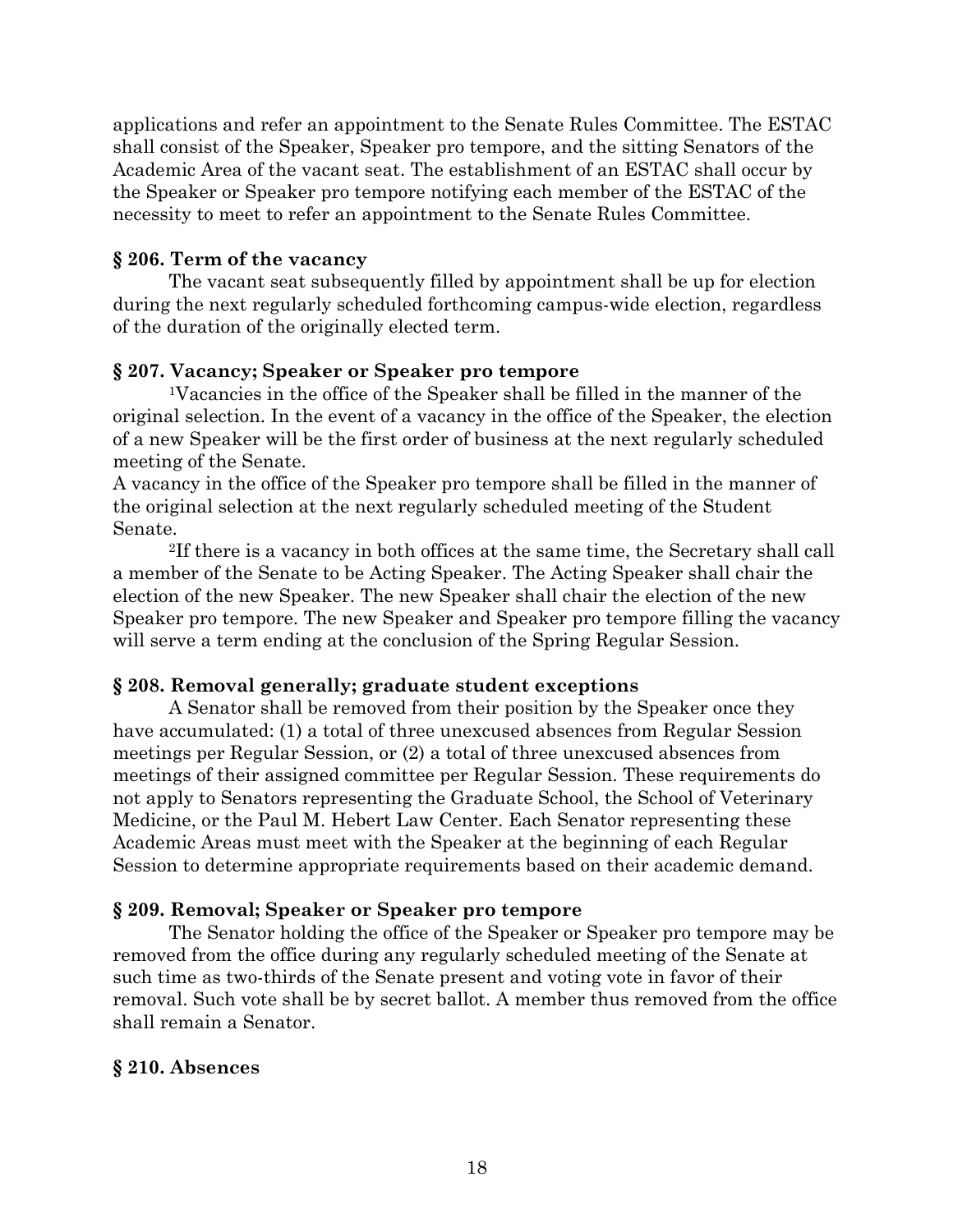<sup>1</sup>One absence shall be assessed to a Senator who fails to answer when their name is called during the initial roll call taken in a Regular Session meeting, unless they are recognized as "present" by the Speaker before the end of Public Input.

2One absence shall be assessed to a Senator who fails to answer when their name is called during the roll call vote on a motion to adjourn a Regular Session meeting if and only if the motion to adjourn passes.

3Absences which fall under the University guidelines for excused absences (Policy Statement 22), or pertain to University classes, shall be submitted to the Speaker for signature and approval before the next Regular Session meeting after the absence incurred. The excuse shall be placed on file with the Secretary of the Senate.

## **§ 211. Written notification of excessive absences**

When a Senator has been assessed three or more absences, the Secretary of the Senate shall send written notification to said Senator of such fact. Such notification shall be sent within two class days of adjournment of the Regular Session meeting at which the third absence is assessed.

# **§ 212. Failure to attend meetings**

If a Senator-elect or vacancy appointee fails to attend the first three Regular Session meetings or the first three meetings of their assigned committee (whether the absences be excused or unexcused), that seat shall be vacated by the Speaker.

# **§ 213. Proxies**

Proxies for Senators during any Regular, Organizational, Special, Veto or Orientation Session shall not be allowed. Proxies shall be allowed during any Senate committee meeting. Such a proxy must be a current Senator who is not a member of the committee in need of a proxy.

# CHAPTER 4. LEGISLATION

# **§ 301. Legislative instruments**

A bill is a binding statement of the Senate that calls for specific actions to be taken. Bills are passed by two-thirds of the Senate present and voting. A resolution is a non-binding statement of the opinion of the Senate. A resolution is passed by a majority of the Senate present and voting. A concurrent resolution is a binding statement that calls for specific action to be taken concerning appointments or the issuance of a directive, typically involving the executive branch. A concurrent resolution is passed by a two-thirds of the Senate present and voting. An order is a binding edict that allows the Speaker to execute actions pursuant to their legislative authority. An order is effectuated by issuance from the Speaker.

# **§ 302. Profiling of legislation**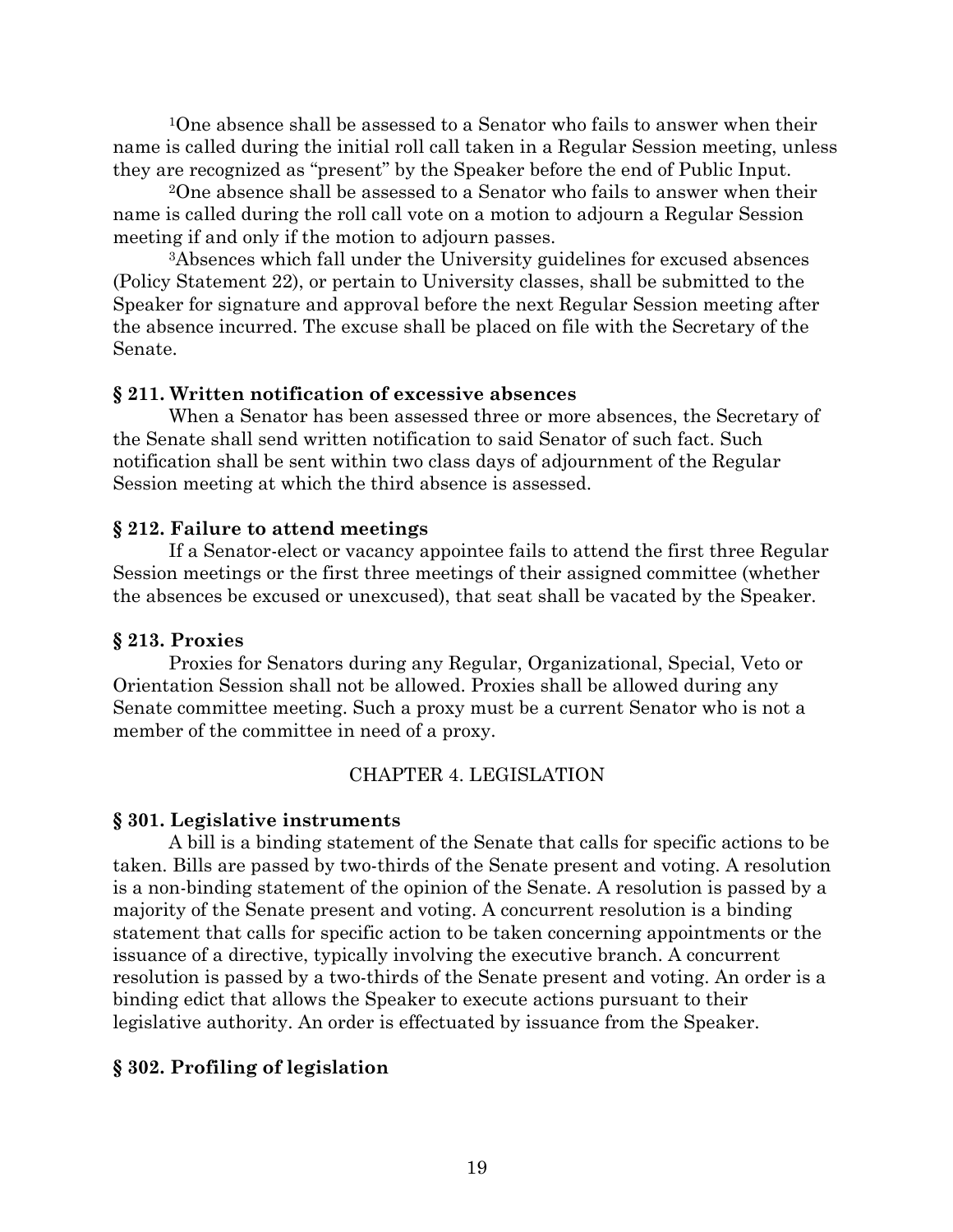If a piece of legislation is to be presented at a meeting of the Senate during New Business, the preamble of the legislation shall have been delivered to the Speaker or their designee no later than two class days before the meeting is to convene.

### **§ 303. Numbering of legislation**

The Secretary shall number each piece of legislation in ascending numerical order based on the time in which they were received.

#### **§ 304. First reading**

The purpose of the first reading is to introduce the legislation to the Senators. The author shall read the legislation as it is introduced in New Business, and questions about the legislation will then be answered. There shall be no debate and the Speaker shall refer the legislation to the appropriate committees. A resolution that offers either a condolence or congratulatory message shall be introduced in Unfinished Business and debated and voted upon following questions for the author.

#### **§ 305. Committee**

The committees to which the legislation has been referred shall be presented the legislation by the author. The committees shall discuss the legislation and make amendments to its form and content. The committees shall then vote to report upon the legislation favorably, unfavorably, or without recommendation or action. An appropriations bill must be accompanied by a respective form provided by the author and signed by a University Administrator.

#### **§ 306. Second reading**

If the committees to which the legislation was referred reports the legislation favorably or without recommendation, upon introduction of the legislation in Unfinished Business, the author is required to give a reading of the legislation.

#### **§ 307. Debate**

1After the second reading the author of the legislation shall open general debate with opening remarks about the legislation. The author may then yield the floor to others if needed and answer any questions. Author's opening comments shall be limited to five minutes. Questioning shall be limited to ten minutes. During general debate, the legislation shall be open for debate and any amendments may be made. For bills regarding appropriations, if the amount appropriated is increased by amendment of the Senate, the bill shall be returned to committee by the Speaker for reconsideration.

2If the ranking member of the committee to which the legislation was referred voted in favor of the legislation, they shall explain why the majority of the committee recommended passage. If the ranking member of the committee to which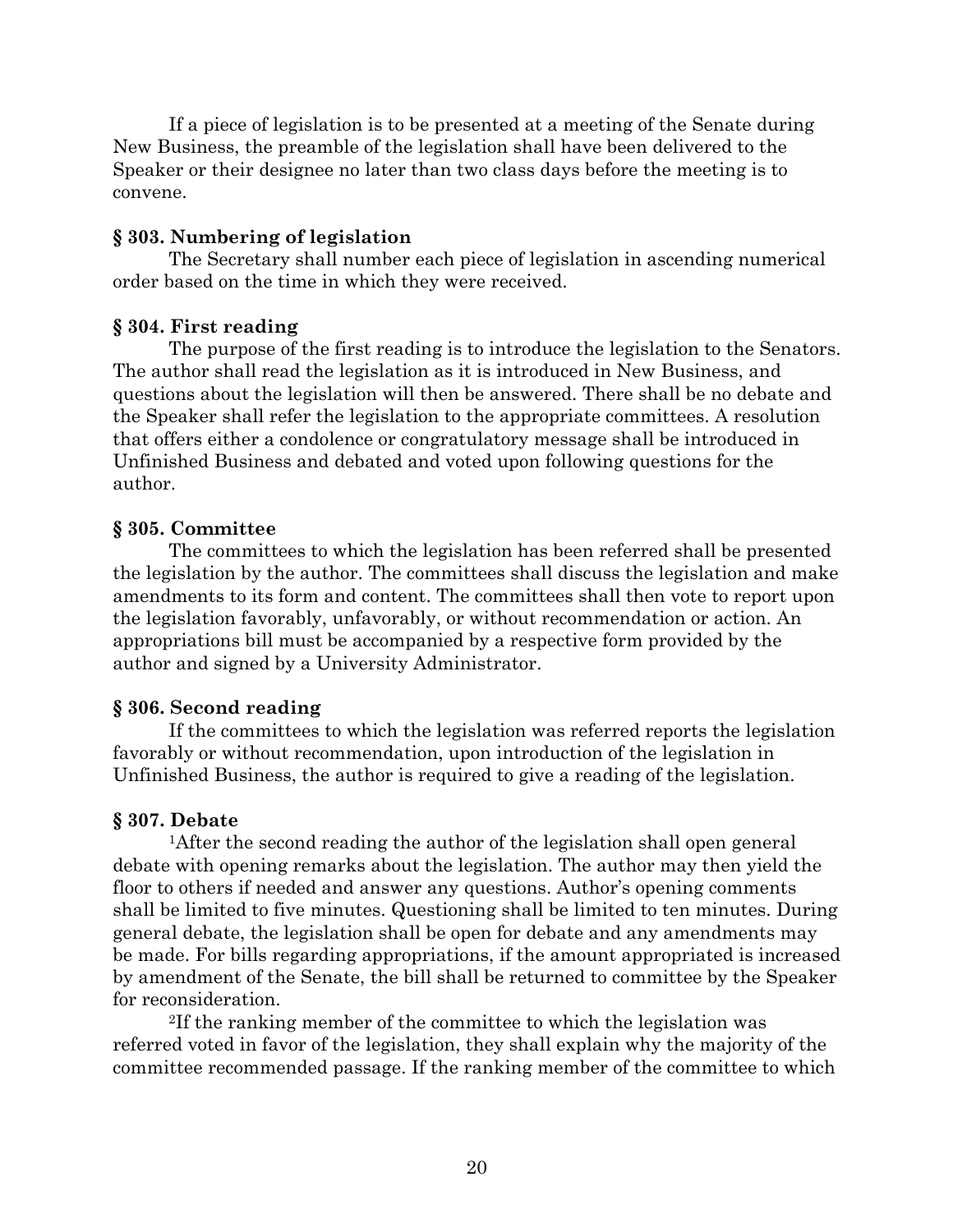the legislation was referred voted against passage, they shall explain why the minority of the committee took the action taken.

3Any other Senator who wishes to debate the pending legislation may seek the floor for debate and may yield to questioning from the Senate at completion of their remarks. A fixed time of ten minutes will be allowed for each Senator's recognized turn for debate. A fixed time of five minutes will be allowed for the questioning of each senator's recognized turn for debate.

4When all debate is finished, the author of the legislation shall be given the floor for closing remarks, even when debate has been ended by calling previous question, at which time the author may yield the floor, but no questions may be asked. Ten minutes shall be allowed for closing remarks. After closing remarks are finished, a final vote is taken on the legislation.

5For appropriations bills and approval of the Student Government Budget, two-thirds of the Senate present and voting must consent to a vote being taken on final passage of the legislation in order for the final vote to be held.

# **§ 308. Final action**

If the legislation is approved by the Senate, the engrossed copy shall include all amendments and be signed by the Secretary. When such legislation has been signed by the Secretary of the Senate, it shall be enrolled and signed by the presiding officer of the Senate and sent to the President. Upon such signatures, the legislation becomes enacted.

# **§ 309. Withdrawal**

Legislation being considered by the Senate may be withdrawn by the author at any time before the final vote.

# **§ 310. Dilatory legislation prohibited**

No dilatory legislation shall ever be allowed for consideration before the Senate.

# **§ 311. Co-authors**

A Senator can become a co-author of legislation by any of the following ways: (1) if the author of the legislation agrees to accept that Senator as a co-author upon request; (2) if the author of a piece of legislation accepts an offered amendment as friendly, the Senator who offered the amendment will become a co-author of that legislation; (3) if a Senator insists upon an amendment to a piece of legislation, and that amendment passes, the Senator who insisted upon the amendment will become a co-author of that legislation.

# **§ 312. Rights of the author**

The author of a piece of legislation shall be defined as the person whose name appears first on a piece of legislation. Co-authors shall follow the author's name in alphabetical order. The author shall have the following privileges exclusively: (1) to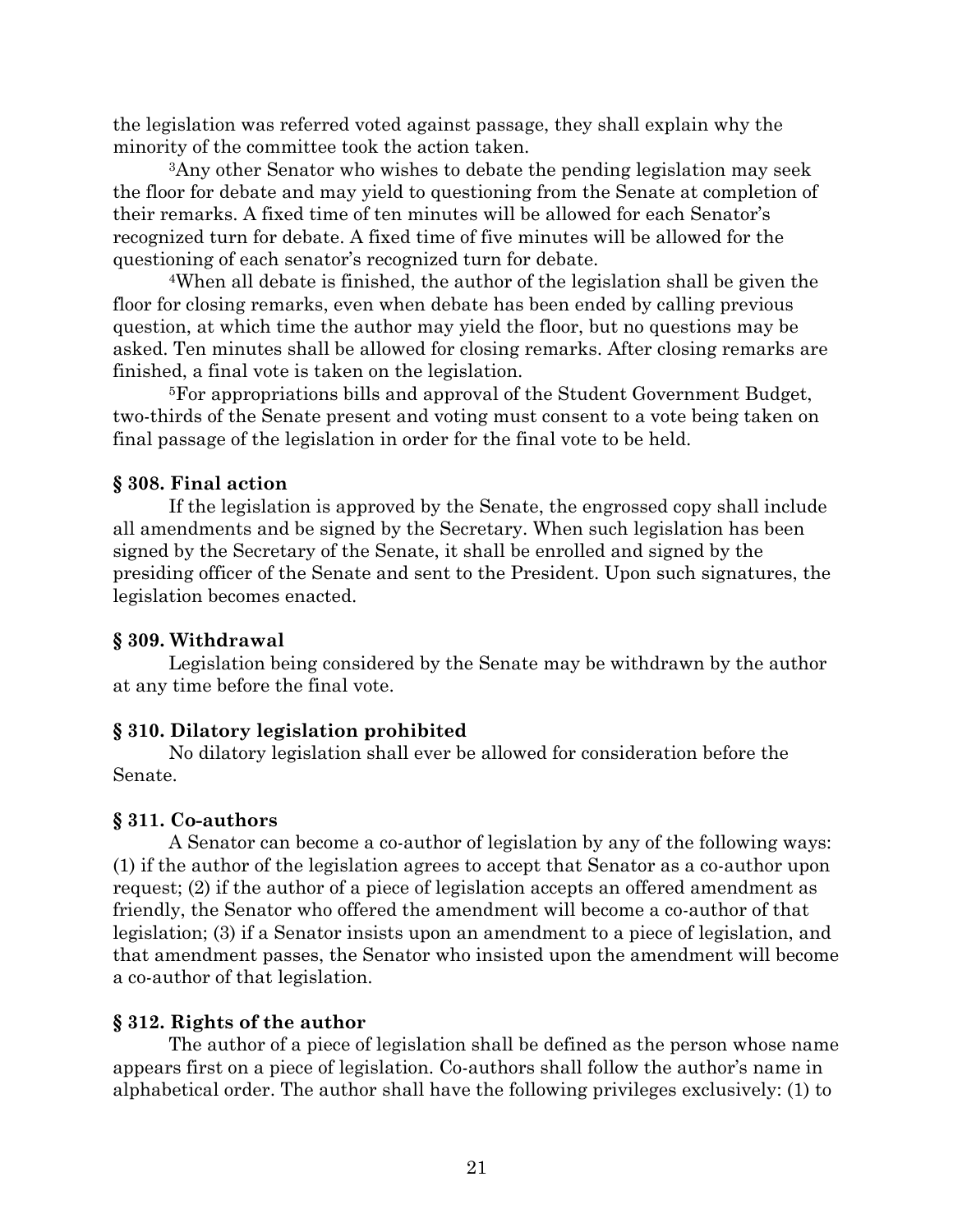assign another Senator to carry a piece of legislation on behalf of the author in their absence; (2) in the consideration of a veto, to have the first response to the President's veto explanation, and to be the last person to speak prior to the President's closing comments, regardless if previous question is called; (3) in the case of a hostile amendment, to be the first to speak in opposition of the amendment, and to be the last person to speak in opposition to the amendment prior to the author of the amendment's closing comments, regardless if previous question is called.

## **§ 313. Reconsideration**

Upon final consideration of any legislation should the instrument fail to be adopted, the author may make a motion to bring the instrument up for reconsideration. The motion shall be debated and voted upon at the beginning of Unfinished Business in the following legislative week. Upon passage of said motion by a simple majority vote of the Senate present and voting, the legislative instrument in question shall be placed into Unfinished Business for that legislative week. No legislative instrument shall be reconsidered if it has been reconsidered once before.

## **§ 314. Legislative orders**

Legislative orders shall be enacted by action of the Speaker. The Senate need not approve of legislative orders; however, if two-thirds of the Senate present and voting disapprove of the legislative order, the legislative order can be nullified by such a vote. The veto of a legislative order should be initiated immediately following the issuance of the order. The Speaker must recognize the veto proposal.

## CHAPTER 5. ORDER OF BUSINESS

### **§ 401. Order of business**

The order of business of the Senate shall be at the discretion of the Speaker or as follows: Call to Order Moment of Silence Land Acknowledgment Pledge of Allegiance Roll Call Public Input Delegate Reports Executive Officer Reports Judicial Officer Reports Reading, Correction, and Adoption of the Minutes New Business Bills Concurrent Resolutions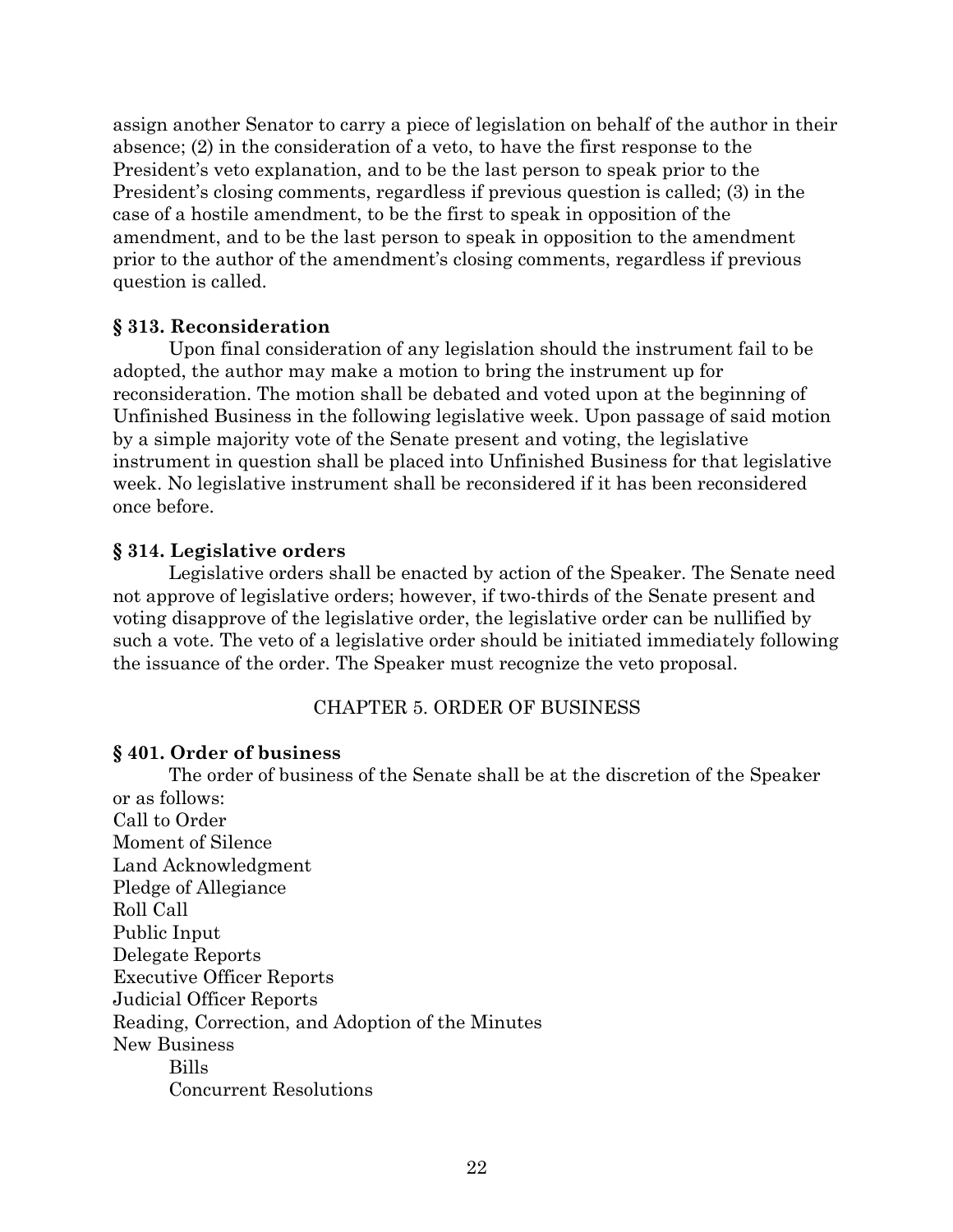Resolutions Unfinished Business Consideration of Veto Reconsideration Bills Concurrent Resolutions Resolutions Legislative Orders Induction of New Senators Committee Reports Advisor Reports Legislative Officer Reports Petitions, Memorials, and Other Communications Adjournment

## **§ 402. Order of consideration**

All legislation shall be considered in numerical order.

## **§ 403. Effect of adjournment**

If there is an item of legislation being considered for passage by the Senate, and the Senate adjourns, then the legislation shall be placed in the category of Unfinished Business and consideration of such item shall be completed before any other instrument may be considered.

### **§ 404. Time limits**

Any member of the public who wishes to speak during the appropriate order of business shall be allotted a maximum of three minutes. Any Student Government officer who wishes to speak during the appropriate order of business shall be allotted a maximum of five minutes. Any presenter who wishes to speak during Petitions, Memorials, and Communications shall be allotted a maximum of three minutes.

## CHAPTER 6. AMENDMENTS

### **§ 501. Order of amendments**

Only one proposed amendment to a legislative instrument shall be in order for consideration at any one time.

### **§ 502. Friendly amendments**

A proposed amendment to a proposed amendment, or a proposed amendment to a legislative instrument, may be accepted by the author of the said legislative instrument, without the necessity of a vote of the Senate.

## **§ 503. Germane to subject**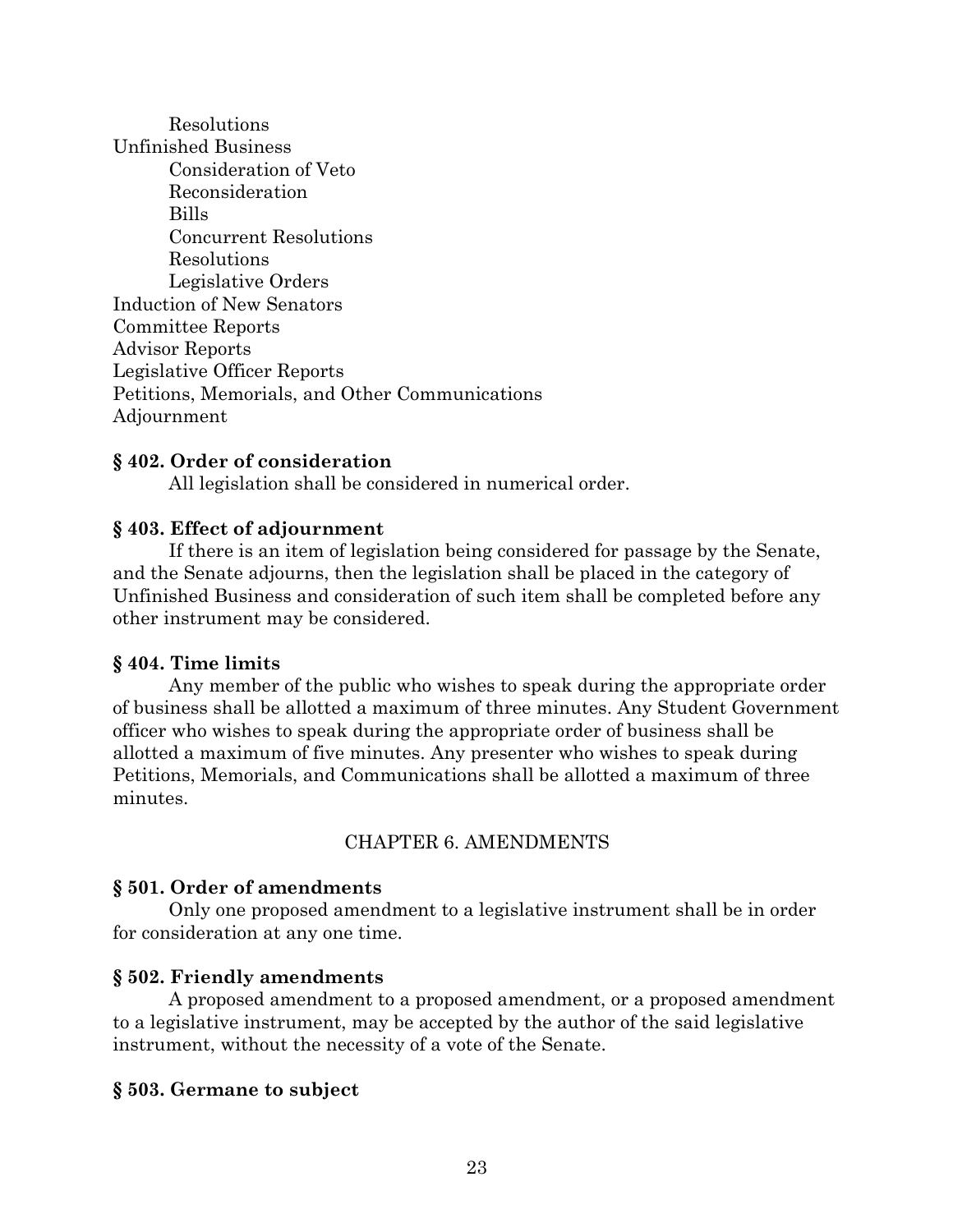Every amendment must be germane to the subject of the proposition or the section or paragraph to be amended.

### **§ 504. Debate on amendments**

Debate on amendments, not accepted by the author of the legislation as friendly and deemed hostile, shall be allowed. The author of the amendment shall be given the first opportunity to speak on the amendment. Time limits for debating an amendment be two minutes.

## CHAPTER 7. COMMITTEES

### **§ 601. Committees**

All standing committees shall be established by legislative order at the first meeting of each Regular Session.

### **§ 602. Establishing committees**

The legislative order issued at the first meeting of each Regular Session shall list the committees established by the Speaker. The legislative order must additionally enumerate the purpose, goals, membership, leadership, and term for the committee. Committees may be dissolved by legislative order at the pleasure of the Speaker. Entities may be created via resolution by a majority of the Senate present and voting.

### **§ 603. Referral to committees**

All legislation, except bills of impeachment and legislative orders, shall be referred by the Speaker to the appropriate committee based on subject matter. Objections to the referral of legislation to a committee shall not be entertained.

## **§ 604. Committee meetings**

Each committee of the Senate shall hold regularly scheduled meetings, at least twice a month and in every week in which it is referred legislation. The time and location of the meeting are to be made publicly available.

## **§ 605. Meetings prohibited while Senate meets**

No committee can hold regularly scheduled meetings on the same day on which the Senate holds its regularly scheduled meetings.

## **§ 606. Consideration of legislation**

1No committee of the Senate shall consider legislation without the author present, unless the Speaker directs the committee otherwise. The author of the legislation shall be recognized in opening comments followed by questions. Any member of the committee may be recognized for debate following questions for the author. Once debate has ended or there is a motion for previous question, the author shall give closing comments. The committee will proceed with a roll call vote.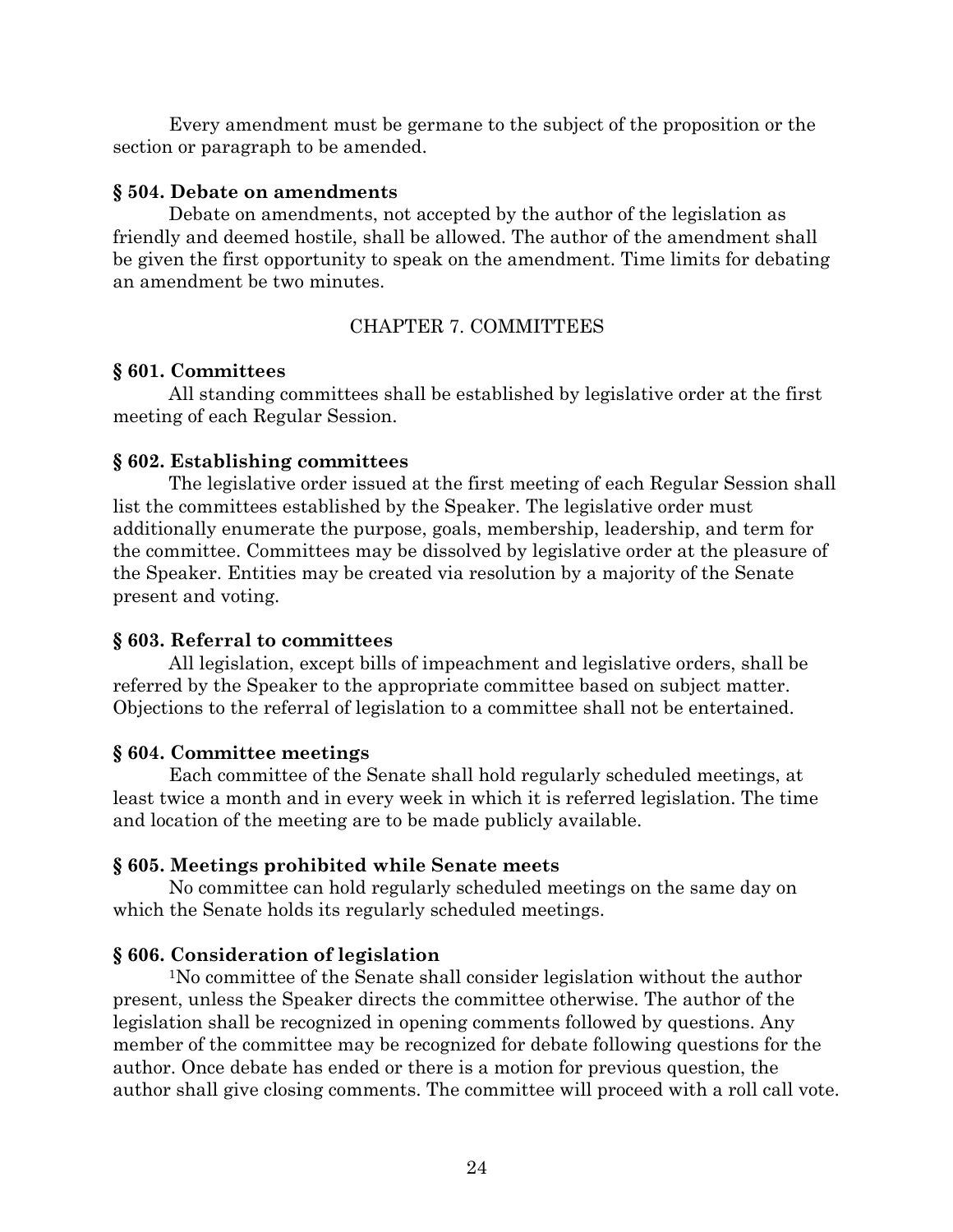2An Aye vote means that the Senator recommends passage or recommends passage with amendments. A simple majority of Aye votes indicates that it is the opinion of the committee that the legislation should be passed.

3A Nay vote means that the senator recommends against passage. A simple majority of Nay votes indicates that it is the opinion of the committee that the legislation should not be passed.

4The legislation is placed into Unfinished Business at the next regularly scheduled meeting unless the legislation receives a majority of Nay votes in the committee.

### **§ 607. Consideration of appointments**

1For all concurrent resolutions involving appointments, the chair of the relevant committee shall introduce the appointee, including the position to which they are appointed. The appointee shall give opening comments followed by questions from the committee. Any member of the committee may then be recognized for debate. The appointee shall be allowed to respond to each point of debate if they so choose. The appointee may then ask questions to the committee and give closing comments. Once debate has ended or there is a motion for previous question, the committee will proceed to a roll call vote.

2If more committee members vote in favor of the appointment than those opposed, the concurrent resolution shall be placed into Unfinished Business at the next regularly scheduled Senate meeting.

3If more committee members vote in opposition of the appointment than those in favor, the concurrent resolution shall not be considered at the next regularly scheduled Senate meeting.

#### **§ 608. Committee report**

The chair of the committee shall report on the opinion of the committee with regards to all considered legislation.

### **§ 609. Directing committee to report**

1No legislation which was referred to a committee shall be acted upon or considered by the Senate until the committee has reported the same; however, a simple majority of the present and voting membership of the Senate may, by motion, direct a committee to report on the status of legislation in which case the committee so directed shall report the legislation as directed.

2A simple majority of the members of the Senate present and voting may by motion recall legislation from a committee and discharge the committee from any further consideration of the same, in which case the legislation shall be resubmitted to another committee as specified in the discharge motion.

### **§ 610. Temporary committees**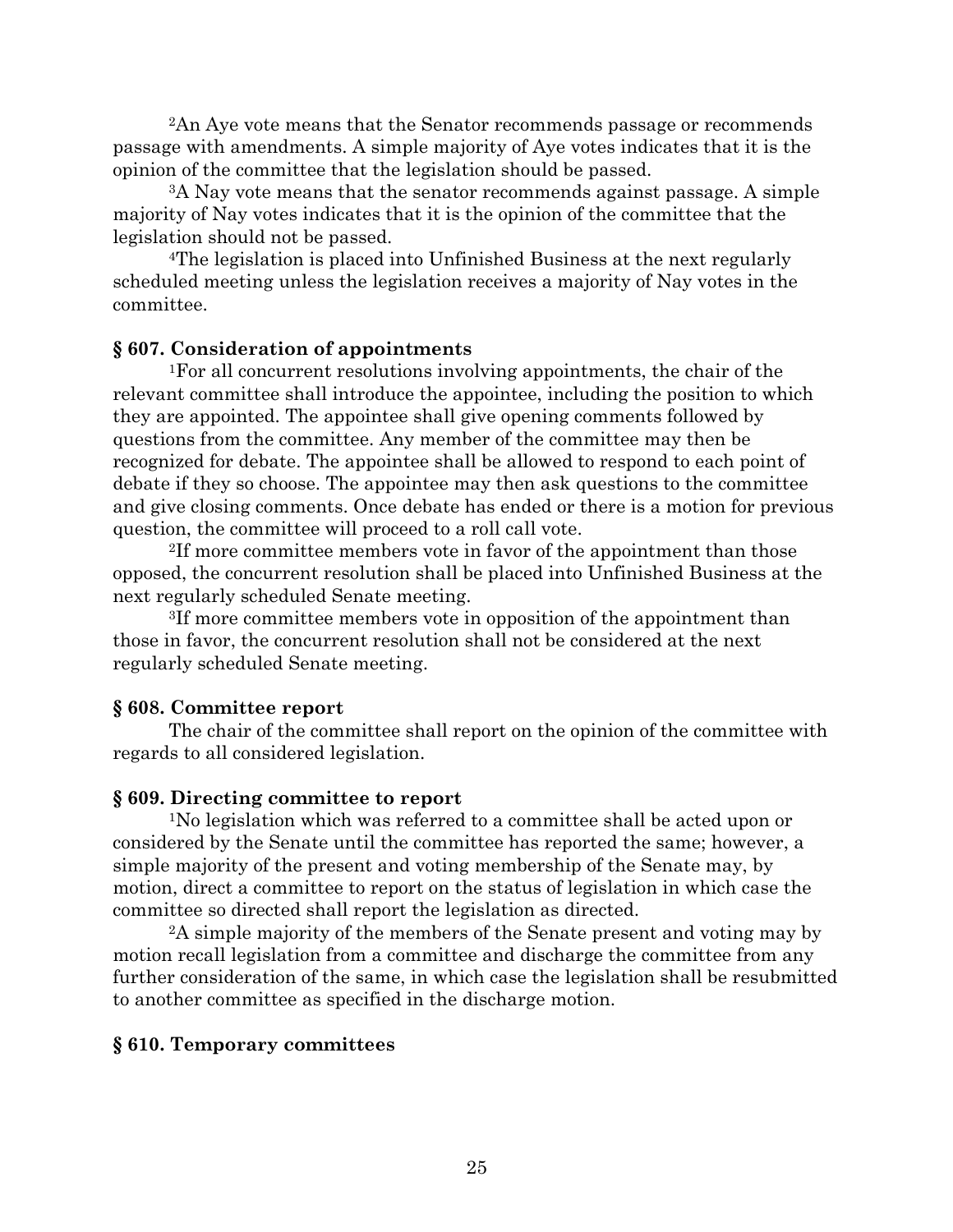During the annual Spring Organizational Session, the Speaker may appoint no fewer than seven, but no more than eleven, Senators to the Temporary Committee on Budget & Appropriations and Temporary Committee on Rules.

## CHAPTER 8. QUORUM AND DECORUM

### **§ 701. Quorum**

A quorum of the Senate is defined as a simple majority of the voting membership of the Senate, not including vacant seats. The presence of a quorum of the Senate is required for the Senate to conduct business; however, a membership threshold smaller than quorum may move and vote to adjourn, fix the time to adjourn, or recess.

### **§ 702. Quorum call**

A quorum call to ascertain whether or not a quorum is present shall be in order at any time excluding a vote. When a member of the Senate requests a quorum call, the Secretary shall immediately call roll. If more than fifty percent of the voting membership excluding vacant seats answers such roll call, a quorum shall be deemed present.

#### **§ 703. Floor of the Senate**

The floor of the Senate is defined as the portion of the room in which the officers of the Senate are sitting.

#### **§ 704. Admission to the floor**

No person, other than the officers of the Senate, shall be allowed on the floor of the Senate while the Senate is in session, unless the presiding officer has given the person permission to do so for a given occasion.

#### **§ 705. Decorous language**

Every member shall confine themselves to decorous language in addressing the Senate.

### **§ 706. Clearing the room**

In case of disturbance or disorderly conduct, and after sufficient warning, the presiding officer on their own accord, or upon a motion and a simple majority vote of the Senate present and voting, may clear the entire chamber, or any part thereof, of any and all persons causing or creating the disturbance. Any person may be readmitted to the Senate's meeting place upon approval of the presiding officer or by a simple majority vote of the Senate present and voting.

### **§ 707. Right to yield**

Only the person who has the primary possession of the floor may yield to any person in the room.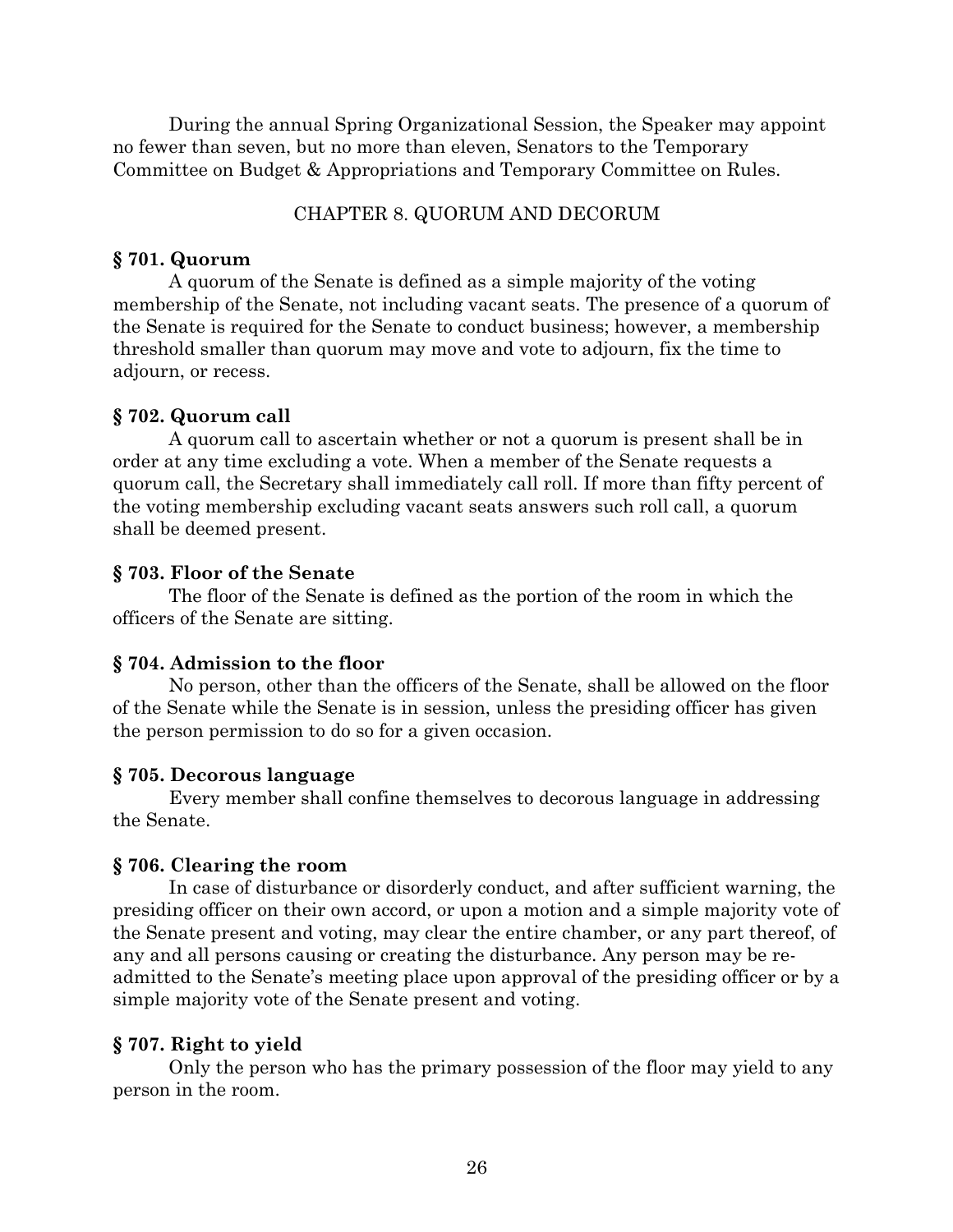## CHAPTER 9. MOTIONS

#### **§ 801. Motions with effect of legislation prohibited**

No motion which, if adopted, will have the effect of legislation shall be in order at any time.

#### **§ 802. Dilatory motions prohibited**

No dilatory motion shall ever be entertained by the presiding officer.

#### **§ 803. Possession of the Senate**

When a motion is made, and after the presiding officer has stated it, it must be seconded before it shall be deemed to be in possession of the Senate. A motion may be withdrawn by the member who made it at any time before the previous question, or the previous question on the entire subject matter, is moved.

#### **§ 804. Motion to adjourn**

A motion to adjourn shall always be in order, except when the main question has been ordered. The motion to adjourn shall be decided without debate. In putting the question on the motion to adjourn, the presiding officer shall inform the Senate of remaining business by indicating the position in the Order of Business.

#### **§ 805. Motion to adjourn or recess during legislation**

If a motion to adjourn or to take a recess is made and adopted while legislation, or an amendment thereto, is under debate, then the pending amendments, if any, shall be deemed to have been withdrawn, and the legislation, in the case of the motion to recess, and in the case of the motion to adjourn, shall be considered first when the Senate next returns to that order of business.

#### CHAPTER 10. VOTING

#### **§ 901. Required voting and vote records**

Votes must be taken and recorded on the final passage of all legislative instruments, convening and adjourning roll call, quorum calls, and amendments or motions to which there is objection by any Senator.

#### **§ 902. Prohibition of voting by non-members**

No person who is not a member with the right to vote shall cast a vote on any matter before the Senate.

#### **§ 903. Prohibition of talking during a vote**

No talking or communication of any kind may be made while a vote is being conducted. The only permitted form of communication during a vote shall be approaching the Speaker's desk with a message written on a piece of paper.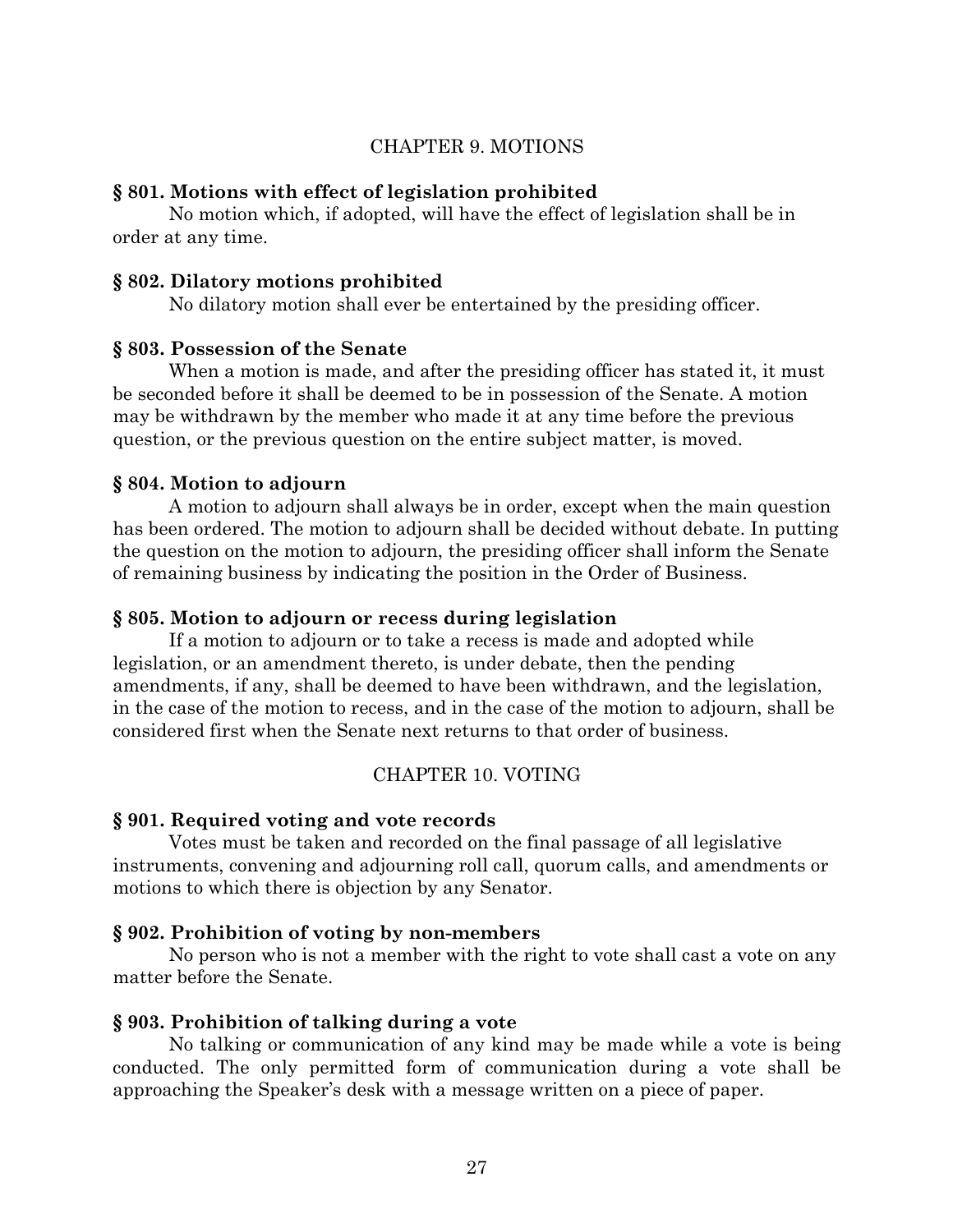### **§ 904. Speaker's vote**

The Speaker shall not be required to vote except in the case of a tie without the Speaker's vote.

## **§ 905. Putting the question**

When the time comes for disposal of a question before the Senate, the Speaker shall announce the question. The Speaker shall put the question in the following manner: "All those in favor of [question] will vote Aye, those opposed will vote Nay, and those abstaining will do so." After the Senators have voted, the Speaker will announce the vote.

# **§ 906. Ties**

In the case of a tie vote, a motion, resolution, or bill is deemed to have failed.

# **§ 907. Change of vote**

No member may change their vote once the vote has been announced by the presiding officer.

# **§ 908. Abstentions**

A member may abstain from voting on any motion or legislative instrument on which a vote has been ordered. For the purposes of determining the number of votes required for said question to pass, abstentions shall be treated as if such member did not vote on said instrument, and abstentions shall not be counted in determining the total number of votes on the question but shall be counted in determining if quorum is present.

# **§ 909. Suspension of rules**

No rule of the Senate shall be suspended except by a favorable vote of twothirds of the Senate present and voting.

# CHAPTER 11. IMPEACHMENT

# **§ 1001. Impeachment bill**

No bill of impeachment shall be accepted without at least a total of one author and nine co-authors. When a bill of impeachment is introduced in Regular Session, it shall be numbered and deemed to have been classified as New Business for the next regularly scheduled session. A bill of impeachment shall not be considered by any committee.

# **§ 1002. Senate in impeachment hearing**

At the next regular meeting after a bill of impeachment has been introduced, upon the presentation of the bill during Unfinished Business, the Senate shall be in an impeachment hearing.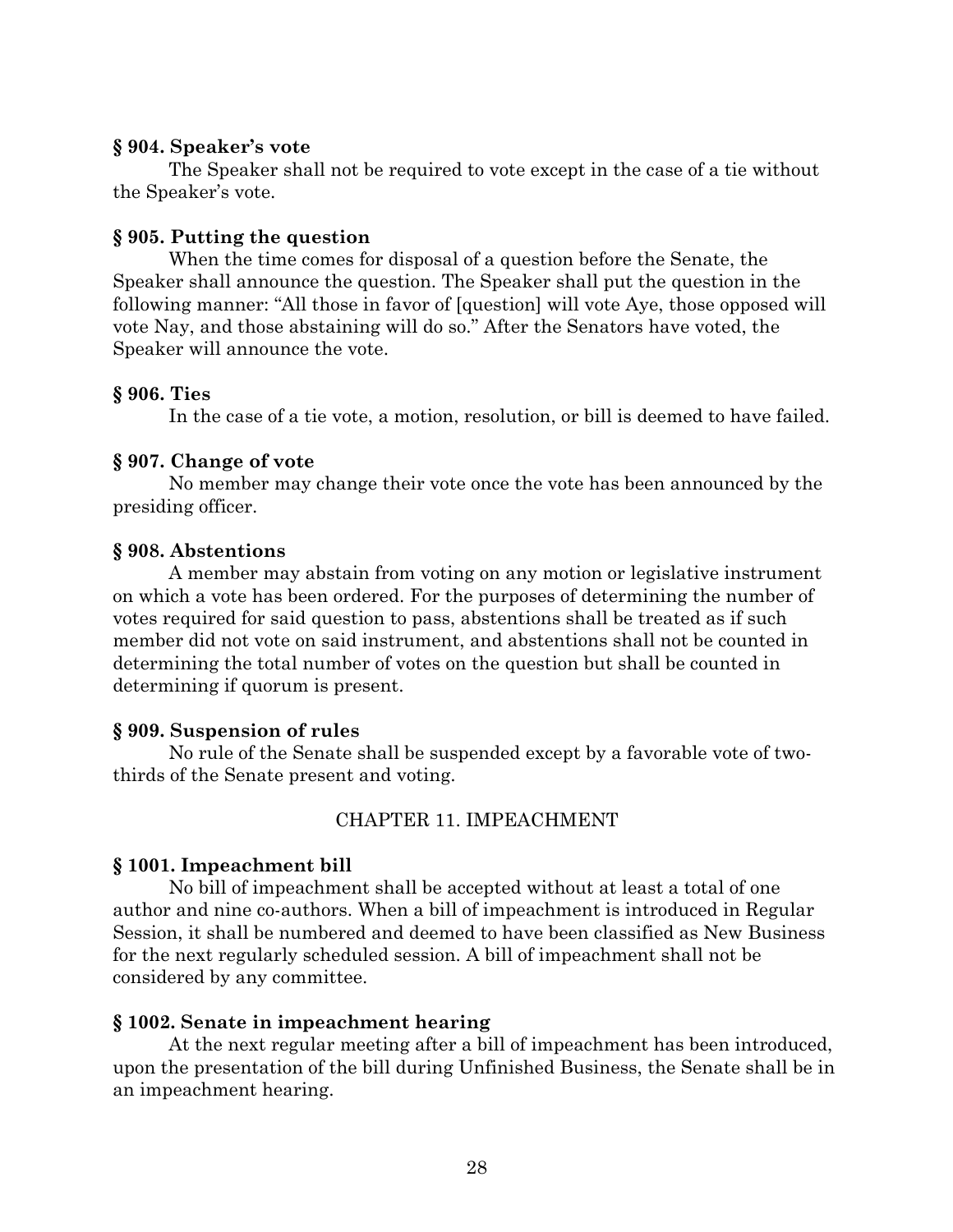#### **§ 1003. Presiding officer**

Except when the Chief Justice of the University Court is being tried, they shall preside over the impeachment hearing. When the Chief Justice is being tried, the Vice President shall preside over the impeachment hearing.

#### **§ 1004. Order of procedure**

The order of procedure at an impeachment hearing shall be as follows: (1) the presiding officer shall take the chair and call the impeachment hearing to order; (2) the author of the bill of impeachment may present their opening statement; (3) the accused officer may present their opening statement; (4) the author of the bill shall have an opportunity to present their evidence, and then take questions from the Senate; (5) the accused shall have an opportunity to present their evidence, and then take questions from the Senate; (6) the author of the bill may present their closing statements; (7) the accused may present their closing statements; (8) the Senate shall move directly into a vote by silent ballot on the bill of impeachment; (9) an Aye vote is to convict, a Nay vote is to acquit; (10) the presiding officer shall announce the result of the vote; (11) if convicted, the presiding officer shall declare the accused removed from office; (12) if acquitted, the presiding officer shall declare the defendant exonerated; (13) the presiding officer shall step down from the chair and the Senate shall return to the next item of Unfinished Business.

#### **§ 1005. Amendment of bill of impeachment**

At any time when the Senate is in an impeachment hearing, the author of the bill of impeachment may voluntarily remove any or all of the charges listed in the bill.

#### **§ 1006. Requirement for vote that violation was committed**

A vote to convict shall be rendered by a Senator only if they find evidence clear and convincing after amendments that all charges remaining in the bill of impeachment were committed.

### CHAPTER 12. MINUTES

#### **§ 1101. Proceedings entered therein**

The proceedings of the Senate shall be taken to detail a true and accurate account of the proceedings. Roll calls taken at the beginning and ending of these proceedings must be entered in said minutes with a detailed account listing members present and absent. Approved excused absences shall be noted as such in said minutes.

#### **§ 1102. Votes entered therein**

Each vote of the Senate shall be entered in the minutes together with a concise statement of the question upon which the vote was taken. Each roll call vote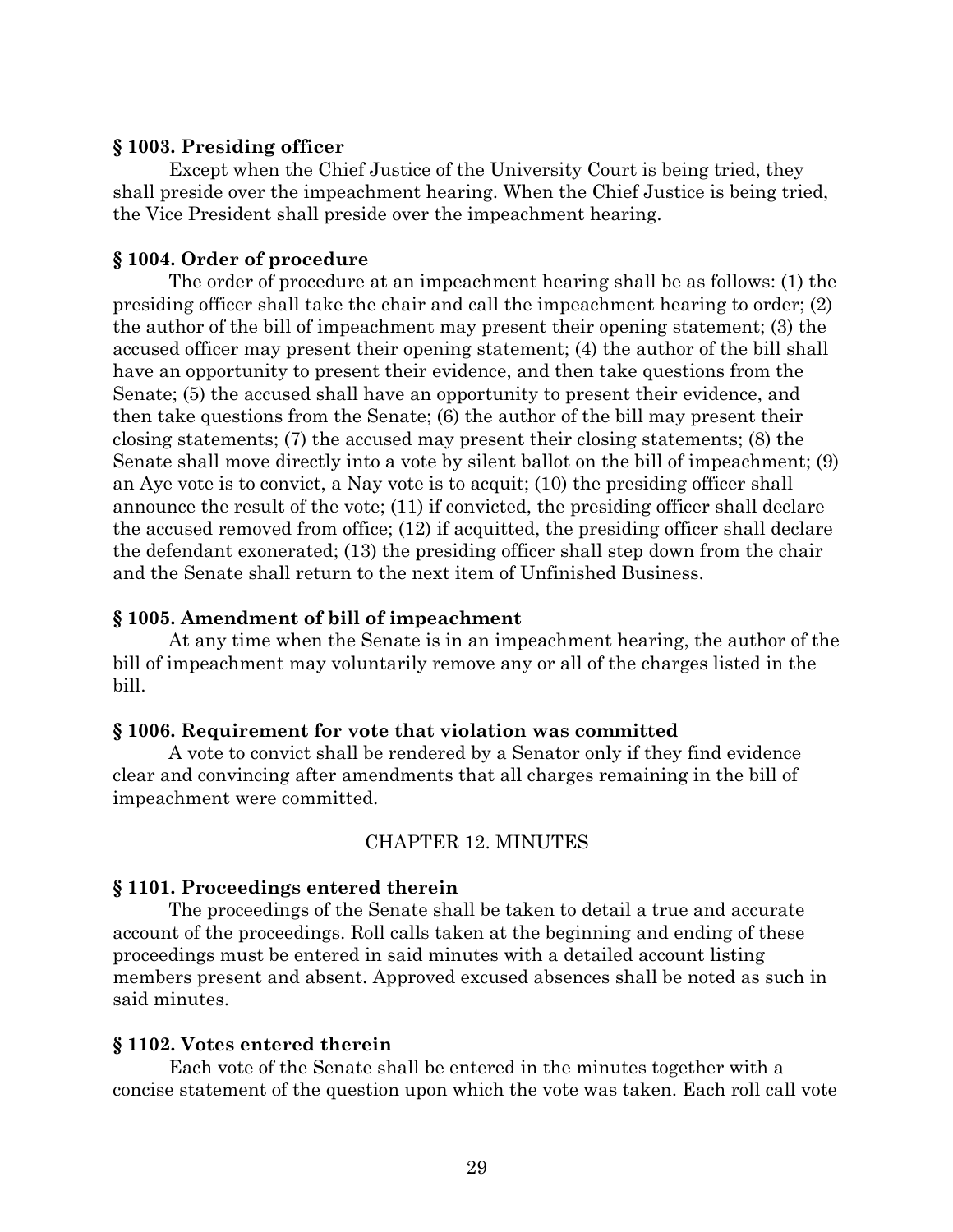shall be entered in the minutes in such a manner as to list the name of each member voting aye, nay, or abstaining or absent.

# **§ 1103. Legislative instruments entered therein**

The number of each piece of legislation, along with each action taken on it, shall be entered in the minutes when the instrument is up for consideration.

# **§ 1104. Minutes to be read**

The Secretary shall read the minutes in the appropriate order of business, unless by a simple majority vote of the Senate present and voting, the Senate dispenses with the reading thereof.

# **§ 1105. Adoption of minutes**

Once the minutes have been read, or after the reading thereof shall have been dispensed with, the minutes may be corrected, and shall be approved, by a simple majority vote of the Senate present and voting. No other rule withstanding, once the minutes have been adopted, they shall be designated as official, and they shall not be amended.

# **§ 1106. Dissemination of minutes**

The Secretary shall make publicly available all minutes taken upon their official adoption.

# **TITLE III. THE EXECUTIVE**

# CHAPTER 1. VACANCIES

# **§ 1. Vacancy in offices of both President and Vice President**

If, by reason of death, resignation, removal from office, inability, or failure to qualify, there is neither a President nor Vice President to discharge the powers and duties of the office of President, then the Speaker of the Senate shall, upon their resignation as Speaker and as Senator, act as President. The same rule shall apply in the case of the death, resignation, removal from office, or inability of an individual acting as President.

# **§ 2. Vacancy in offices of President, Vice President, and Speaker**

If, at the time when a Speaker is to begin the discharge of the powers and duties of the office of President, there is no Speaker, or the Speaker fails to qualify as Acting President, then the Speaker pro tempore of the Senate shall, upon their resignation as Speaker pro tempore and Senator, act as President.

# **§ 3. Acting until expiration of term**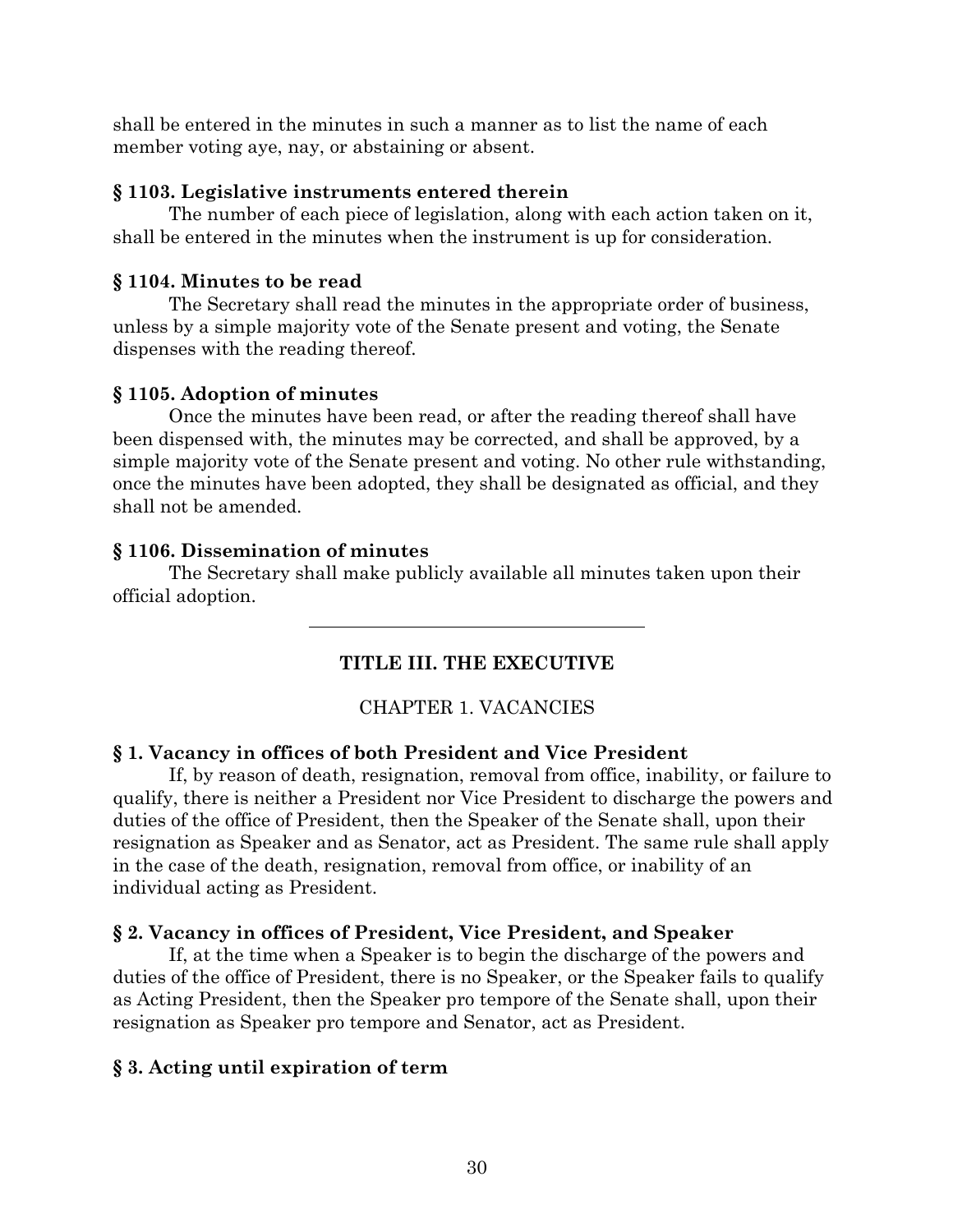An individual acting as President under the previous section shall continue to act until the expiration of the then current presidential term, except that if their discharge of the powers and duties of the office is founded in whole or in part on the failure of both the President-elect and the Vice President-elect to qualify, then they shall act only until a President or Vice President qualifies; and if their discharge of the powers and duties of the office is founded in whole or in part on the inability of the President or Vice President, then they shall act only until the removal of the disability of one of such individuals.

# **§ 4. Vacancy in all immediate offices**

If, by reason of death, resignation, removal from office, inability, or failure to qualify, there is no Speaker pro tempore to act as President with all other offices previously mentioned in this chapter vacant as well, then the longest serving principal officer of an executive department who is not under disability to discharge the powers and duties of the office of President shall act as President.

# **§ 5. Acting until expiration of term for principal officers**

An individual acting as President under the previous section shall continue to do so until the expiration of the then current Presidential term, but not after a qualified and prior-entitled individual is able to act.

# **§ 6. Taking of the oath of office**

The taking of the oath of office for the office of the President by the Vice President, Speaker, Speaker pro tempore, or a principal officer shall be held to constitute their resignation from the office by virtue of the holding of which they qualify to act as President.

# **§ 7. Compensation of Acting President**

During the period that any individual acts as President under this chapter, their compensation shall be at the rate then provided by enactment in the case of the President.

## **§ 8. Resignation or refusal of office**

The only evidence of a refusal to accept, or of a resignation of the office of President or Vice President, shall be an instrument in writing, declaring the same, and subscribed by the person refusing to accept or resigning, as the case may be, delivered into the offices of the Speaker and Chief Justice and published in the Student Government Register.

## CHAPTER 2. OFFICE AND COMPENSATION OF THE EXECUTIVES

# **§ 101. Commencement of the term of office**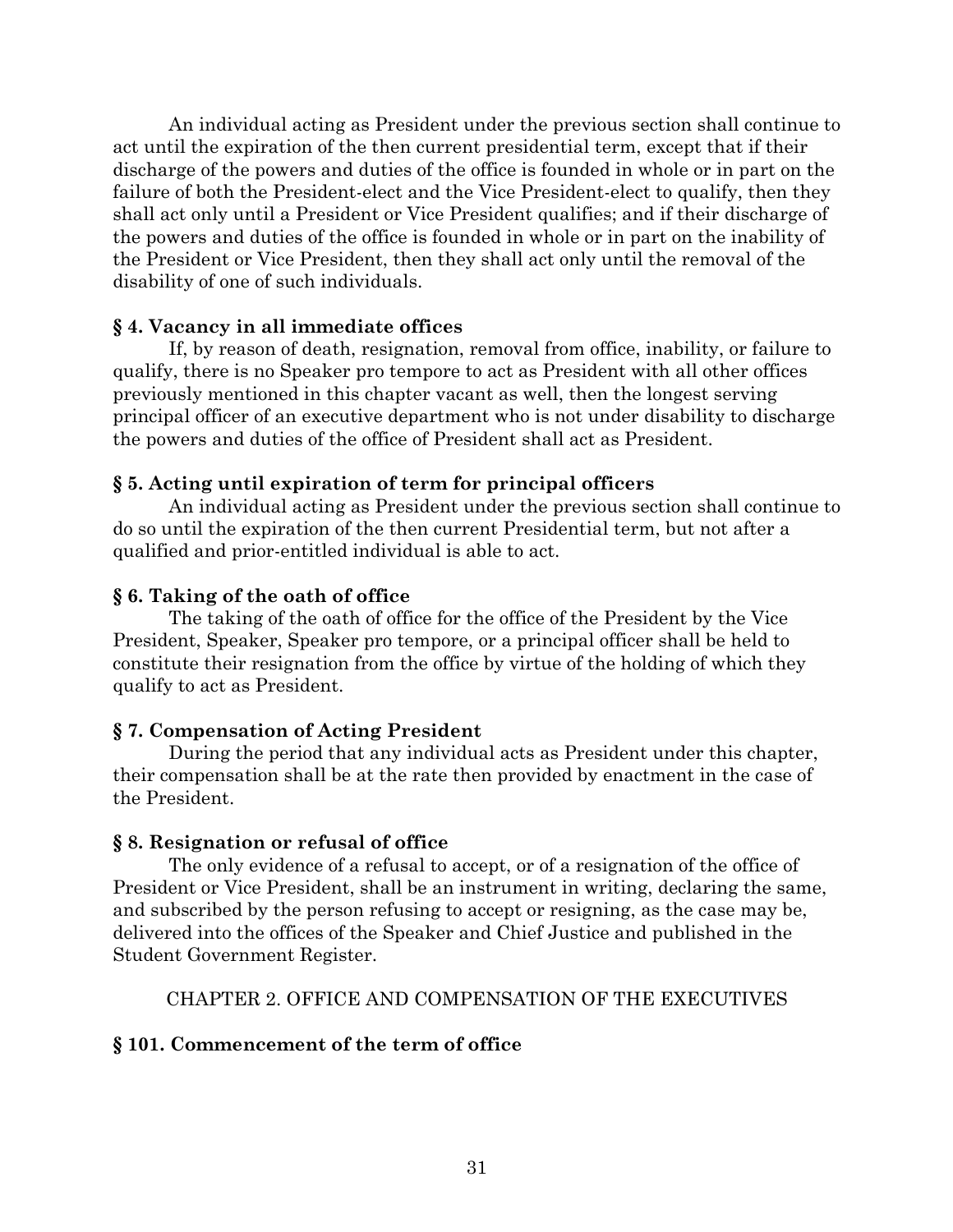The term of one year for which a President and Vice President shall be elected, shall, in all cases, commence on the first day of the Spring Organizational Session of the Senate upon installation.

### **§ 102. Executive officer terms of office**

All executive officers shall serve terms concurrent with that of the President and Vice President.

## **§ 103. Dismissal of executive officers**

All executive officers, except for the Vice President, shall be removed from office by impeachment and may be dismissed from their positions by the President at their discretion.

## **§ 104. Oral reporting to the Senate**

The principal officers of each executive department or their designees shall orally report to the Senate on their activities at least twice per semester.

## **§ 105. Compensation of the President and Vice President**

The President and Vice President shall receive in full for their services during the term for which they shall have been elected compensation in the aggregate amount of four thousand dollars a year each, to be paid according to University policy. They shall be entitled also to the use of the furniture and other effects belonging to the Student Government Executive Office.

### **§ 106. Executive orders**

The President shall have the authority to issue executive orders. Executive orders shall be used to define executive branch policies and establish any committee of the executive branch. Executive orders shall expire at the conclusion of the semester in which they were issued but may be renewed in the following semester. Any order issued during the Summer Semester shall expire on the first day of the following Fall Semester.

### CHAPTER 3. DELEGATIONS OF FUNCTIONS

### **§ 201. Assistance and services for the President**

The President is authorized to appoint administrative officers and assistants with the advice and consent of two thirds of the Senate present and voting. These officers shall perform such official duties as the President may prescribe. They shall not be compensated.

### **§ 202. Assistance and services for the Vice President**

The Vice President is authorized to appoint administrative officers and assistants with the advice and consent of two thirds of the Senate present and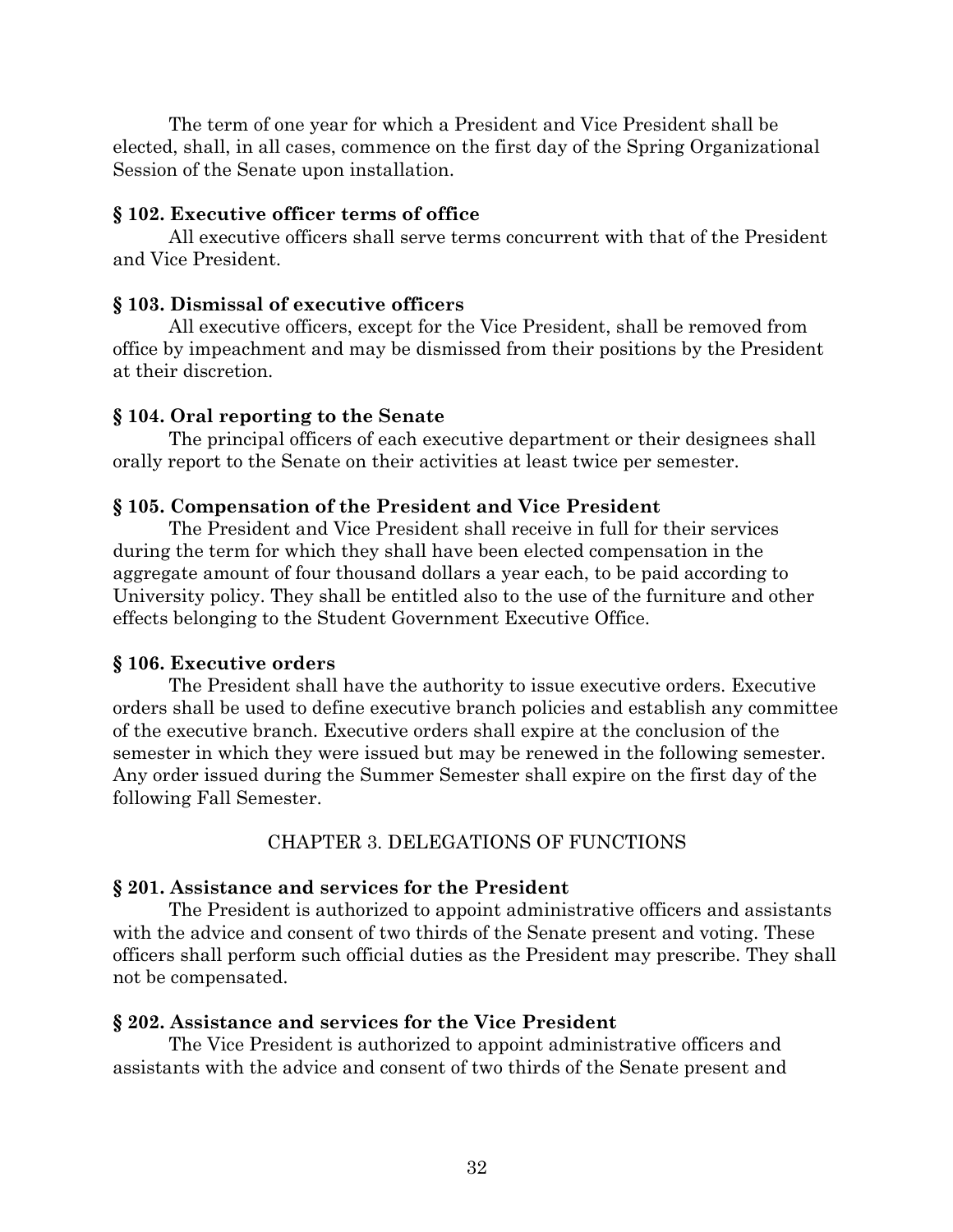voting. These officers shall perform such official duties as the Vice President may prescribe. They shall not be compensated.

# **§ 203. Personnel report**

1The President shall transmit to the Senate and publish in the Student Government Register personnel reports for each month of their term. Each report shall be transmitted no later than the first of each month. The report shall include the full name, position, and a brief description of the position of every member appointed to an office under the executive branch.

2The first personnel report shall be sent to the Senate during the Spring Organizational Session so the concurrent resolutions can be created for each appointee.

# **§ 204. General authorization to delegate functions**

1The President is authorized to designate and empower the head of any department in the executive branch, or any official thereof, to perform without approval, ratification, or other action by the President: (1) any function which is vested in the President by enactment, or (2) any function which such officer is required or authorized by enactment to perform only with or subject to the approval, ratification, or other action of the President; provided that nothing contained herein shall relieve the President of their responsibility in office for the acts of any such head or other official designated by them to perform such functions.

2Such designation and authorization shall be in writing, shall be published, shall be subject to such terms, conditions, and limitations as the President may deem advisable, and shall be revocable at any time by the President in whole or in part.

# **§ 205. Scope of delegation of functions**

1The authority conferred by the previous section shall apply to any function vested in the President by enactment if such enactment does not affirmatively prohibit delegation of the performance of such function as herein provided for, or specifically designate the officer or officers to whom it may be delegated. The previous section shall not be deemed to limit or derogate from any existing or inherent right of the President to delegate the performance of functions vested in them by enactment, and nothing herein shall be deemed to require express authorization in any case in which such an official would be presumed to have acted by authority or direction of the President.

2The issuance of executive orders shall not be delegated. The signing or vetoing of legislation shall not be delegated. The appointment authority of the President shall not be delegated. The appointment authority of the Vice President shall not be delegated.

# **§ 206. Definitions**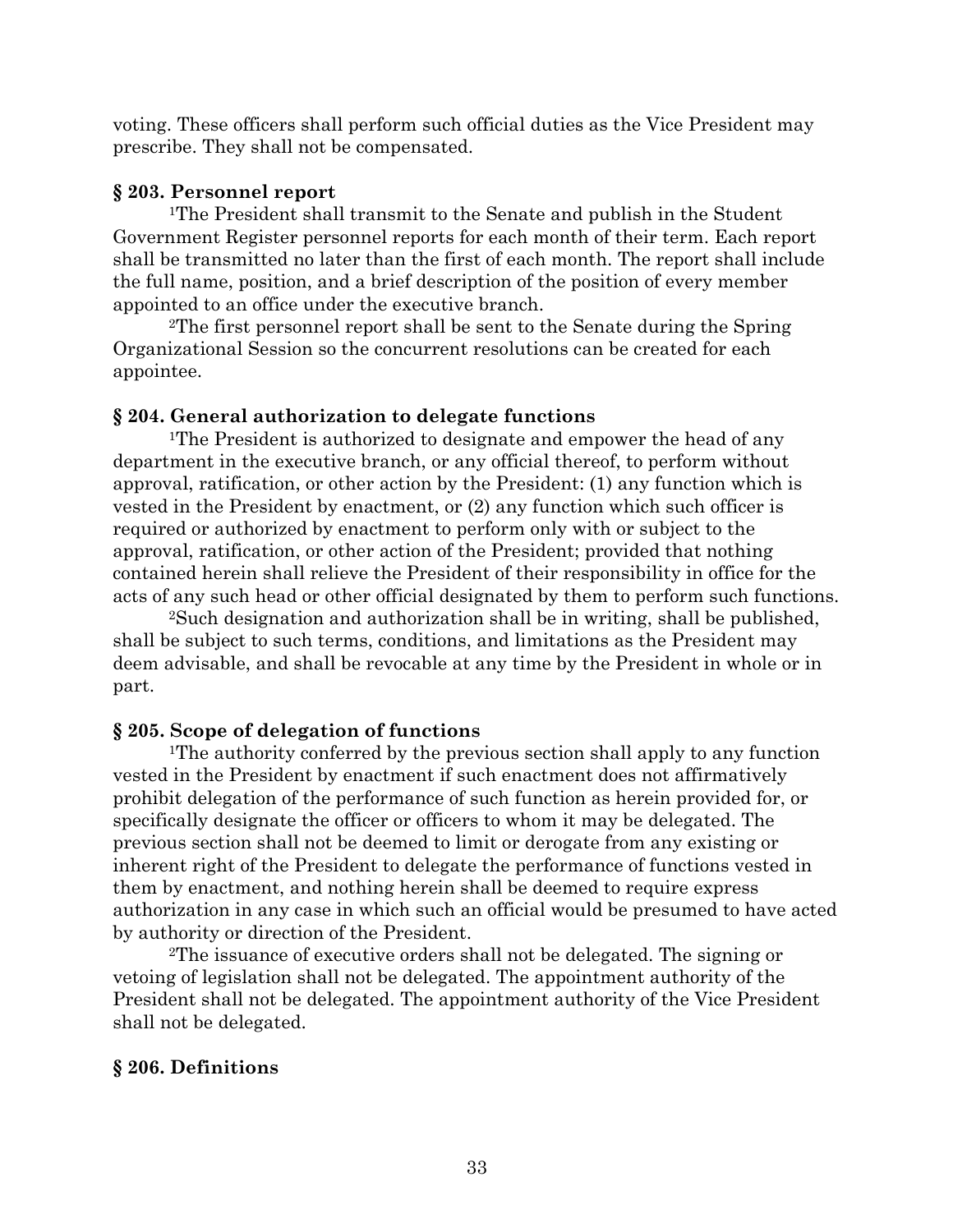As used in this chapter, the term "function" embraces any duty, power, responsibility, authority, or discretion vested in the President or other officer concerned, and the terms "perform" and "performance" may be construed to mean "exercise."

### CHAPTER 4. ORGANIZATION

#### **§ 301. Executive departments**

The executive departments are: Department of Academic Affairs Department of Athletics Department of Campus Affairs & Sustainability Department of Communications Department of Disability Services Department of Diversity Department of Governmental Relations Department of Health & Wellness Department of Justice Department of Non-Traditional Students Department of Photography & Videography Department of Programming Department of Student Auxiliaries & Services Department of Student Entertainment Department of Student Outreach Department of Transportation & Safety Department of Treasury Department of Veteran & Military Student Affairs Department of We're Committed

### **§ 302. Principal officers**

Each department shall be led by a principal officer or head. Each head shall be known as a Director, except for the Department of Justice which is headed by the Attorney General. These principal officers shall be appointed by the President, except for the Director of Treasury who shall be appointed by the Vice President, with the advice and consent of two thirds of the Senate present and voting. All principal officers shall not be compensated.

#### **§ 303. Executive Cabinet**

The principal officers of each executive department along with the President shall constitute the Executive Cabinet. The Cabinet shall serve as an advisory body to the President on the matters respectively handled by each department. The Cabinet shall convene at least weekly during each Semester. Minutes shall be taken at each meeting and published in the Student Government Register.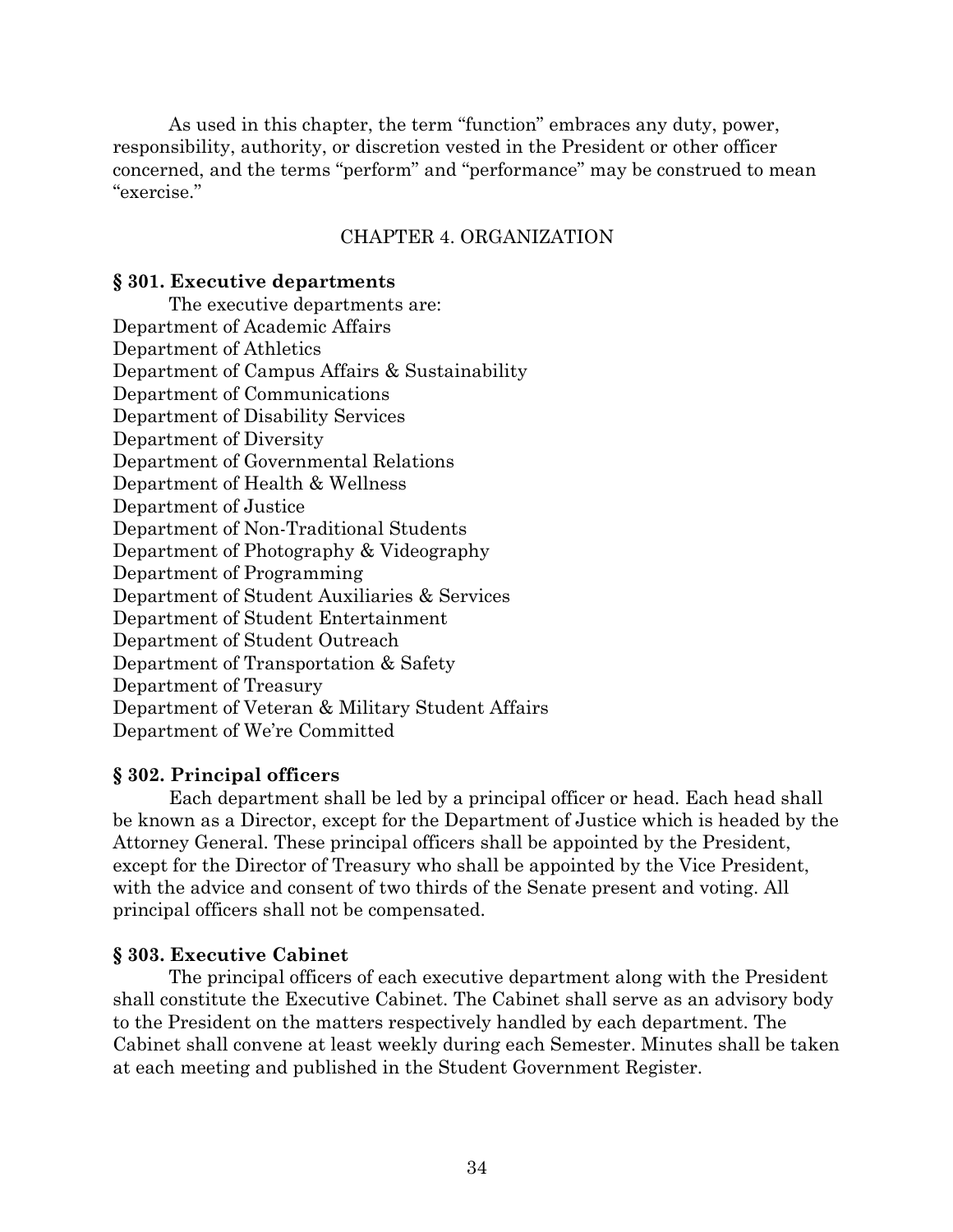### **§ 304. Subordinate appointees**

All subordinates to the heads of the executive departments shall be appointed by the President with the advice and consent of two thirds of the Senate present and voting. Each subordinate serving directly under a principal officer shall be known as an Assistant Director. Any subordinates under Assistant Directors may be known as seen fit by the President or the Director of that department. All subordinate appointees shall not be compensated.

### **§ 305. Departmental regulations**

The head of an executive department may prescribe regulations for the governance of their department, the conduct of their subordinates, the distribution and performance of its business, and the custody, use, and preservation of its records, papers, and property. This section does not authorize withholding information from the public or limiting the availability of records to the public.

### **§ 306. Delegation of authority**

In addition to the authority to delegate conferred by other enactments, the head of an executive department may delegate to subordinate officials the authority to take final action on matters pertaining to the appointment, direction, and general administration of personnel under their department and authorize the publication of advertisements, notices, or proposals.

### **§ 307. Systematic department review of operations**

Under regulations prescribed and administered by the President, each department shall review systematically the operations of each of its activities, functions, or organizational units, on a continuing basis. The purpose of the reviews includes determining the degree of efficiency and economy in the operation of the department's activities, functions, or organizational units; identifying the units that are outstanding in those respects; and identifying the appointees whose personal efforts have caused their units to be outstanding in efficiency and economy of operations. The findings of the reviews shall be published in the Student Government Register.

### **§ 308. Department strategic plans**

1Not later than the first day of each Fall semester, the head of each department shall publish in the Student Government Register a strategic plan for the year and transmit it to the President and Speaker. Such plan shall contain (1) a comprehensive mission statement covering the major functions and operations of the department; (2) general goals and objectives, including outcome-oriented goals, for the major functions and operations of the department; (3) a description of how the goals and objectives are to be achieved including a description of operational processes, skills and technology, and the human, capital, information, and other resources required to achieve those goals and objectives; and (4) an identification of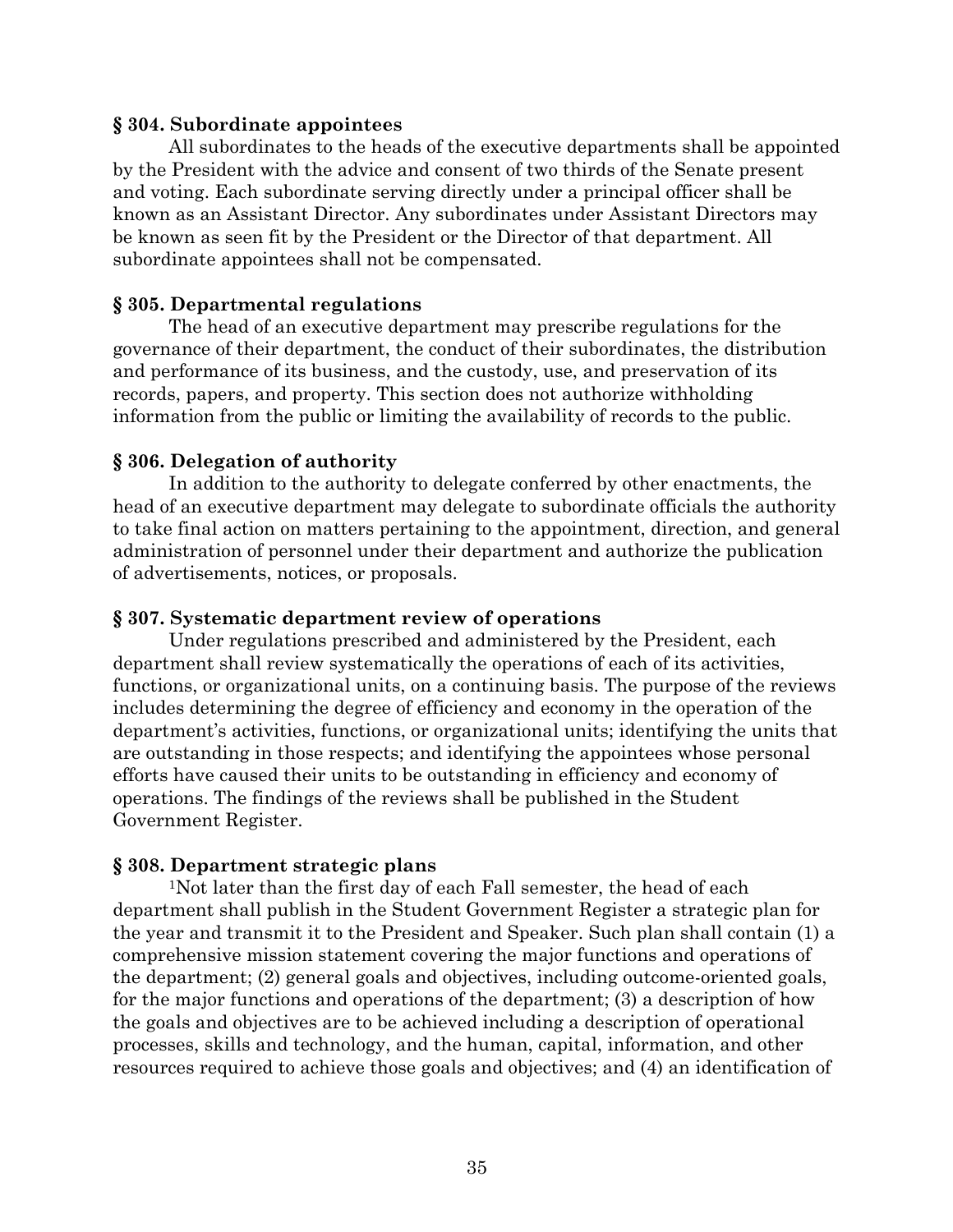those key factors external to the department and beyond its control that could significantly affect the achievement of the general goals and objectives.

2As needed, the head of each department may make adjustments to the strategic plan to reflect significant changes in the environment in which the department is operating, with appropriate notification of the President and Speaker.

### **§ 309. Executive committees**

The executive order establishing an executive committee must enumerate the purpose, goals, membership, leadership, and term for the committee. Committees may be dissolved by executive order at the pleasure of the President.

## **TITLE IV. THE JUDICIARY**

### CHAPTER 1. ORGANIZATION OF THE COURTS

#### **§ 1. University Court**

The University Court shall be recognized by this Code as the highest court of the judicial branch, composed of nine justices.

#### **§ 2. General Court**

The General Court shall be hereby ordained and established. The court shall be a court of first instance and inferior court to the University Court. The General Court shall be composed of a panel of three judges.

#### **§ 3. Election Court**

The Election Court shall be hereby ordained and established. The court shall be a court of first instance and inferior court to the University Court. The Election Court shall be composed of a panel of three judges.

### **§ 4. Judicial officers**

The Chief Justice may appoint judicial officers as necessary to carry out the administration of the judicial branch.

### **§ 5. Removal of judicial officers**

Justices of the University Court shall be removed by impeachment. Judicial officers appointed by the Chief Justice shall be removed by impeachment and may be removed by the Chief Justice at their pleasure.

### CHAPTER 2. JURISDICTION

### **§ 101. University Court jurisdiction**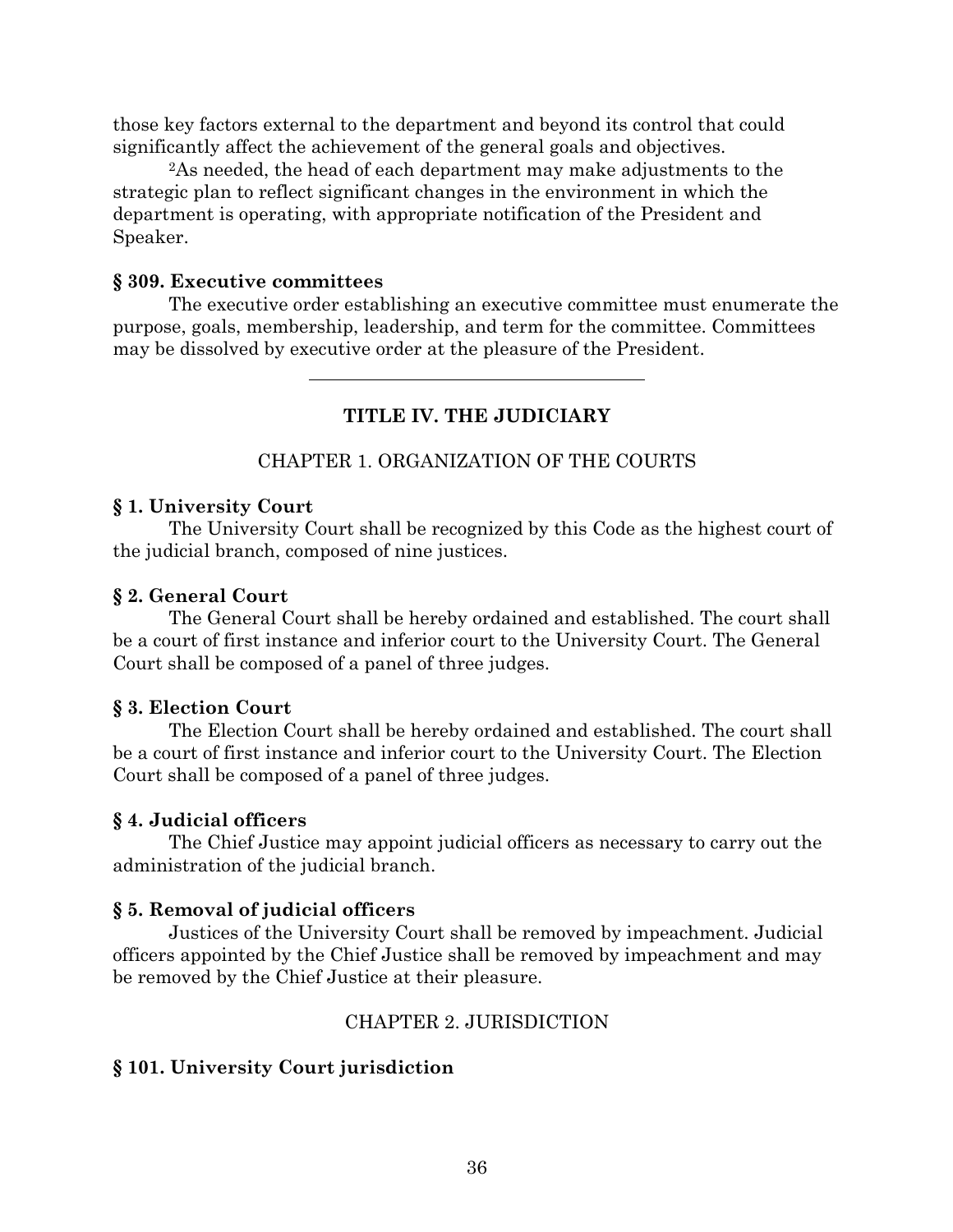The University Court shall have appellate jurisdiction. The University Court shall only hear appeals of decisions from the General and Election Courts and all cases referred to it by any facet of the University Administration. The University Court shall also have the authority to issue advisory opinions on any matter by interpreting or giving meaning to Constitutional provisions and any provisions derived therefrom.

### **§ 102. General Court jurisdiction**

The General Court shall have limited jurisdiction. The General Court shall only hear cases and controversies arising under the Constitution, the enactments of the Student Government, all rules derived therefrom, except those cases involving elections, and all cases referred to it by any facet of the University Administration.

### **§ 103. Election Court jurisdiction**

The Election Court shall have limited jurisdiction. The Election Court shall only hear cases and controversies arising under the Elections title of the Student Government Code, election procedures, elections held by the Election Commission, and all cases referred to it by any facet of the University Administration.

#### CHAPTER 3. RULE-MAKING AUTHORITY

#### **§ 201. Rule-making power generally**

The University Court may from time to time prescribe rules for the conduct of their business. Such rules shall be consistent with this Code.

#### **§ 202. Power to prescribe rules of procedure**

The University Court shall have the power to prescribe general rules of practice and procedure and rules of evidence for cases in the inferior courts. Such rules shall not abridge, enlarge, or modify any substantive right. Such rules may define when a ruling of an inferior court is final for the purpose of appeal.

#### **§ 203. Transmission of rules**

The University Court shall transmit in writing any rules to the President and Speaker timely after their passage. Such rules shall take effect upon the transmission of the rules, not upon acceptance.

#### **§ 204. Publication of rules**

All rules adopted by the University Court must be made available to the public after transmission.

#### CHAPTER 4. JUDICIAL ORDERS

#### **§ 301. Judicial authority**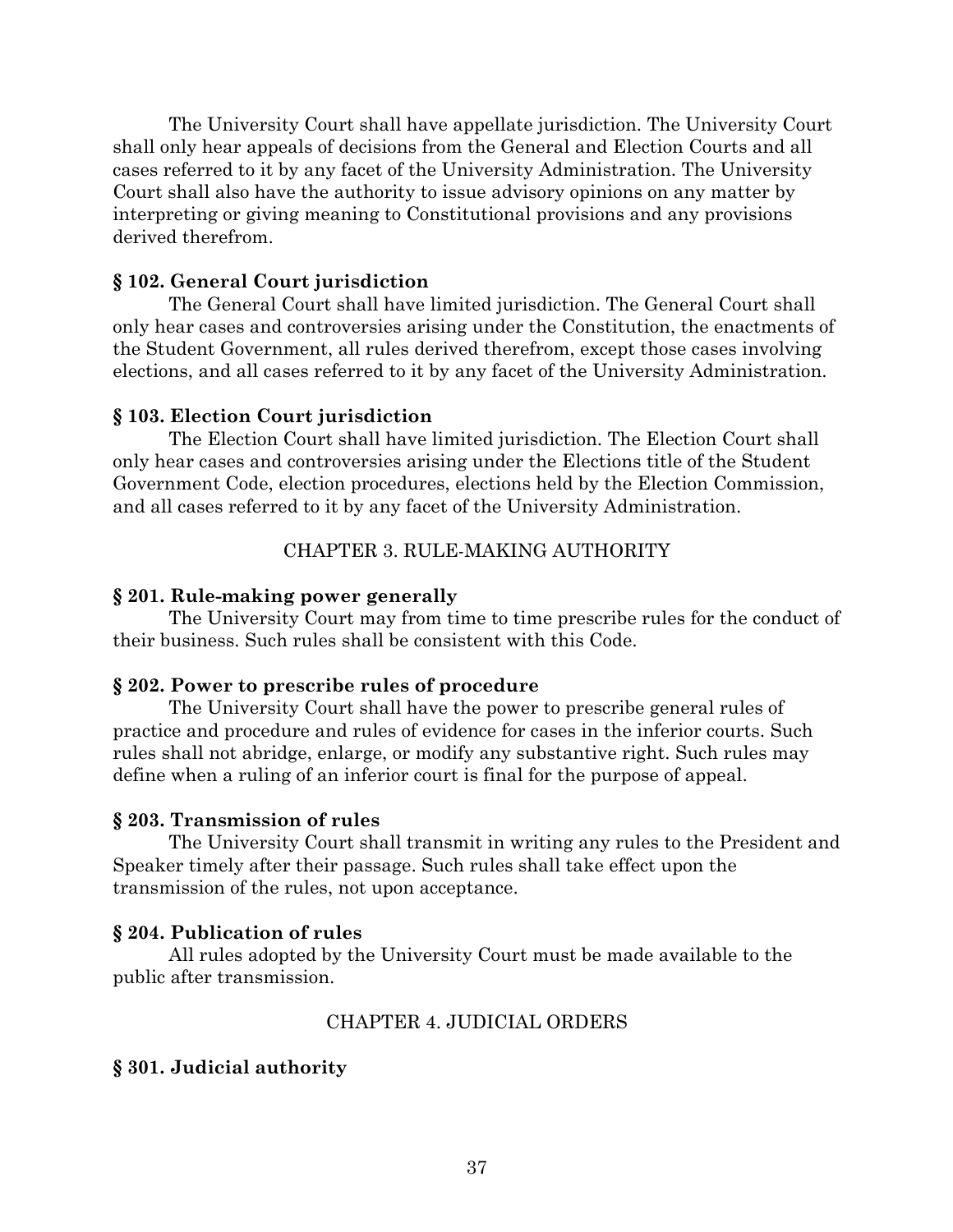The Chief Justice of the University Court and the Chief Judge of any inferior court shall have the explicit authority to issue judicial orders in the name of the respective court.

## **§ 302. Effect of orders and judgments**

All substantive judicial decisions of a court shall be rendered in the form of an order or judgment. Orders and judgments shall carry the full effect and force of the law as provided by the Constitution and all provisions derived therefrom. When practicable, orders shall be written; however, oral orders, especially those mainly regarding procedure, may be made in open court.

# **TITLE V. COLLEGE COUNCIL**

## CHAPTER I. MEMBERSHIP AND PURPOSE

### **§ 1. Academic Areas**

There shall be a College Council delegation from each Academic Area as defined by this Code including the Roger Hadfield Ogden Honors College.

### **§ 2. Structure**

Each College Council delegation shall consist of a President, Vice President, and Treasurer elected by the Student Body. The Vice President of the executive branch shall serve as the Chair of the College Council. Each member of the College Council shall be referred to as Councilmembers.

### **§ 3. Removal**

Councilmembers shall be removed from the Council by impeachment and may be removed from the Council by two-thirds of the Council present and voting.

### **§ 4. Purpose**

The College Council shall serve to unify the students, faculty, and staff of each Academic Area, and facilitate events for college cohesion. By serving on committees as assigned by the Deans of the respective Academic Areas and serving in the roles to which they were elected, the College Council shall serve as liaisons among the faculty, staff, students, and Student Government officers.

### CHAPTER 2. MEETINGS AND DUTIES

### **§ 101. Quorum**

A majority of Councilmembers present shall constitute a quorum for the transaction of business at any meeting of the College Council.

### **§ 102. Frequency of meetings**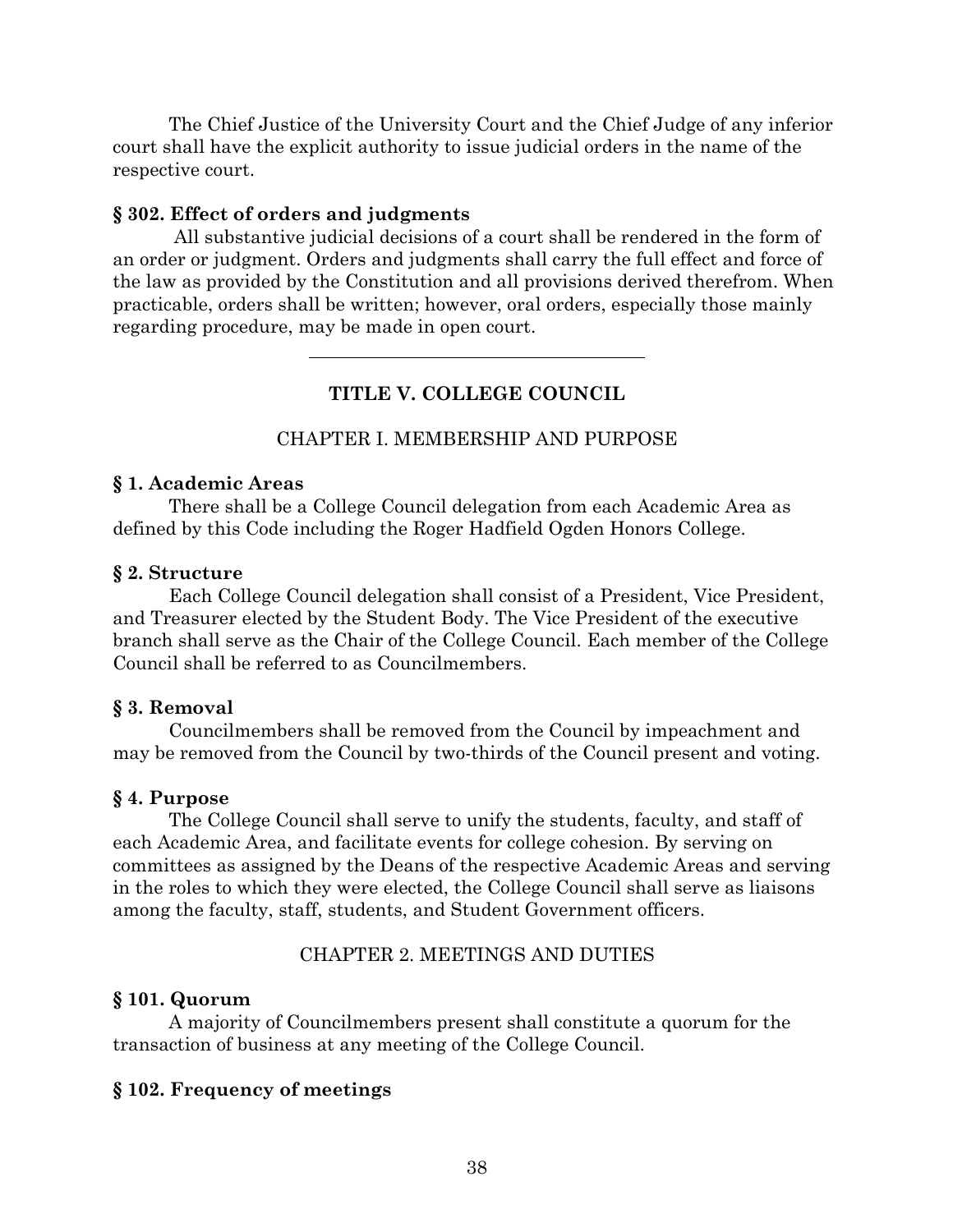The College Council shall meet at least twice per month during the Fall and Spring Semesters in order to discuss and propose ideas and initiatives and facilitate communication among each of the Academic Areas.

# **§ 103. Voting members**

All Councilmembers from a delegation are voting members. The Vice President as Chair of the College Council may only vote in the event of a tie.

# **§ 104. Absences**

All Councilmembers are required to attend Council meetings, delegation hosted events, and any meeting or event deemed mandatory by the Vice President. Any absence from a meeting or mandatory event will count as an absence unless the member can provide a Policy Statement Twenty-two excuse.

# **§ 105. Presidents**

The President of each delegation shall preside at all meetings of the Council, shall perform such other duties as may be prescribed in the Constitution or are assigned by the membership of the Council, and shall coordinate the work of the officers of the Council. The President shall serve as a voting member of the Council.

# **§ 106. Vice Presidents**

The Vice President of each delegation shall aid the President and shall perform the duties of the President in the absence or inability of that officer to serve. The Vice President shall also oversee the reports of the Presidents in the inability of the President to attend a meeting. The Vice President shall also perform other duties as may be incumbent upon the office or as assigned by the President of the delegation. The Vice President shall serve as a voting member of the Council.

# **§ 107. Treasurers**

The Treasurer of each delegation shall oversee the finances of the delegation and shall be voting members of the Council.

# **§ 108. Semester plans**

Each College Council delegation shall prepare a semester plan, which shall consist of a basic outline of the programs, initiatives, and objectives of the delegation for the academic semester. The plan shall serve as a guideline and shall not restrict any delegation from pursuing additional initiatives or programs.

# **§ 109. Submission of semester plans**

Each semester plan shall be submitted to the Vice President and a University Administrator no later than the third legislative week and presented to the Senate by the fifth legislative week.

# **§ 110. Transition meetings**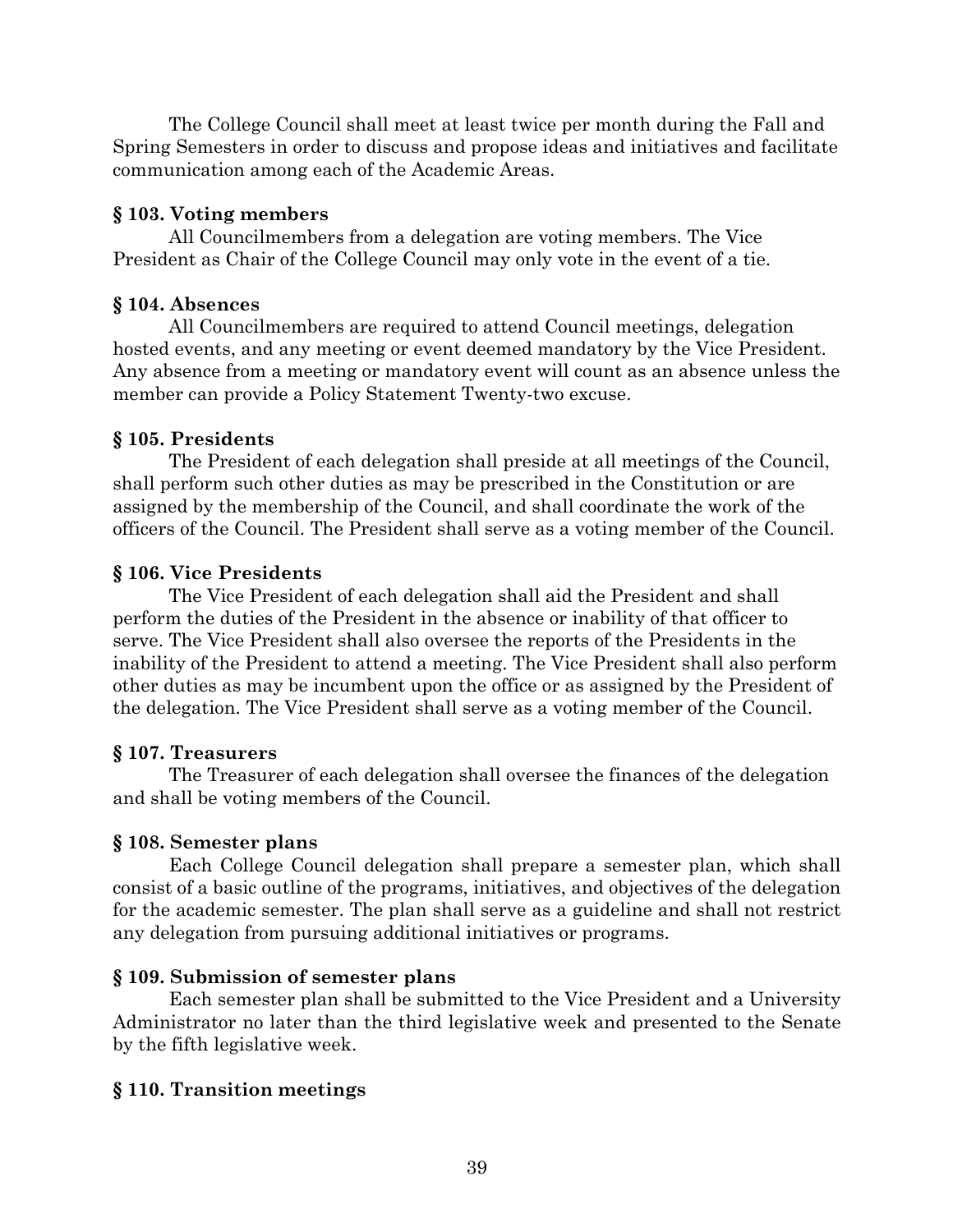All incoming Presidents of a delegation must meet with the outgoing President upon their succession into office. Transition documents and a detailed list of successes and failures shall be provided to the incoming President.

# **§ 111. Council Chats**

Each delegation shall make itself available once every Fall and Spring Semester at a time and location on campus chosen at the discretion of the delegation and made public to the students of the respective Academic Area via a broadcast email. The purpose of the Council Chats is to engage students of the Academic Area in order to receive feedback and ideas used to shape initiatives for the delegation.

# CHAPTER 3. ELECTIONS AND VACANCIES

# **§ 201. Elections**

Officers shall be elected by ballot annually during the Student Government elections. Officers shall assume their official duties upon election and shall serve for a term concurrent with that of the President and Vice President of the executive branch. Previous officers will serve the rest of the semester in which the election took place to assist with transitioning and finish outstanding programming.

# **§ 202. Vacancy in offices of the President of a delegation**

Should the office of the President of a delegation become vacant, the Vice President of that delegation shall succeed to the office.

# **§ 203. Vacancy in the inferior offices of a delegation**

Should the office of the Vice President or Treasurer of a delegation become vacant, the President of that delegation shall appoint a student from the Academic Area to fill the vacancy with approval from a majority of the full College Council present and voting.

# **§ 204. Vacancy in the superior offices of a delegation**

If the offices of the President and Vice President of a delegation become vacant simultaneously, the Treasurer of the delegation shall succeed to the office of President. The President shall then appoint students from the Academic Area to fill the vacancies with approval from a majority of the full College Council present and voting.

# **§ 205. Vacant delegations**

If an entire delegation is vacant, the Vice President shall appoint a student from the Academic Area to fill the seat of President with approval from a majority of the full College Council present and voting. The President shall then appoint students from the Academic Area to fill the other vacancies with approval from a majority of the full College Council present and voting.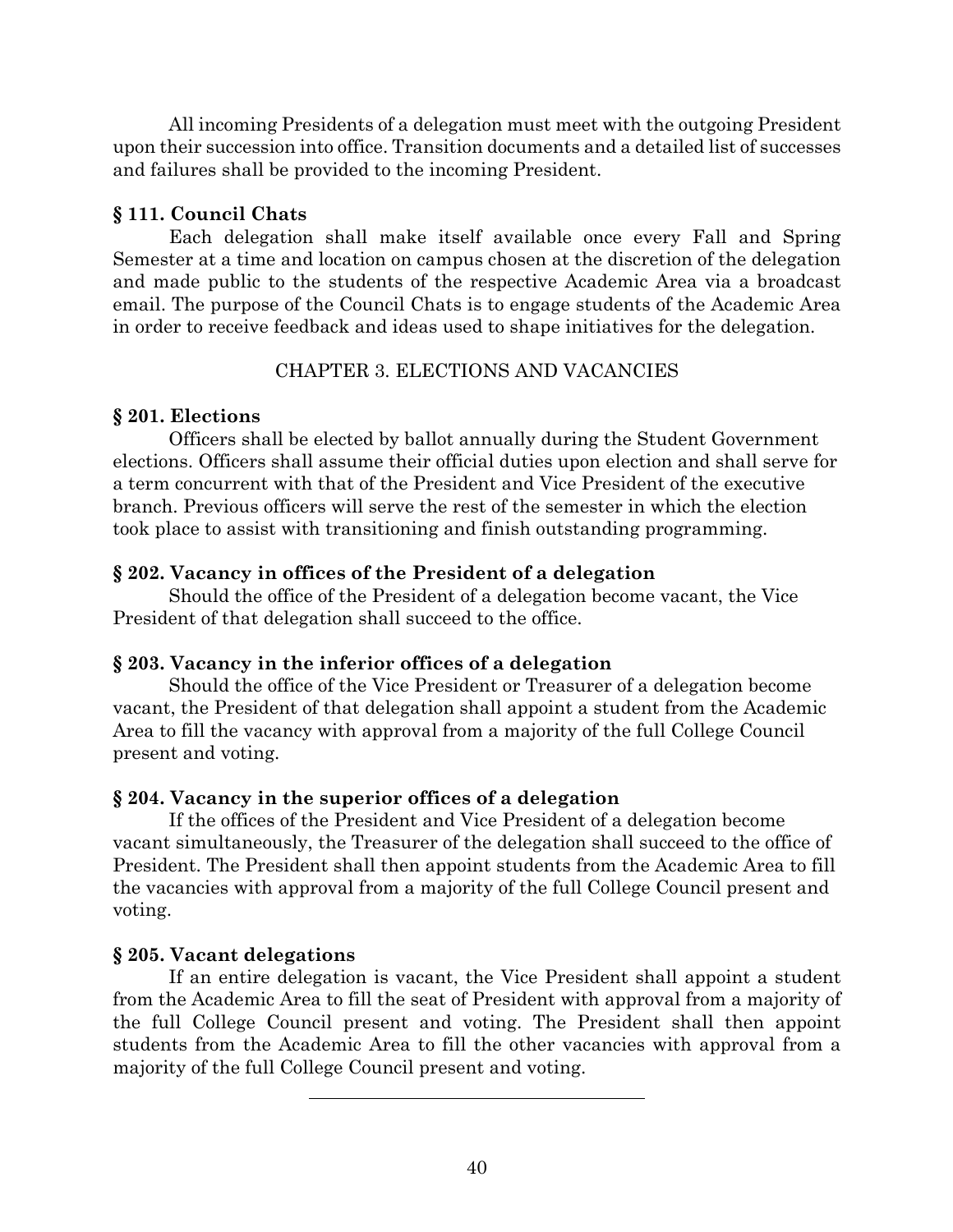## **TITLE VI. ELECTIONS**

## CHAPTER 1. GENERAL MATTERS

## **§ 1. Purpose**

This title shall provide for the rules and conduct of all Student Government elections.

## **§ 2. Equal protection**

This title is intended to ensure that each candidate is afforded an opportunity for election equal to that of any other candidate for that office.

## **§ 3. Accountability**

All interested, potential, and filed candidates, tickets, their affiliated staff, and volunteers shall be held responsible to the contents of this title.

## **§ 4. Amendments to this title and effective dates**

This title shall be amended by two-thirds of the Senate present and voting. Such amendments shall not go into effect until one semester following passage, not including the Summer Semester.

### **§ 5. Prohibition on multiple candidacy**

No person may be a candidate for more than one office established under, or elected under the authority of, the Student Government Constitution or any provision derived therefrom.

## **§ 6. Withdrawal from an election**

If a candidate wishes to withdraw from an election, they must do so by meeting with the Chair of the Election Commission in person presenting a valid picture identification and give the Commissioner a written, signed statement of their withdrawal. Should a withdrawn candidate's name remain on the ballot, they shall be considered to still have withdrawn and thus be ineligible to win the election. For the purposes of tabulation, the candidate shall be treated as if they had never contested. The candidate's votes shall be transferred to each voter's next preference prior to the first round of tabulation.

### **§ 7. Electing Senate seats**

Senate seats shall be divided in half after apportionment in which one-half of the seats available in a college shall go up for elections in the Fall and the other half shall be up for election in the Spring. In the case of an odd number of seats, one more shall be elected in the Spring. Students will be able to rank as many candidates on the ballot for a particular race as desired but shall not be required to do so.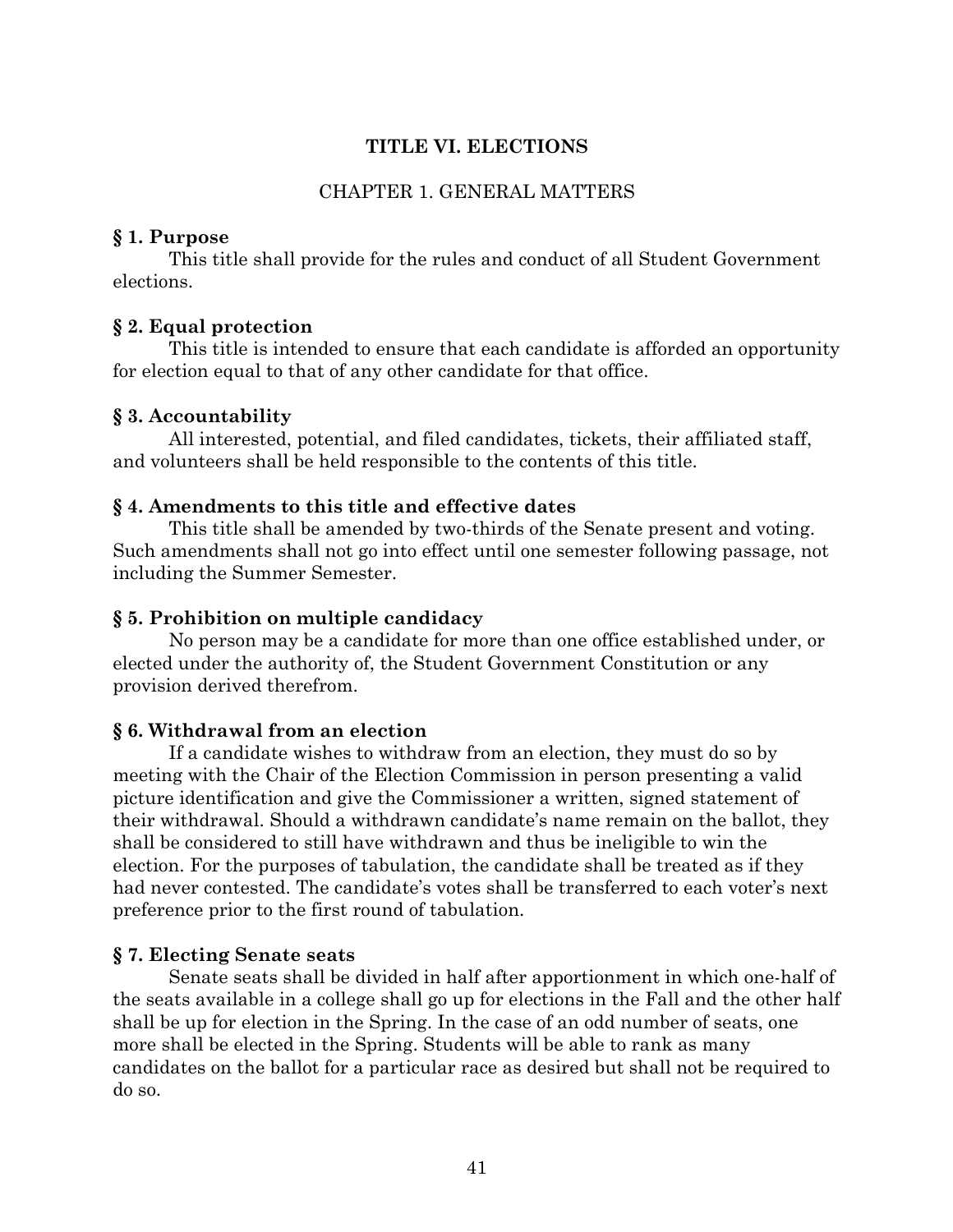### **§ 8. Change in apportionment of the Senate**

If apportionment causes an Academic Area to have more or less Senate seats than it previously had, the seats will be added or removed, as the particular case requires. In the event that seats are removed, any Senators whose seats have been discontinued shall be allowed to serve out their regular terms. In the event that seats are added, they shall be placed on the Fall or Spring General Election ballot, whichever will balance apportionment, for a full term.

## CHAPTER 2. GOVERNANCE OF ELECTIONS

## **§ 101. Governing body**

Student Government elections shall be governed and facilitated by the Election Commission. This Election Commission shall be advised by and report solely to the University Administrator tasked with overseeing elections.

### **§ 102. Membership and election of leadership**

The Commission shall be composed of five voting Commissioners and one non-voting University Administrator. The Commission shall elect a Chair and Vice Chair by a majority of Commissioners present and voting. The election of the Chair shall be administered by the Chief Justice. The election of the Vice Chair shall be administered by the Chair.

### **§ 103. Appointments to the Commission**

All members of the Election Commission shall be appointed by the President and approved by two-thirds of the Senate present and voting. Commissioners shall serve a term concurrent to that of the President and Vice President. If a vacancy occurs on the Election Commission, the seat must be filled. Such an appointee shall serve the remainder of the vacant term to which they were appointed.

### **§ 104. Responsibilities of the Commission**

The responsibilities of the Commission shall be: to govern and facilitate all Student Government elections; to remain neutral and unbiased in all elections; to educate candidates; to host at least one informational meeting to inform all potential candidates of tickets before the first week of the election timeline; to disqualify any candidate if they meet any of the criteria for automatic disqualification; to remain in constant contact with the appropriate University Administrator; and to attend all meetings of the Election Commission.

## **§ 105. Restrictions on activities**

No Commissioners shall help, assist, serve on, or campaign for any Student Government campaign, ticket, or candidate. Commissioners shall not serve on any other Student Government entity. Commissioners wishing to seek another office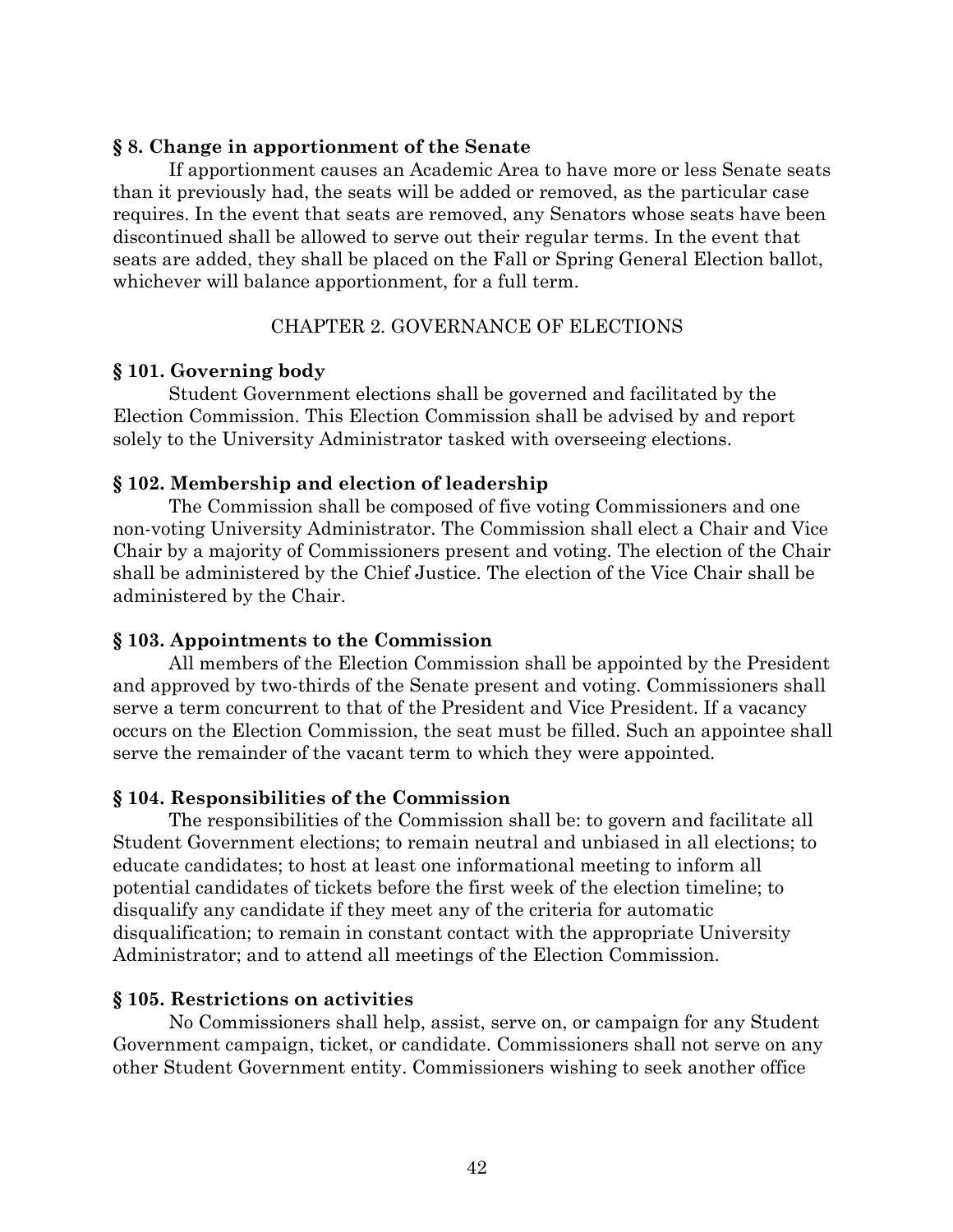within the Student Government must resign immediately before seeking the new office.

# **§ 106. Removal**

Three unexcused absences from Election Commission meetings shall result in automatic removal from the Election Commission.

# **§ 107. Quorum**

The Election Commission shall not conduct business without the presence of a quorum. A quorum of the Election Commission shall consist of the presence of a simple majority of Commissioners.

# **§ 108. Appointment and vacancies of the Chair**

A Chair shall be elected by the Commission from among the Commissioners. The Chair shall serve a term of one year concurrent with the other Commissioners. In the event of a vacancy of the Chair, the Vice Chair shall become the Chair, and the Commission shall elect a new Vice Chair from among the remaining Commissioners. The President shall then appoint a new Commissioner approved by the two-thirds of the Senate present and voting.

# **§ 109. Responsibilities of the Chair**

The responsibilities of the Chair include but are not limited: to supervise all election personnel; to execute the provisions of the Student Government Constitution relative to elections and all provisions of this title; to expend such funds as appropriated to the Election Commission's use, with the approval of the Commission by simple majority vote; to submit a calendar with the days of the election timeframe at least two weeks prior to the first day of filing to the Senate; to issue a report to the Senate each week during the election timeframe; to administer Special Elections; to submit a report to the appropriate University Administrator at the end of each Fall, Spring, and Special Election.

# **§ 110. Accountability of the Chair**

The Chair shall be responsible for upholding this title and executing all decisions of the Commission. The Commission may overrule any action of the Chair by a two-thirds vote of Commissioners present and voting.

# **§ 111. Appointment and vacancies of the Vice Chair**

The Vice Chair shall be elected by the Commission from among the Commissioners. The Vice Chair shall serve a term of one year concurrent with that of the other Commissioners. In the event of a vacancy of the Vice Chair, the Commission shall elect a new Vice Chair from among the remaining Commissioners.

# **§ 112. Responsibilities of the Vice Chair**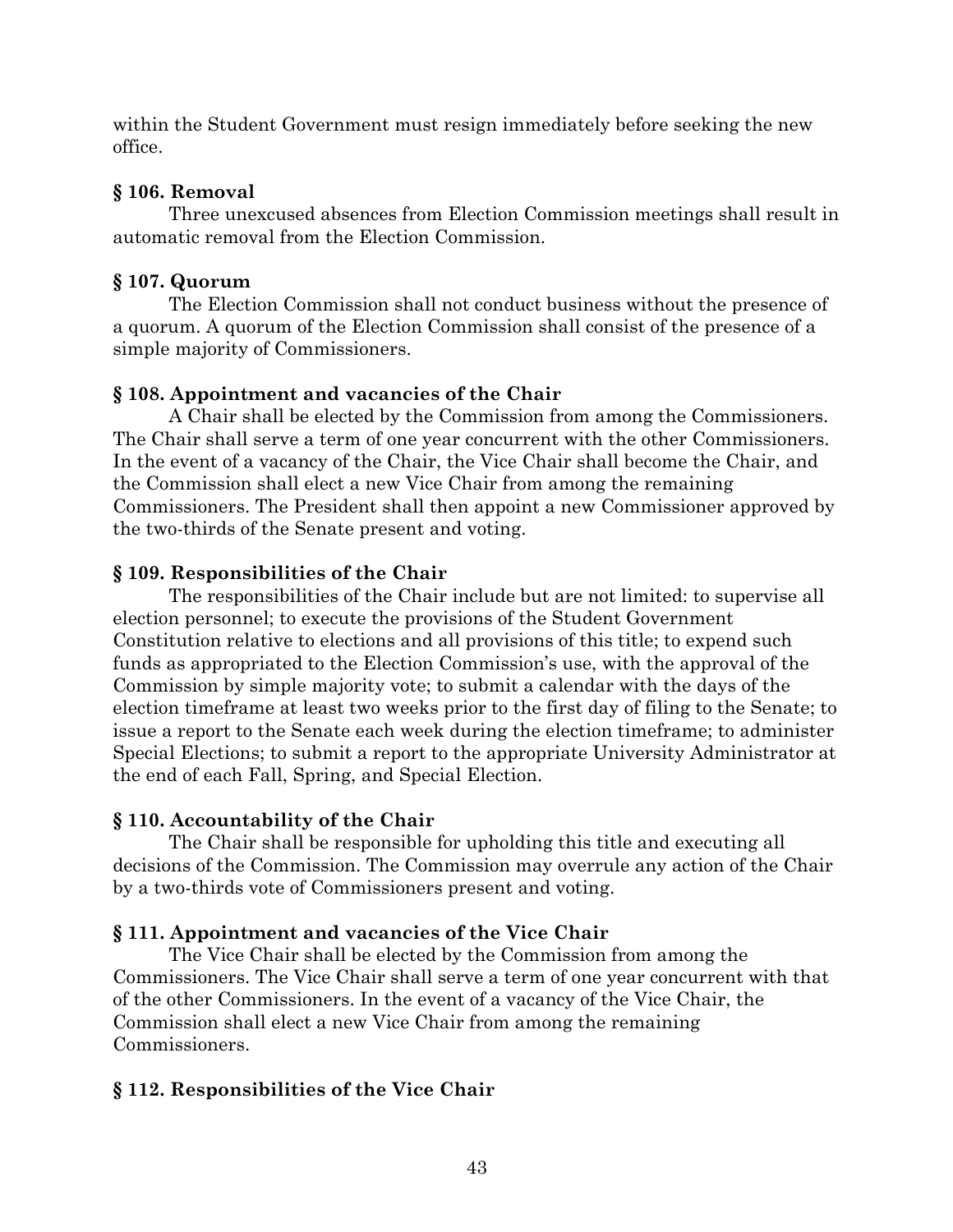The responsibilities of the Chair include but are not limited: to serve at the discretion of the Chair; to assist the Chair in their duties; to serve as the Chair in the absence of a Chair; to incorporate plans for election outreach; to plan a debate between all presidential and vice presidential candidates during active campaigning in the Spring Election.

#### **§ 113. Appointment and responsibilities of the Secretary**

One Commissioner shall be elected by a majority of the other Commissioners present and voting to serve as the Secretary. The Secretary shall take minutes and maintain the records of the Commission.

## CHAPTER 3. ELECTION TIMEFRAME

#### **§ 201. Order of events**

The election timeframe shall consist of five consecutive or non-consecutive academic weeks. If the election consists of non-consecutive academic weeks, it may not exceed nine academic weeks and may not deviate from the weekly order of events as prescribed below beginning no sooner than the third week of class in a semester and ending no later than the twelfth academic week of class in a semester. Non-consecutive weeks may only be used to avoid weeks shortened by University holidays or affected by emergency conditions declared by the University. The order of events for any campus-wide election, not including Special Elections and elections not held concurrently with a Spring or Fall General Election for the consideration of a referendum brought by petition or constitutional amendment, shall be as follows:

| Week 1: | Monday: Ticket heads may begin registering ticket names       |
|---------|---------------------------------------------------------------|
|         | Monday & Tuesday: Pre-filing, election informational meetings |
|         | Wednesday-Friday: Filing period                               |

- Week 2: Monday: Posting of qualified candidates Tuesday-Friday: Mandatory meeting and ticket registration Friday: Deadline for tickets to register ticket names and candidate rosters Friday: Deadline for Senate submission and signature verification by Election Commission for inclusion of recall, petition, and referendum questions on ballot
- Week 3: Off week
- Week 4: Thursday-Friday: Active campaigning
- Week 5: Monday-Tuesday: Active campaigning continues Wednesday: General Election Thursday: Financial and monetary contribution reports filed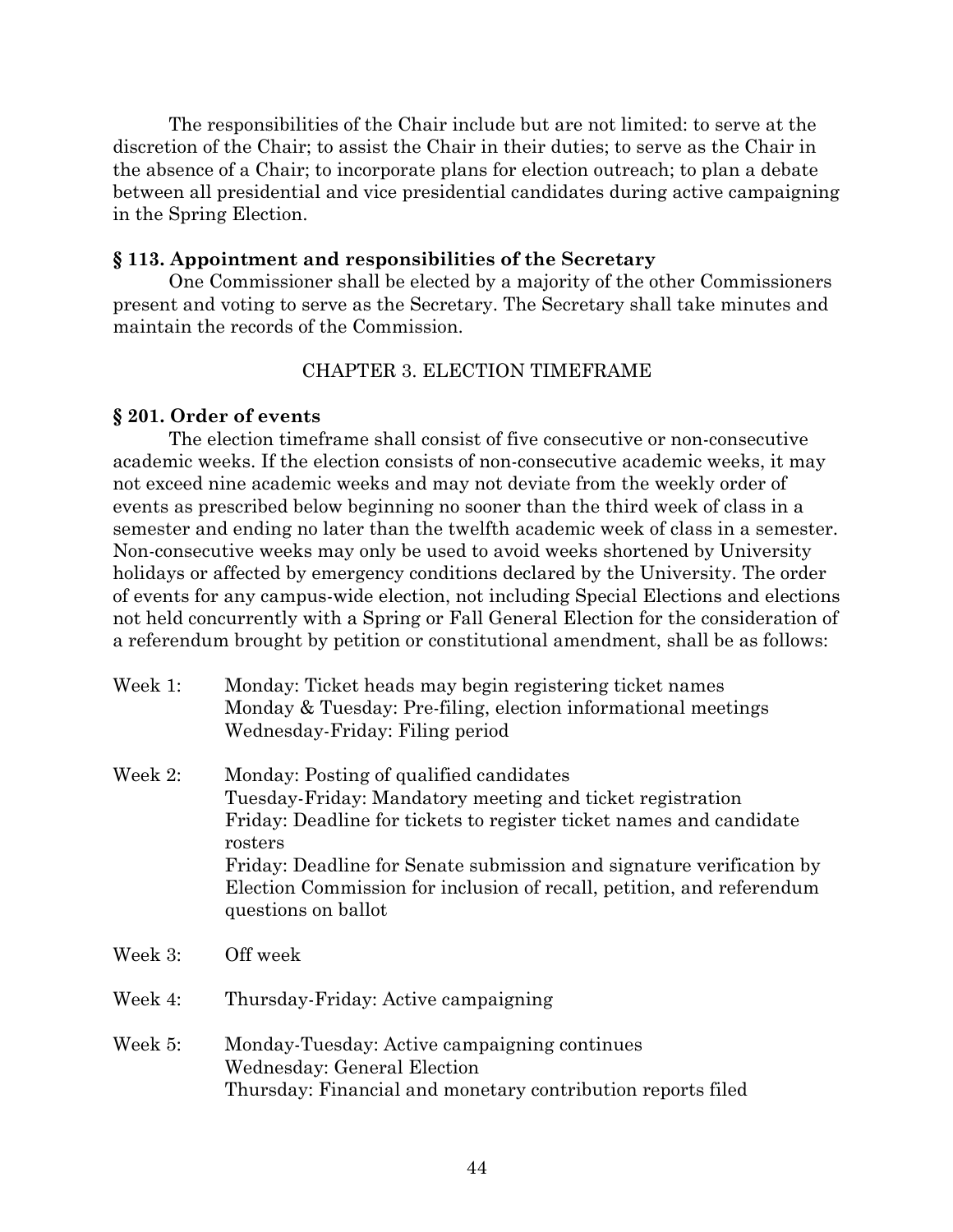Friday: Complaints due and General Election results

# Week 6: Monday: Validation of General Election results

## **§ 202. Selection of election-related dates and deadlines**

The Commission shall be in charge of setting all dates of the election-related events listed in the previous section subject to any further provisions of this title. The election timeframe shall consist of five academic weeks beginning with the first day of pre-qualifying and ending two class days after the final election results have been announced. Once the dates have been set and publicly announced before the Senate, the Chair will immediately deliver this information to the President, Speaker, and Chief Justice.

## **§ 203. Announcement of elections**

1The Chair shall issue a press release to be posted on the Student Government website at least five class days prior to the opening of the pre-filing period for the Fall and Spring Elections and issue appropriate widespread campus announcements or advertisements in the campus newspaper at least three class days prior to the opening of the pre-filing period for the Fall and Spring Elections.

2The announcement shall list the following: the positions to be filled in the election; the dates for the opening and closing of both pre-filing and filing; the time and place that a person may pre-file and file for office; the dates of the General Election; and the name and contact information of the Chair.

# **§ 204. Election informational meetings**

The Chair shall hold at least two election informational meetings before or during the week of pre-filing, filing, and qualifying. The purpose of these meeting will be to provide a simple explanation of basic campaigning guidelines and an election timeline, in hopes of fully educating all prospective candidates on basic election practices. At least two of these meetings shall be offered per semester.

# **§ 205. Pre-filing**

1A student shall have the option to pre-file for an election to ensure they meet all stipulations for the sought office before the period of filing begins. Candidates who are deemed qualified will be filed and qualified unless the candidate returns during the filing period to file for a different position. Students who are deemed unqualified for the seat for which they had intended to register will be notified and be given the opportunity to file for a different position during the filing period. A two day class period for pre-filing shall be opened on the first academic week of the election timeframe.

2Each student choosing to pre-file must submit a pre-filing form to the Commission on these two class days from 12:00 a.m. on the first day until 4:30 p.m. on the second day. This form may be turned in to the Commission by the student interested in filing for office. This form shall include the student's bona fide name or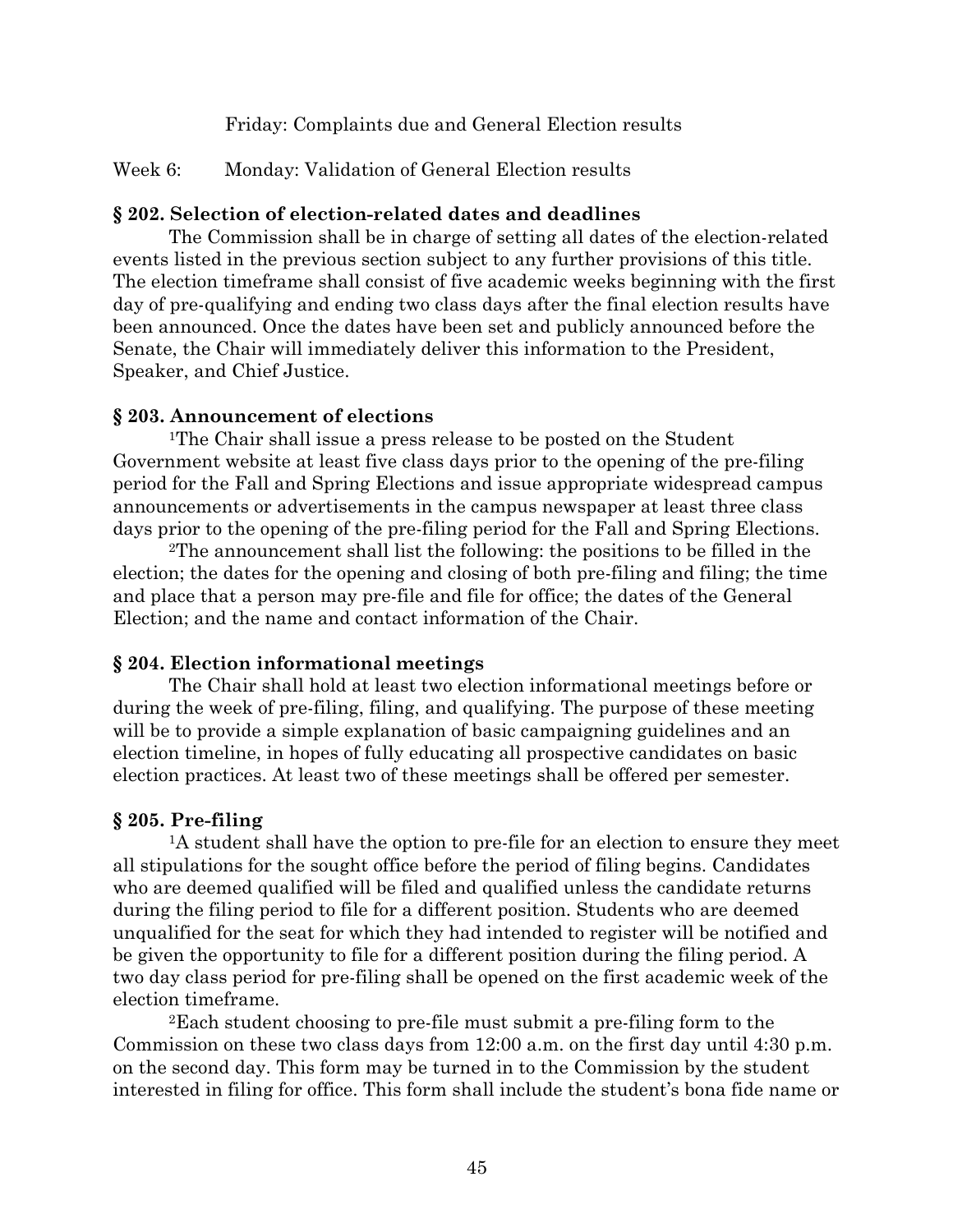preferred nickname, the student's University identification number, the Academic Area in which the student is enrolled, and the office sought.

3The Chair shall deliver the forms to the appropriate University Administrator, who shall process the forms and notify the Chair of the pre-filing results no later than the first day of filing. The Chair shall post such pre-filing results outside the Student Government offices and on the Student Government website as soon as they are received and no later than the first day of filing. After the first candidate has pre-filed, no changes may be made to the number of halfseats in the election due to resignation of a current Senator.

#### **§ 206. Filing**

<sup>1</sup>A person shall file as a candidate by filing their intention for candidacy, by completing registration with the Commission during the filing period and verifying their eligibility with the Commission. No one may file on behalf of a student that is not themselves. Official University picture identification must be presented at the time of filing. If filing is done through an official University online platform, official University authentication methods shall suffice for this purpose.

2A three day class day period for filing shall be opened on the second academic week of the election timeframe. Any student may file an intention of candidacy form provided by the Commission for the office they seek from 12:00 a.m. on the first day to 4:30 p.m. on the final day.

3Once a student has filed for a certain office or race, they are able to refile for a different office or race as long as the filing period has not closed. A student may not be filed for more than one office or race at any one time. Once the filing period has closed, a student may not refile for a different office or race. The only exception applies to presidential and vice presidential candidates.

4Candidates for President and Vice President shall both be listed together on the ballot and identified as to which office each candidate seeks. If, after the close of filing, a candidate for President or Vice President has not qualified, has been disqualified, or has withdrawn, then the remaining candidate may submit the name of a replacement candidate to the Chair, and this replacement candidate must be qualified by the Chair by 4:30 p.m. on the fifth class day preceding the General Election. The remaining candidate will also have the discretion to refile as either President or Vice President upon selecting their replacement candidate.

5If a candidate successfully pre-files for a position, they are automatically filed for that position and, therefore, do not have to file during the designated filing period. Any student may request from the Election Commission the name of any other student(s) who has already filed for candidacy for any position.

#### **§ 207. Collection of demographic data during pre-filing and filing**

1The pre-filing and filing forms shall include the collection of the following data with the candidate's consent: major, race, gender identity, academic classification, a true or false indicator of Student Government affiliation, as well as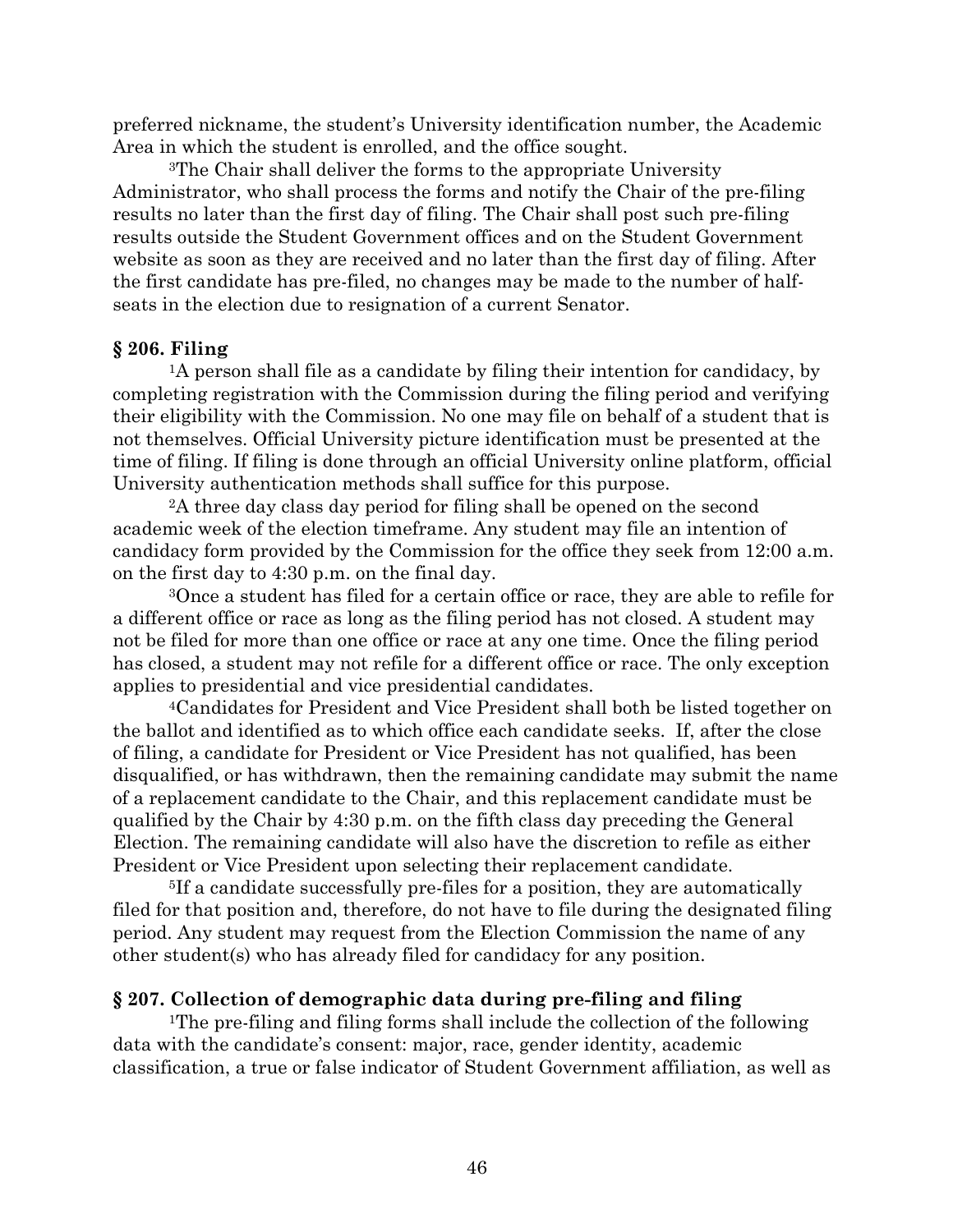branch affiliation if applicable, and other organizations in which candidates are involved.

2Following the election, the Election Commission will release anonymous data on the demographics of the candidates filed and election winners, in addition to providing the data in writing to the Speaker, President, and Chief Justice. The data shall include the aforementioned statistics.

# **§208. Qualifying**

1A qualified student is any full-time student that is in accordance with all Campus Life mandated requirements for officers of recognized campus organizations. For all Senate and College Council positions, a candidate must be enrolled at the time of filing in the Academic Area which they are seeking to represent. No Senator can file or run for another seat within the Senate until the final semester of their current term unless proof of change of Academic Area can be presented to the Chair. Proof of Academic Area must be provided by the University Registrar.

2After the closing of the filing period, the Chair shall submit the appropriate information for each potential candidate to the appropriate University Administrator for verification. If a student has pre-filed with the Commission, the Chair shall not submit their information for verification, and shall list those students as eligible.

3The official list of qualified candidates will be posted outside of the Student Government offices and on the Student Government website. This shall occur no later than noon on the second class day following the closing of the filing period. Complaints to the qualifying or lack thereof of candidates may be filed during this time. The Chair shall notify all candidates who fail to qualify and give reason for disqualification. Complaints pertaining to failure to qualify shall be filed with the Election Court.

## **§ 209. Mandatory informational meetings**

<sup>1</sup>All candidates, excluding those running for reelection for the office currently held, must attend a meeting appropriate to the office they are pursuing. These meetings are for the explicit purpose of informing the candidates of their potential duties, responsibilities, and expectations. All meetings will be held on the second week of the election timeframe.

2Each of these meetings shall be attended by either the Chair or another Commissioner to ensure that each candidate stays for the meeting's entirety. Upon arrival, candidates must sign in with the Chair or a Commissioner and also present a valid form of picture identification. There should be ample time during a meeting to answer any questions candidates may have about their potential positions.

3In the event that candidates are unable to attend one of the mandatory scheduled informational meetings, the candidate must notify the Chair before their mandatory scheduled meeting. If an extenuating circumstance as determined by the Commission occurs on the night of a meeting which causes a candidate to be unable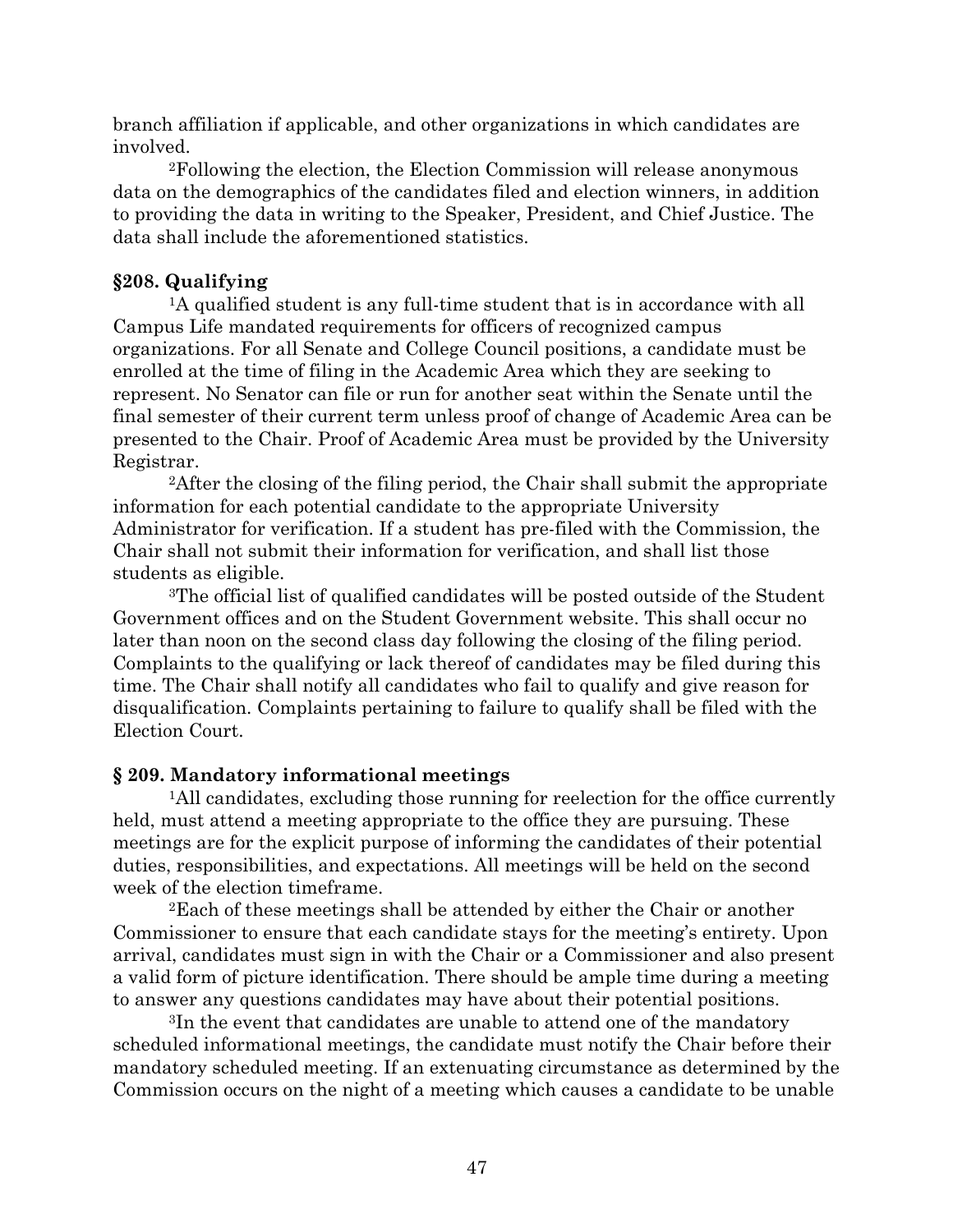to attend, the candidate must provide a written excuse to the Chair within two class days of the mandatory scheduled meeting. In any case where the candidate becomes excused, alternate arrangements shall be made for the candidate. Multiple meetings can be held if deemed necessary. If a candidate does not attend their appropriate meeting and fails to attend a makeup meeting, they will be disqualified and therefore no longer considered a candidate.

## **§ 210. Executive Staff Informational Meeting**

All candidates running for President or Vice President must attend one Executive Staff Informational Meeting. At this meeting, the current President and Vice President shall provide a basic explanation of their positions to the candidates.

# **§ 211. College Council Informational Meeting**

All candidates running for a College Council position must attend one College Council Informational Meeting. This meeting shall be conducted by the current Vice President or their designee and should provide an explanation of basic College Council practices.

# **§ 212. Senate Informational Meeting**

All candidates running for Senate seats must attend one Senate Informational Meeting. At this meeting, the current Speaker and Speaker pro tempore shall provide a basic explanation of the duties of a Senator.

## **§ 213. Ticket registration**

Each ticket shall select a ticket representative who shall serve as the liaison between the Commission and the organized ticket. The ticket representative's duties shall be to provide the Chair with the Ticket Registration Form the Monday of the first week of the election timeframe and confirm the entire ticket roster, including all staff, candidates, and volunteers no later than one academic week after the end of filing in order to register the ticket with the Commission.

# **§ 214. Campaigning**

There shall be no active campaigning until the Thursday of the fourth week of the election timeframe. Passive campaigning may be done at any point before or during this election timeframe and shall not be restricted to any timeframe.

# **§ 215. Fall General Election**

The General Election for the appropriate Senators shall be held each year on the Wednesday and Thursday of the fifth academic week of the election timeframe from 7:30 a.m. to 7:30 a.m.

# **§ 216. Spring General Election**

The General Election for the President, Vice President, appropriate Senators, and College Councilmembers shall be held each year on the Wednesday and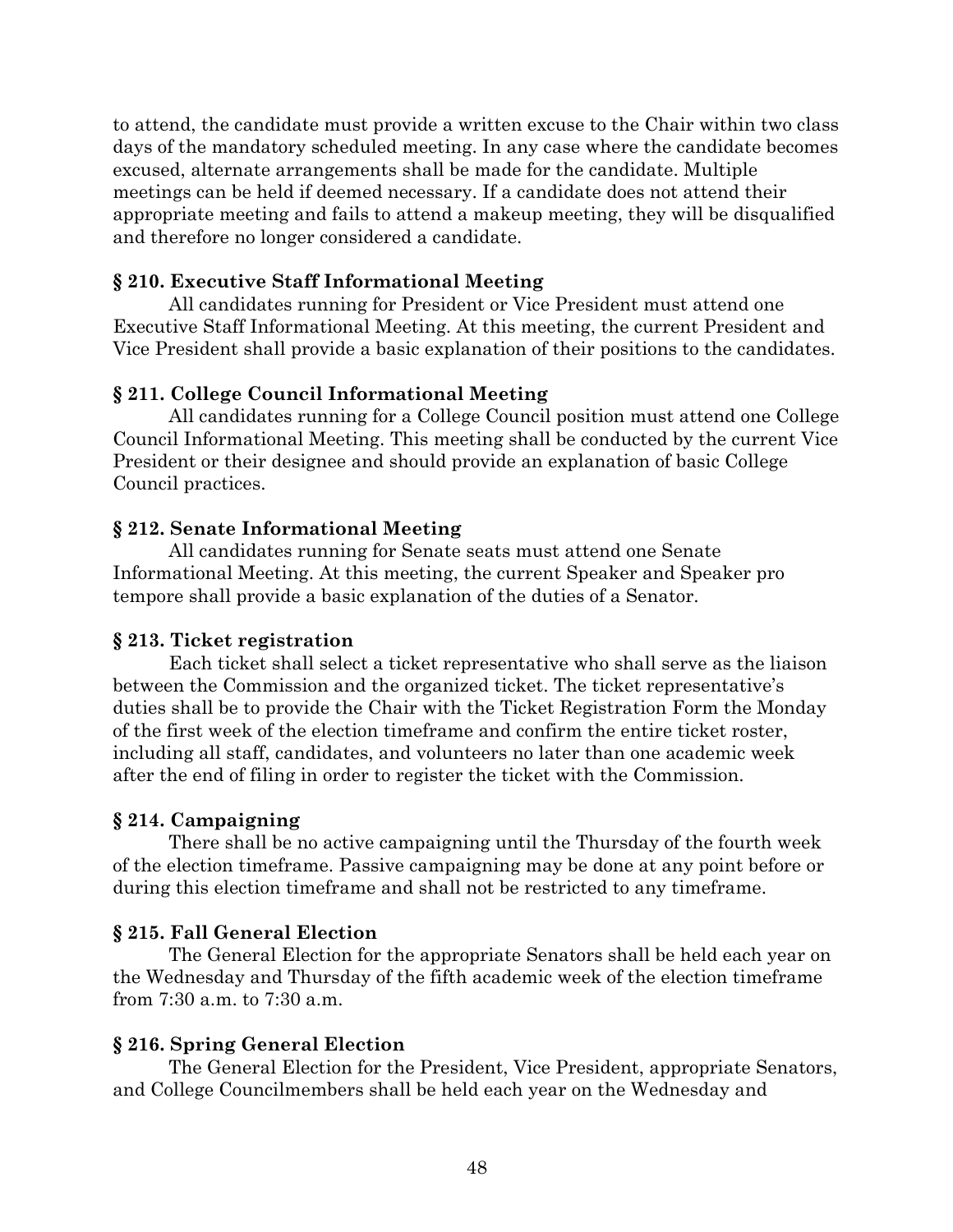Thursday of the fifth academic week of the election timeframe from 7:30 a.m. to 7:30 a.m.

# **§ 217. General Election results**

Regardless of complaints to the Election Court or appeals to the University Court, the unofficial results of the General Election shall be announced by the Chair in an appropriate campus location and uploaded to the Student Government website, after 4:30 p.m. on the Friday after the General Election. Released results shall include the names of any candidates on the official ballot who withdrew or were disqualified, the names of those candidates deemed elected, and the number of votes for each candidate at each round of tabulation. Should such results be changed due to judgments on complaints or appeals prior to results becoming final, these notices shall be updated accordingly.

# **§ 218. Validation of General Election results**

If no complaints or appeals are registered by 4:30 p.m. on the Friday of the fifth academic week of the election timeframe, all General Election results shall be deemed final. If any complaints or appeals are pending, certification shall upon the conclusion of such cases.

# **§ 219. Special Elections**

If the Election Court determines that the action of the Election Commission, any person, or any organization has cast a reasonable doubt on the fair outcome of an election, it may order that particular election to be held again. The election will adhere to the specific rules of a Special Election. The rules of a Special Election shall be formulated by the Election Court.

# CHAPTER 4. VOTING

## **§ 301. Ballots**

1Candidates shall appear on the ballot alphabetically by last name. Presidential and vice presidential candidates shall not be voted on separately; they shall be listed together. Ticket affiliation shall be listed next to the names of each candidate registered with a ticket.

2Ballots shall instruct voters to rank the candidates they support in order of preference, with "1" being the highest/most preferred. Voters may rank as many or as few candidates as they wish. Ballot instructions shall include a statement expressing the following idea to voters: "One does not hurt the chances of higherranked candidates by ranking additional candidates." No write-in votes for candidates shall be allowed, and no space for write-ins shall be provided.

# **§ 302. Tied preferences**

Tied preferences and skipped preferences shall not be allowed, and the online ballot shall prevent the submission of such rankings while informing the voter of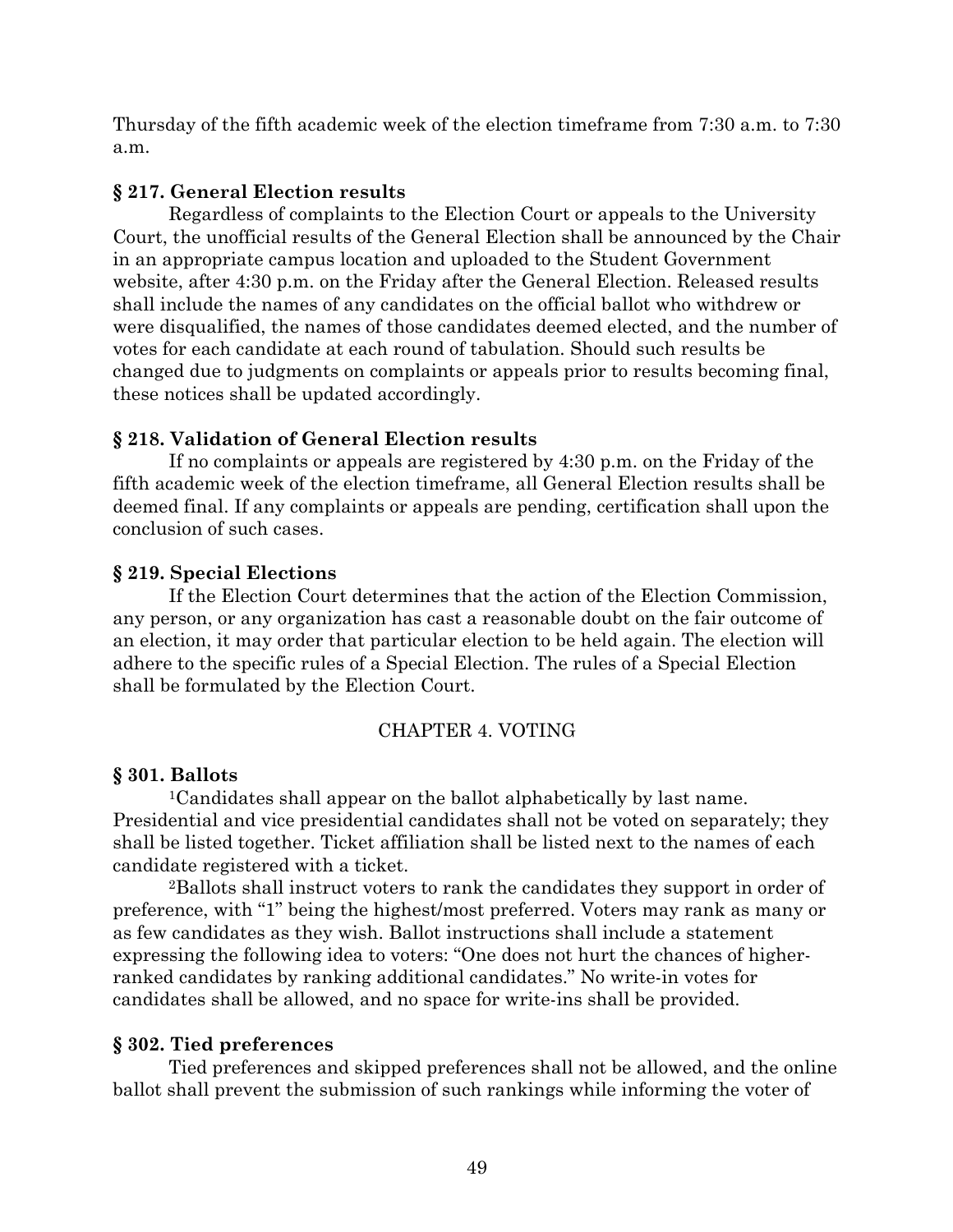the error. If such prevention is not possible for technical reasons, the Commission shall include language in the ballot instructions warning voters that duplicate rankings are not allowed and could result in the voiding of some or all of their rankings. In the case of a tied preference, if more than one of the tied candidates still survive at that point in the tabulation, the ballot shall be exhausted at that point, even if other candidates have been ranked. In the case of skipped rankings, lower preferences shall be moved up to fill the skipped preference.

### **§ 303. Voting identification**

Each member of the Student Body as defined by the Student Government Constitution shall be entitled to vote in each race for which the Constitution and all provisions derived therefrom entitle them to vote. The list of members of the Student Body shall be provided from the University and not altered by the Commission.

## **§ 304. Online voting**

Students may vote from any voting apparatus with access to the internet using the official University online program dedicated for voting by the Election Commission. The Election Commission will be responsible for ensuring that all voters meet the requirements to vote in the election. Any vote submitted by someone ineligible to vote in a given election will not be counted, but no penalty shall be levied against the voter, candidate, or ticket unless a clear intent to deceive or corrupt the election can be demonstrated. Any alleged violation of the Student Code of Conduct or any other University policy will be referred to the Office for Student Advocacy & Accountability for further action.

### **§ 305. Voting application**

The format and structure used by Information Technology Services (ITS) for online voting must be approved by the Election Commission.

### **§ 306. Voting stations and locations**

A voting station or location, except public computer labs, shall be defined as an electronic device that is a voting apparatus provided by the Election Commission and used by an individual other than the owner to access the official online ballot. No organized voting locations shall be allowed except those administered by the Election Commission. The Chair shall list the locations of Election Commission administered voting locations outside of the Student Government offices three class days prior to any election. If necessary, the Commission shall establish and operate on-campus voting stations on election days. Such voting stations shall have at least one Commissioner present at all times.

### **§ 307. Votes to win General Election**

<sup>1</sup>A candidate who is unopposed when the General Election results are deemed final shall be automatically elected. In order to win the General Election, an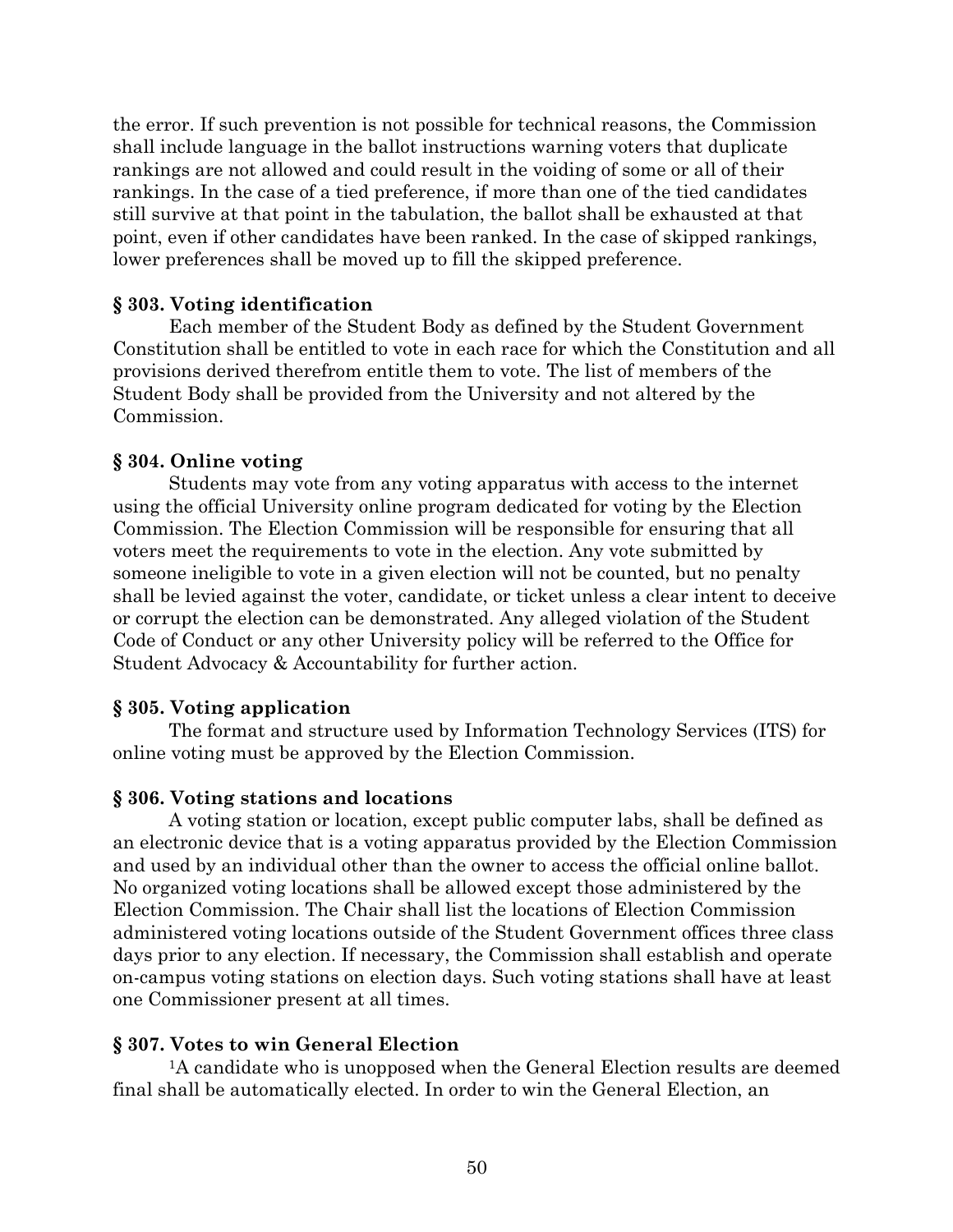opposed candidate must receive a percentage threshold of the vote or be among the surviving candidates when the total number of already elected and surviving candidates is equal to the number of seats up for election.

2The vote threshold required to win outright is determined by calculating the Droop quota, defined as  $(V/[S+1])+1$ , where V is the total number of valid votes, S is the total number of available seats, and the quotient is rounded down to the nearest integer.

### **§ 308. Single-seat races vote tabulation**

1Each voter's first-preference candidate receives one vote. If, at the end of any round of tabulation, a candidate obtains a majority of votes from non-exhausted ballots, the candidate shall be deemed elected, and tabulation shall be complete. If, at the end of a round of tabulation, no candidate has reached a majority, the lastplace candidate and any candidate for whom it is mathematically impossible to be elected given all plausible sequences of vote transfer from eliminated candidates shall be eliminated and ineligible to receive additional votes. In the case of doubt, there shall be a presumption towards election being mathematically possible.

2An eliminated candidate's votes shall be transferred at full value to each voter's highest-ranked non-eliminated candidate. If all of a voter's ranked candidates are eliminated, that ballot shall be deemed "exhausted," and further vote transfers from that ballot shall not be counted for any surviving candidate.

### **§ 309. Multiple-seat races**

1Each voter's first-preference candidate receives one vote. The vote threshold shall be calculated once votes are counted in the first round of tabulation. Once calculated for a particular multiple-seat election, the vote threshold shall not be reduced on account of exhausted ballots. If, at the end of any round of tabulation, a candidate obtains the vote threshold, the candidate shall be deemed elected, and they shall be ineligible to receive additional votes in further rounds of tabulation. An elected candidate's votes shall be transferred to each voter's highest-ranked noneliminated candidate not already elected at a value of V(C-T)/C, where V is the value of each vote when the candidate was elected, C is the candidate's vote-total when elected, and T is the vote threshold.

2In calculating the number of votes to be transferred, if truncation is necessary for technical reasons, any resulting fraction shall be truncated at six decimal places. If, at the end of a round of tabulation, no candidate has reached the vote threshold, the last-place candidate and any candidate for whom it is mathematically impossible to be elected given all plausible sequences of vote transfer from eliminated candidates shall be eliminated and ineligible to receive additional votes. In the case of doubt, there shall be a presumption towards election being mathematically possible.

3An eliminated candidate's votes shall be transferred at present value to each voter's highest-ranked non-eliminated candidate not already elected. If all of a voter's ranked candidates are eliminated or already elected, that ballot shall be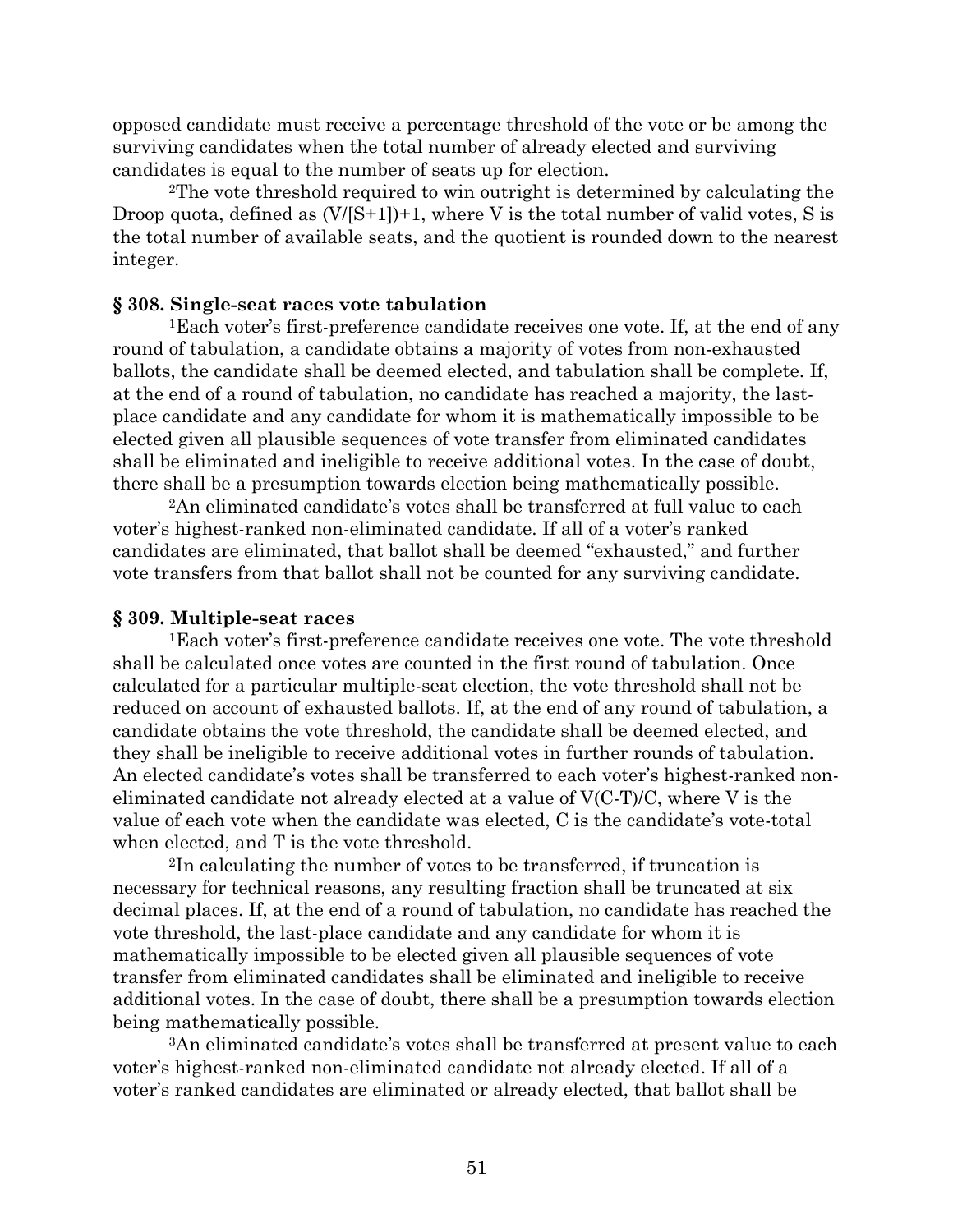deemed exhausted, and further vote transfers from that ballot shall not be counted for any surviving candidate.

4The tabulation is complete if all seats have been filled by candidates meeting the vote threshold, or the combined number of surviving and already elected candidates is equal to the number of seats contested.

## **§ 310. Ties**

If a tie prevents the elimination of a candidate (for example, a tie for last place or the last seat to be elected after all transfers from eliminated and alreadyelected candidates have been completed), the candidate(s) with more votes in the most recent round of tabulation where there was a difference between the affected candidates shall advance. If the candidates are tied in all previous rounds, one candidate shall be chosen at random to be eliminated.

## **§ 311. Voter fraud**

Voter fraud shall be casting a ballot on behalf of any individual other than oneself. Elections containing voter fraud shall be examined by the Election Court. Appeals to an Election Court judgment regarding voter fraud shall be appealed to the University Court.

## CHAPTER 5. TICKETS

### **§ 401. Tickets**

A ticket shall be recognized by this title. Tickets are not required to have a presidential or vice presidential candidate. A ticket may not register more candidates than seats available in the given election. The ticket representative must transmit a list of all staff members, volunteers, and candidates upon registering with the Commission. These individuals shall be held responsible for this title. Candidates cannot be listed on multiple tickets. Tickets must account for their total amount of expenditures. Tickets as a whole may be held responsible to infractions of this title.

## **§ 402. Ticket organization and preparation**

1Ticket organization can include but is not limited to the following stages: private discussions of prospective candidacy and ticket formation; selecting and forming a campaign staff; brainstorming ideas, strategies, slogans, and colors; collecting financial contributions; holding campaign staff meetings; sharing platform ideas and issues with the campaign staff; reserving rooms for ticket meetings; and designing, ordering, or receiving campaign materials.

2Ticket preparation can include but is not limited to the following stages: recruiting candidates and holding initial ticket meetings with candidates affiliated with the ticket.

## **§ 403. Ticket registration**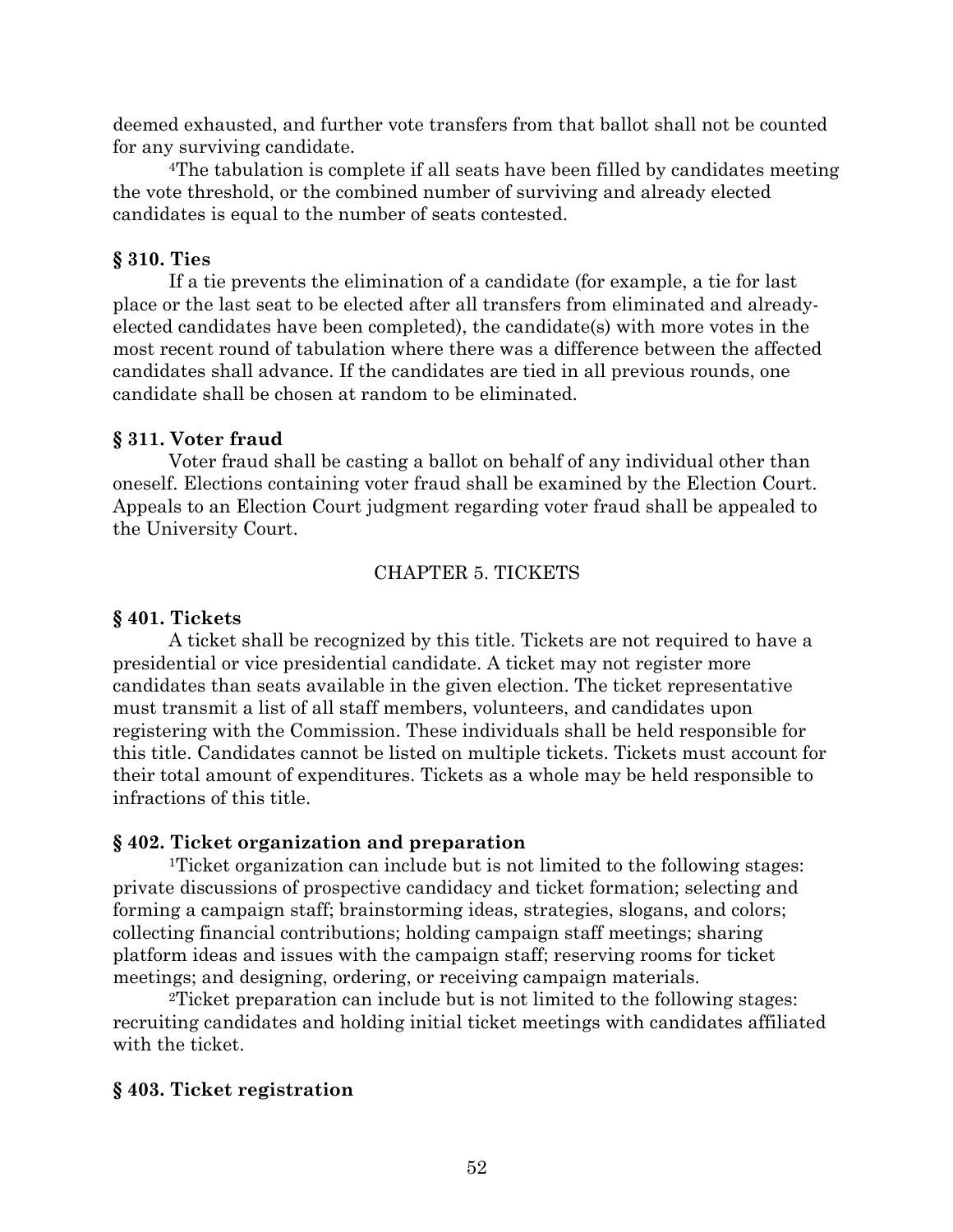The ticket representative shall provide the Chair with the ticket name on the first Monday of the first week of the election timeframe. The ticket representative shall confirm the ticket's roster of candidates no later than one academic week after the end of filing. Candidates registered with a ticket will waive responsibility for submitting individual financial forms and instead be included in the ticket financial form.

### **§ 404. Non-recognized tickets**

1Only a ticket that is registered and recognized by the Commission as a ticket may operate as such. Any group or affiliation of candidates that act as a ticket without being recognized as such, and utilize the privileges granted to a ticket, primarily those of collective finances and commonly recognized materials and organization, will be held in violation and subject to penalties from the Election Court. Collective finances shall be defined as, but not limited to, two or more candidates or tickets jointly expending monetary contributions that were originally given to separate candidates or tickets. Commonly recognized materials shall be defined as, but not limited to, two or more candidates or tickets jointly producing campaign materials that do not clearly identify each individual or candidate as members of the separate tickets originally denoted at the time of ticket registration.

2This section shall not be construed to prohibit a ticket or candidate from endorsing or otherwise supporting other tickets or candidates, including endorsement of a specific order of candidate preferences, provided that the above restrictions on collective finances and commonly recognized materials are followed.

### CHAPTER 6. CAMPAIGNING PRACTICES

### **§ 501. Definition of campaigning**

1Campaigning is any activity by a candidate or ticket member that is intended or likely to affect how a voter casts a ballot. This includes the placement of any signs or the like on display and the solicitation of the vote of any student. For the purposes of this title, campaigning shall be divided into passive and active campaigning.

2Passive campaigning includes but is not limited to: announcing or discussing potential candidacy or ticket name in print, broadcast, public forum, or any other media; wearing apparel, buttons, stickers, and similar items explicitly reflecting an affiliation with a candidate or ticket; posting signage; disseminating any campaign material via social media; and surveys and petitions limited to efforts to get student feedback without highlighting individual initiatives or solicit any votes including asking people to like or follow them on social media and without any identification of the candidate or ticket who is conducting the survey or petition.

3Active campaigning includes but is not limited to: distributing campaign materials to potential voters (other than private distribution to campaign staff and affiliated candidates) and seeking endorsement or voter support (excluding financial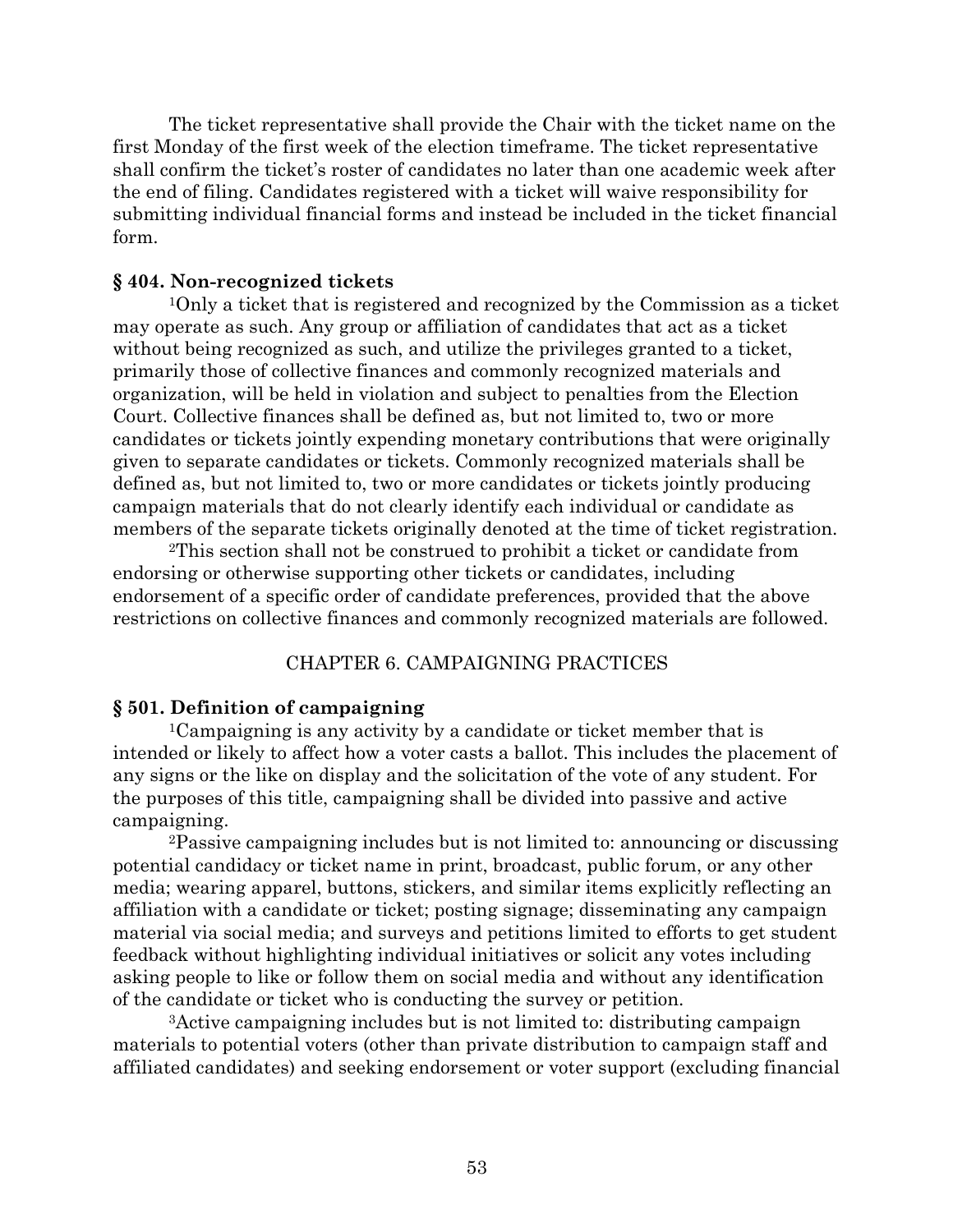contributions) for a campaign at an official meeting of a registered student organization (including candidate forums).

# **§ 502. List serves and emails**

Before and during campaigning, members of a private campaign list serve run by candidates or campaign staff, including and limited to staff, volunteers, and candidates, are considered willful participants and therefore may receive any email concerning candidacy, ticket issues, and other information. During passive and active campaigning, the leader of any student organization, whose organization is not affiliated with Student Government and is registered with the University, may be contacted by any candidate or ticket affiliate for the sole purpose of requesting to speak at that organization's meeting to seek its endorsement.

# **§ 503. Prohibition on interference with education**

Campaigning must not interfere with the educational life of the University. This includes but is not limited to the posting of campaign signs or posters in classrooms and writing on chalk boards or similar devices. No campaigning (except for wearing apparel, buttons, stickers, and similar items explicitly reflecting an affiliation with a candidate or ticket) shall be allowed inside any University building or within twenty feet of any entrance to a University building. Specifically exempt from this prohibition are candidate and ticket organizational meetings and meetings of registered student organizations, or events authorized by a building coordinator. Active campaigning within twenty feet of the Quadrangle is prohibited except on the day of an election.

# **§ 504. Prohibited methods of campaigning**

The following methods of campaigning may not be used: decorating any vehicle without the express consent of the owner; any method that violates University policy, including those concerning mass email; sending potential voters unsolicited electronic messages through University-affiliated software; utilizing the Student Government logo or any logo of any organization that has not explicitly endorsed a candidate or ticket; any method that uses a voting apparatus or interferes with a person at a voting apparatus; actively campaigning within twenty feet of a Commission-sanctioned polling station; actively campaigning within or twenty feet from the entrance of a University building; and utilizing the University name or any past or present University logo or trademark.

# **§ 505. Campaigning ethics**

Candidates are expected to conduct themselves in an ethically appropriate manner in accordance with all authoritative documents of the Student Government; the Code of Student Conduct; University policy; and local, state, and federal law. No member of Student Government shall make undue use of office or use the resources of said office to benefit any candidate or ticket. A campaigner may under no circumstances intentionally interfere with the campaign of another candidate in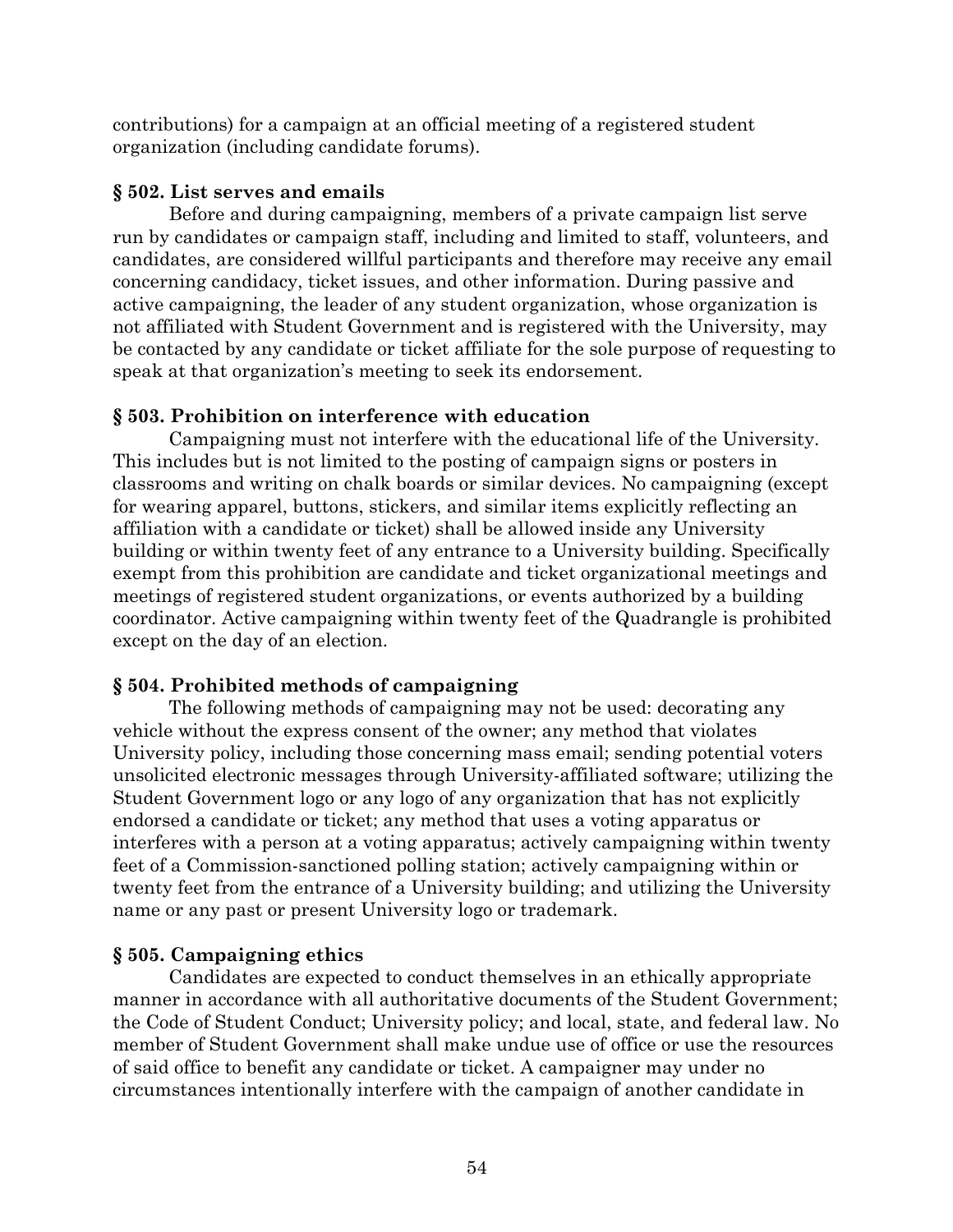any way, including but not limited to the destruction of campaign materials. Anything offered to affect a student's vote must clearly display ticket or candidate affiliation. No campaigner shall make any threat to any voter to affect the student's vote. All campaign activities on campus must be registered with Event Management and Campus Life. The registered event must list specifically what each day will entail.

## **§ 506. Endorsements**

1Any student organization, excluding any Student Government entity, that is registered with the University may publicly endorse any candidate or ticket for office so long as the organization has the prior approval of the candidate to be endorsed. Candidates or tickets cannot receive any financial contributions from any registered student organization.

2No Student Government entity shall endorse any candidate or ticket. Student Government entities shall not display any campaign materials in any office, meeting, or event space. Executive and legislative officers of the Student Government may endorse candidates and tickets so long as the endorsement includes a disclaimer that dissociates the office from the endorsement. Judicial officers of the Student Government shall not endorse any candidate or ticket. Election Commissioners shall not endorse any candidate or ticket.

3University administration, faculty, or staff shall not publicly endorse any candidate or ticket.

## **§ 507. Campaigning on the day of an election**

Voters may bring push cards into public computer labs for the purpose of voting only. There shall be no campaigning within twenty feet of any Commissionsanctioned voting station. All signs and other materials must be removed from the restricted areas by the Election Commission before the polls open on the day of an election.

## **§ 508. Litter**

The intentional littering of any materials used by candidates or tickets during campaigning or other events shall be prohibited.

## CHAPTER 7. SPENDING LIMITS

## **§601. Definitions of financial terms**

Monetary contributions are funds provided to a candidate or any ticket affiliate for use in the election or use in any way furthering that candidate's campaign. Expenses are spending incurred by any candidate or any ticket affiliate for use in the election or use in any way furthering that candidate's campaign or soliciting votes. Donations are goods or services utilized by any candidate or ticket affiliate for use in the election or use in any way furthering that candidate's campaign.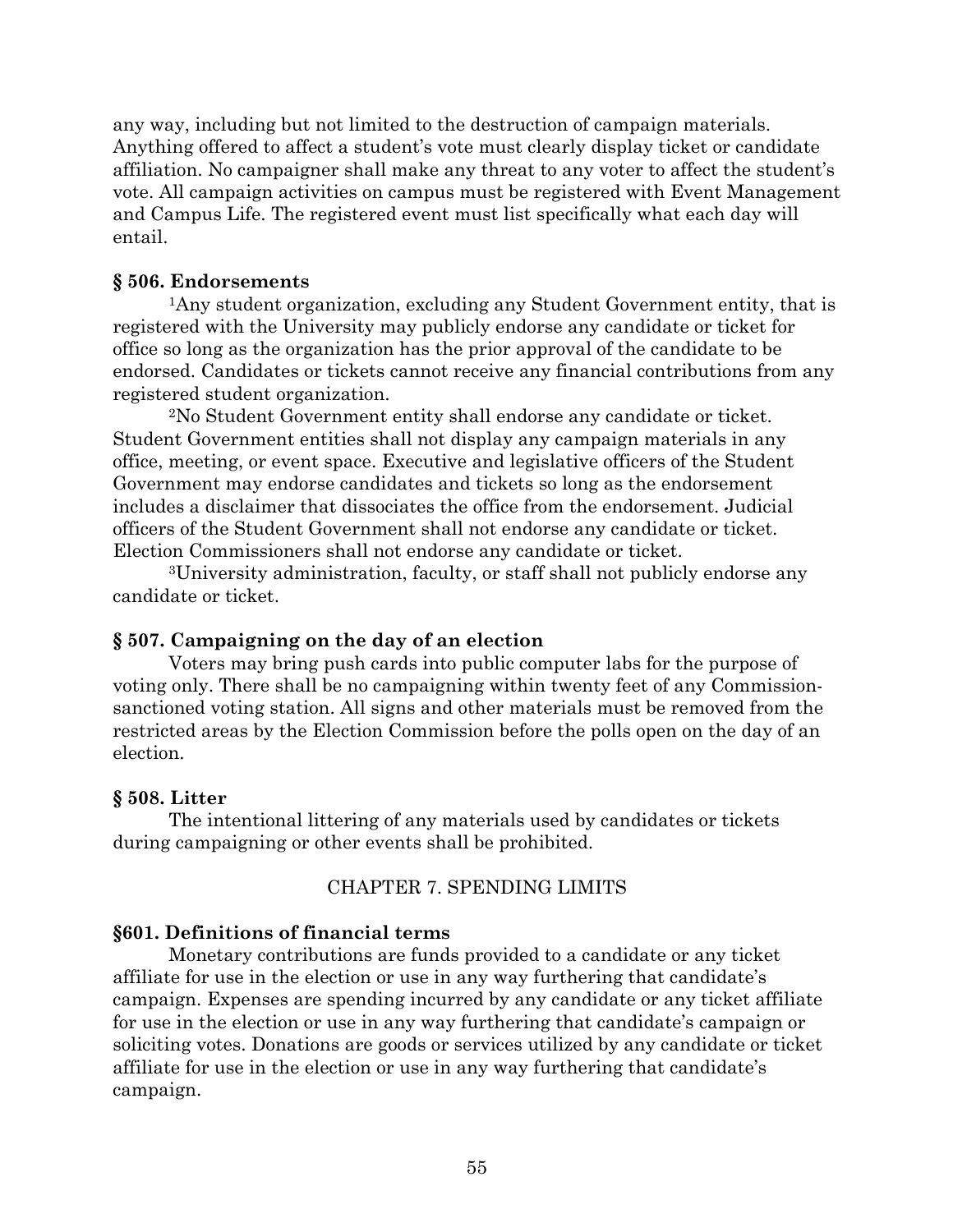## **§ 602. Discounts**

Funds used to purchase these items must not originate from monetary contributions or be purchased by any candidate, campaign staff member, or ticket affiliate for the express purpose of campaigning. All donations shall be valued and reported at no less than sixty percent of the MSRP of that good or service had it been purchased. This value can be verified through the vendor by the Commission who will retain the power to investigate donations and purchases made by candidates or tickets. Items purchased with a discount shall be recorded in the candidate's financial report with the discount included. Any discount greater than forty percent off MSRP will not be accepted. Bulk pricing will not be considered a discount. The Election Court reserves the right to revalue an expense or donation in response to a complaint that the good or service is not reported at its fair market value.

## **§ 603. Borrowed items**

Items that are borrowed must be accounted for by candidates and tickets in the expense documents, but it shall not be expensed and shall not count toward a candidate's spending limits or total expenditures. Borrowed items must be reusable. Borrowed items cannot include consumable items or items that can expire such as push cards, stickers, or buttons. Examples of borrowed items can include but are not limited to tents and tables.

## **§ 604. Total expenditures**

Total expenditures are the summation of expenses and donations of which shall not exceed the ticket spending limit.

## **§ 605. General Election spending limits**

Three thousand dollars shall be the total expenditure limit of any presidential and vice presidential pair. Seventy-five dollars shall be the expenditure limit for any candidate running for a Senate or College Council seat. Expenditure limits for tickets shall be based on the total expenditures of individuals involved with a particular ticket. If a portion of a ticket is suspended, that ticket's spending limit shall be recalculated to contain remaining official ticket candidates. The new spending limit shall go into effect once the decision has officially been sent to the affected ticket. Should the affected ticket have already exceeded their new spending limit on the date of receiving a decision by the Election Court, then they shall not be found liable for any financial violation unless there are further expenditures past the judgment.

### **§ 606. Tiebreaker Special Election spending limits**

The expenditure limit for any candidate or ticket for any Special Election called due to an unbreakable tie shall be one-half of the limits stated for the General Election per candidate contesting the special election.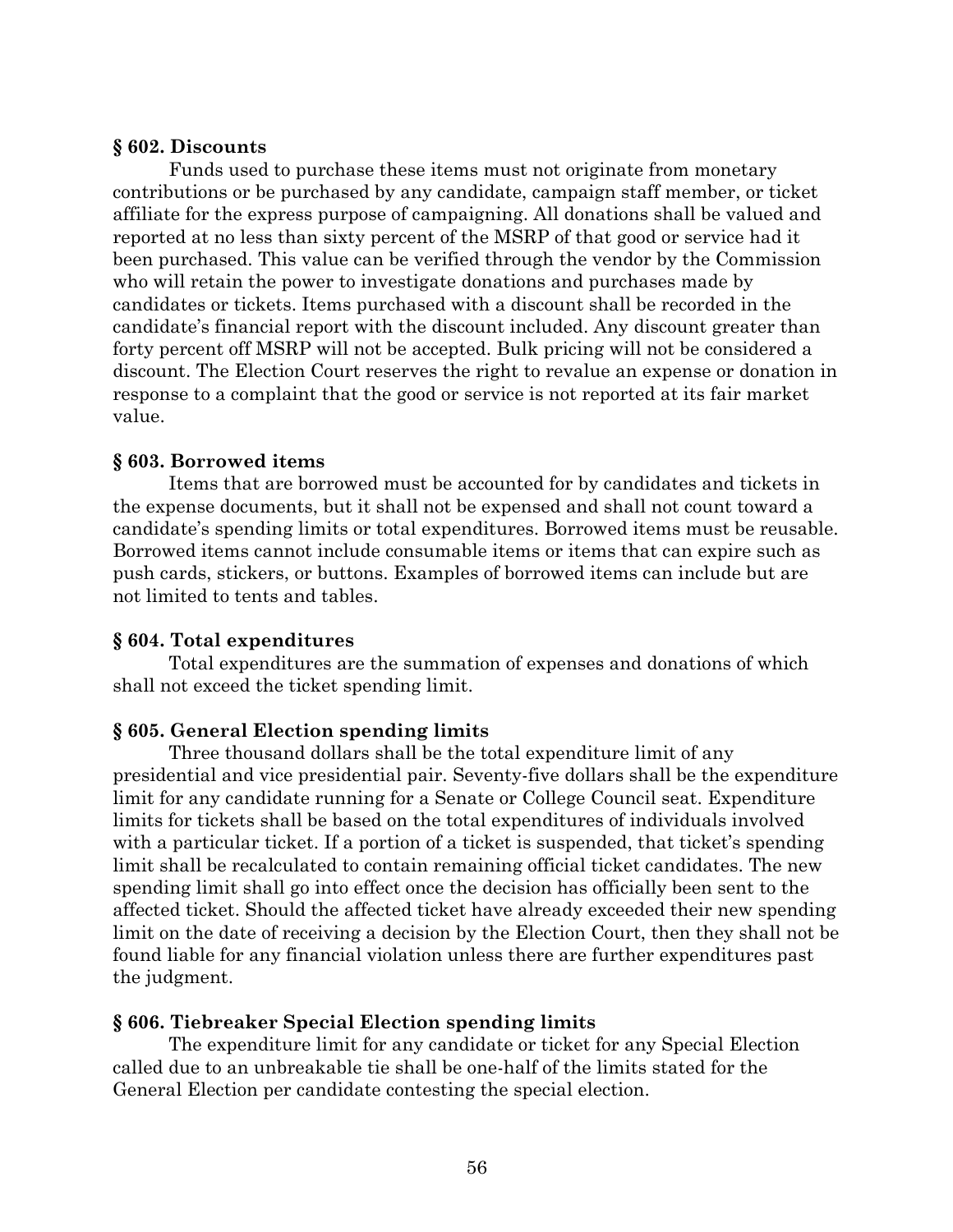### **§ 607. Financial reports**

1All independent candidates and tickets are required to submit financial reports provided by the Election Commission. There shall be a financial form specifically for the use of tickets and independent candidates, which shall include: all monetary contributions made to the ticket or independent candidate, including candidate fees for tickets; all donations; all borrowed items, which shall be expensed as having no cost; and all expenses incurred.

2All ticket representatives must submit the following: ticket financial report including contributions and expenditures for the ticket as a whole and individual candidates; all receipts and other proofs of purchase, including but not limited to invoices, for expenses incurred; and an inventory of all borrowed, which shall be expensed as having no cost. Candidates on a ticket shall not be required to submit separate financial reports. All independent candidates must submit a financial report and all receipts for expenses incurred. These reports shall be public record immediately after submission to the Election Court. Candidates must sign their reports in the required places and certify that they are accurate and complete. The financial and monetary contribution reports are due by 10:00 a.m. on the class day after the day of the election.

## **§ 608. Single candidate and ticket expenditures**

Money expended and reported for a candidate is applicable only for the campaign of that candidate. Money expended and reported for a presidential and vice presidential pair are applicable only for the campaign of that pair. Registered tickets shall be exempt from this section.

### **§ 609. Spending limits for a referendum**

Referenda shall have a maximum spending limit of ten cents per student for coordinated expenditures based on fourteenth day enrollment numbers. The referendum representative is responsible for submitting expenditure reports to the Chair of the Commission at the same time as all other candidates.

### CHAPTER 8. PETITIONS AND REFERENDA

### **§ 701. Procedure for filing petitions**

A petition is the device whereby a constitutional amendment, a matter affecting a student self-assessed fee, or a recall of an elected Student Government officer is placed on the ballot as provided by the Constitution. The procedural steps to be followed are: the submission of the petition with the Election Commission; the collection of signatures by the proponents; and the submission of the signatures to the President, recipient, or proposed recipient of a self-assessed student fee.

## **§ 702. Petition submission**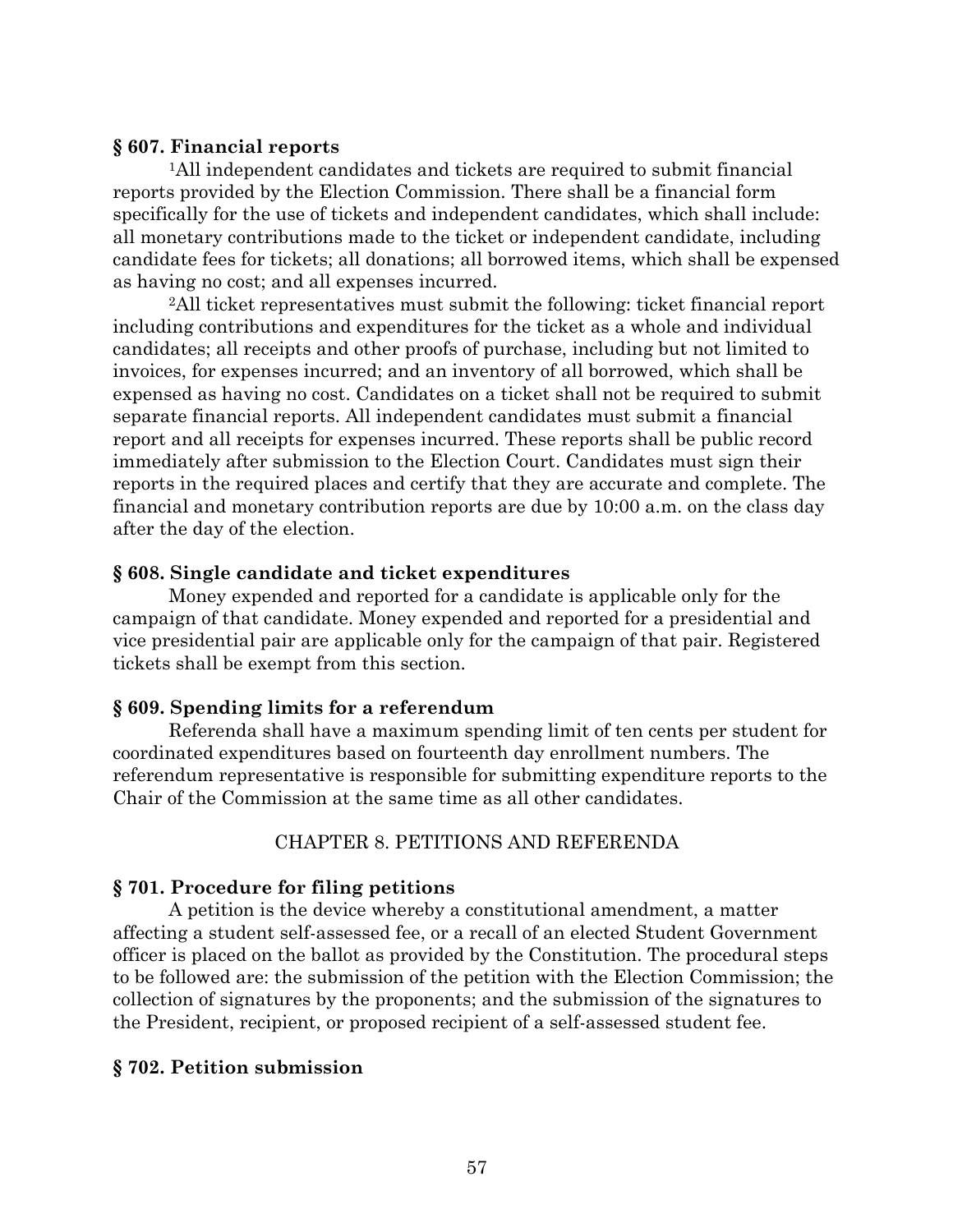Prior to a petition being circulated for collection of signatures, it must be registered with the Election Commission. Submission is accomplished by filing a copy of the petition with the Election Commission. If the Election Commission obtains a proposed amendment to the Student Government Constitution, a full copy of the text of the amendment must be filed at this time.

#### **§ 703. Time limits for and verification of collected signatures**

A signed petition must be submitted to the President within twenty-eight consecutive calendar days of its registration. The President shall immediately transmit any petition received to the Election Commission. In a petition to levy, amend, repeal, or otherwise regulate a self-assessed student fee, the twenty-eight consecutive calendar days prior to the beginning of campaigning of any Fall or Spring General Election shall be the only days for petitioners in this category to collect signatures. During these twenty-eight consecutive calendar days, the petitioners may campaign for signatures only. The Election Commission shall verify the sufficiency of the petition within seven calendar days of submission. The Election Commission shall verify as valid only those signatures which: contain the name of the student with the date of the signature in the handwriting of the signer and the student's University identification number; belong to a Student Body member as defined by the Constitution as of the date of submission; for a matter affecting a student assessed fee, are members of the group assessed or to be assessed; and were actually collected after registration of the petition and before the submission deadline.

### **§ 704. Petition election dates and ballot**

The commission shall set a tentative election date within three days of submission. If the petition is verified as sufficient, a final election date shall be set within one day of verification. If no final date is set, the tentative election date shall be the final election date. Within one day of the final election date being determined, the Commission shall announce the polling times for the election and announce the official ballot, which shall contain a clear, short, accurate question with a positive, favoring the petition. Voting stations shall be the same as those used for the Fall and Spring General Elections.

#### **§ 705. Persons considered as candidates**

The following persons shall be considered as candidates and have full responsibilities as such: the person who submits the petition; in a recall petition, the person who is the target of the recall; in a petition seeking to amend the Constitution, the person who submits the petition; in a petition to levy, amend, repeal, or otherwise regulate a student self-assessed fee, the recipient or proposed recipient; in a referendum concerning self-assessed student fees, the group or entity receiving funds from the proposed referendum; and in a referendum concerning any other matter, the individual who submits the referendum or the individual serving as lead author of the legislation which calls for the referendum.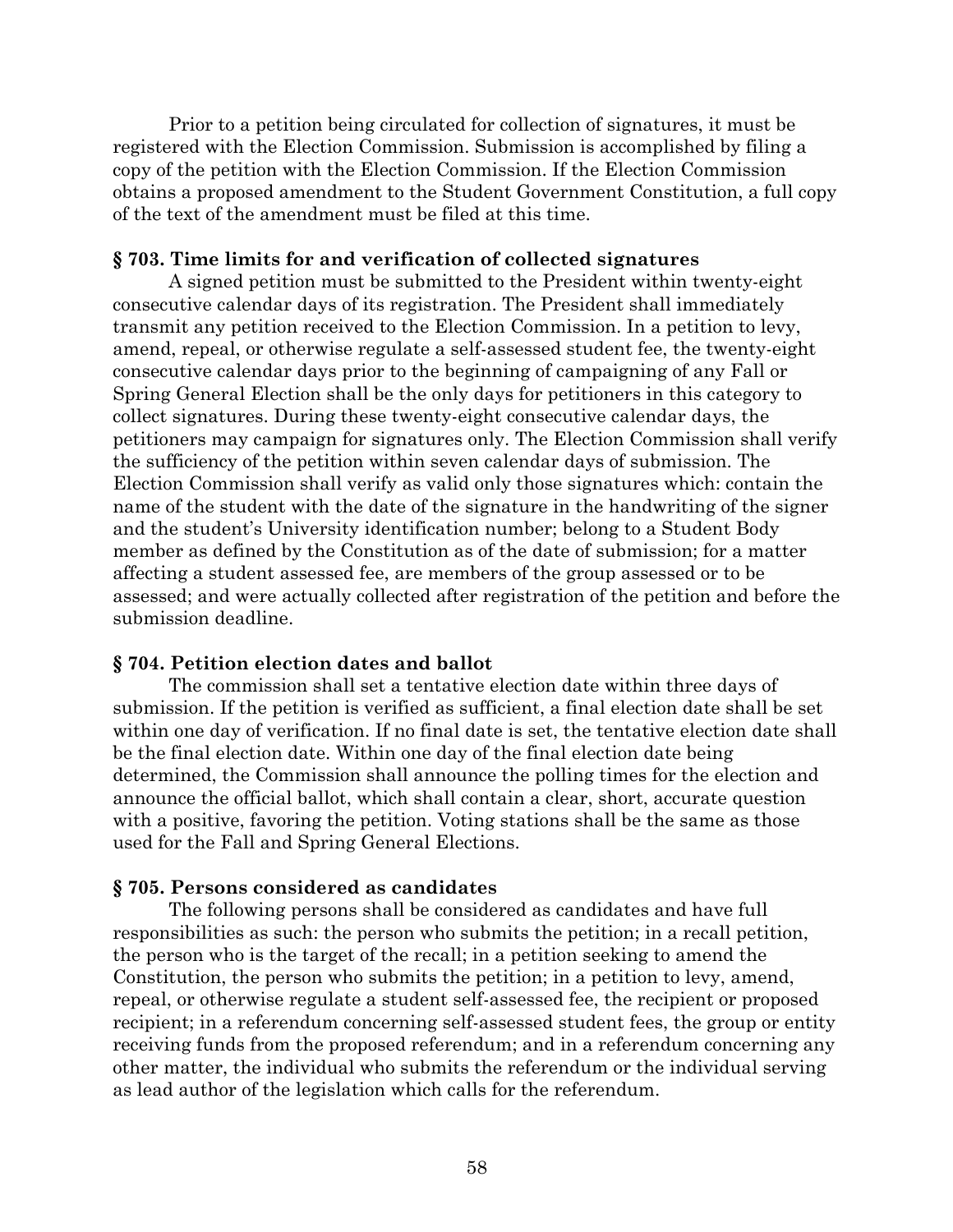#### **§ 706. Referendum submission**

The procedures for submitting a referendum shall be as follows: submission of the referendum to the Election Commission from the Senate after approval or submission of a petition signed by ten percent of the membership of the Student Body presented to the President.

#### **§ 707. Candidates of a petition or referendum**

The benefiting group or entity shall register a representative to serve as a liaison for matters dealing with the Election Commission. The name of said person must be submitted to the Chair of the Commission by the same methods of a that of a ticket representative.

#### **§ 708. Titling and describing a referendum**

The Election Commission shall title the referendum for the ballot, with the consent of the recipients, and shall place the name of said referendum on the ballot. If a title cannot be agreed upon, the referendum shall be named according to its legislative number given by the Senate. For a referendum regarding self-assessed student fees, it must include the name of the fee and the proposed cost for students. For a referendum concerning any other matter, it must include the title of the referendum and an unbiased description of the two possible outcomes written by the Election Commission and approved by the appropriate University Administrator.

**TITLE VII. FINANCES**

#### CHAPTER 1. FINANCIAL ORGANIZATION

#### **§ 1. Fiscal year**

The Student Government shall operate on a fiscal year beginning on the first day of July of one calendar year and ending at on the last day of June of the following calendar year.

#### **§ 2. Vice President and Director of Treasury**

The Vice President and Director of Treasury shall in conjunction provide the following reports to the President, Speaker, and Chief Justice: a written update of all finances of the Student Government each month during regular session of the Senate; a final written financial account by the last regular session meeting of the Senate to report final balances for each academic semester; and a written breakdown of all Student Government accounts and their balances. The pair must also work with the appropriate University Administrator to maintain an up-to-date written account of all Student Government financial records in the Student Government Executive Office as a matter of public record.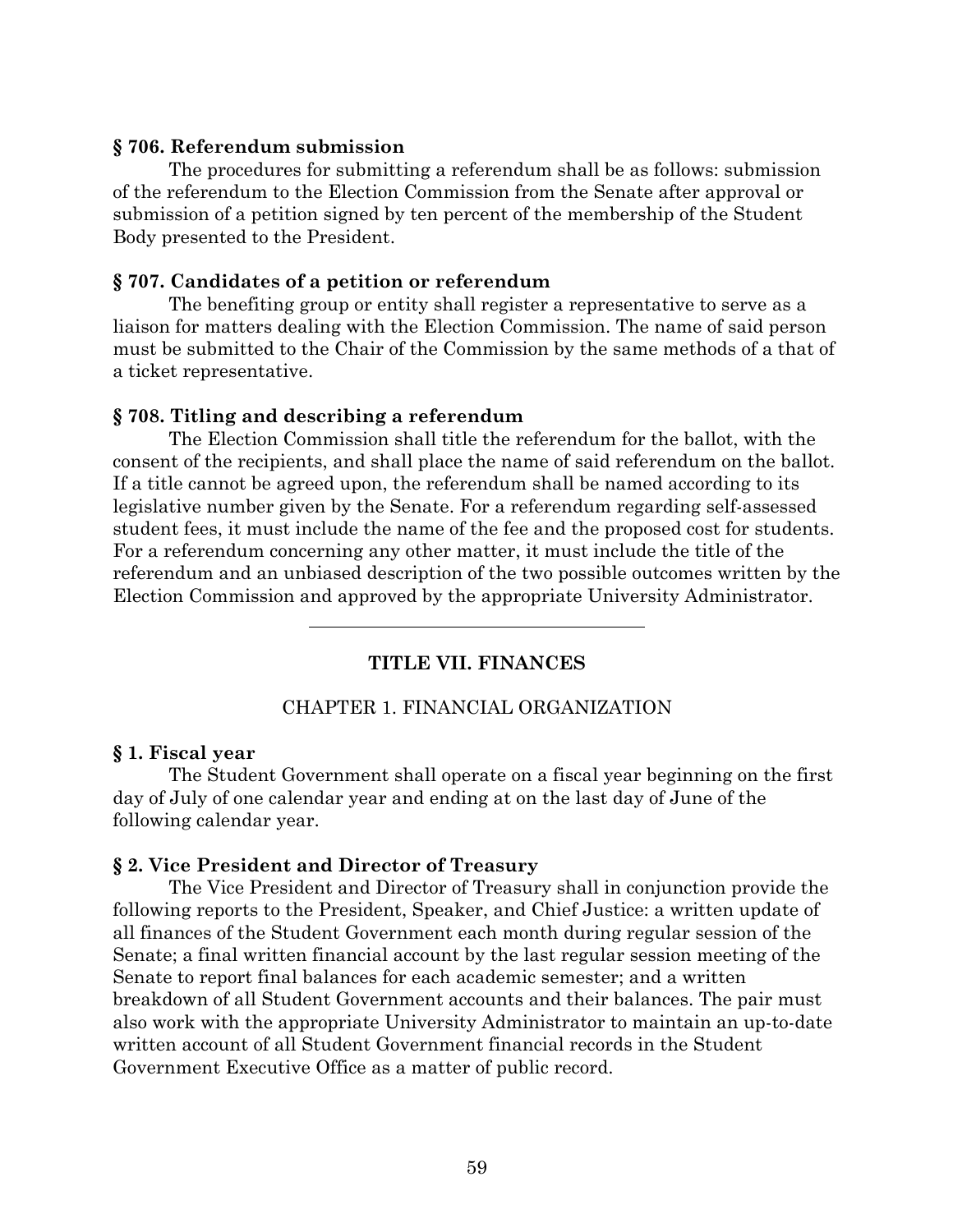## **§ 3. Ex-officio members of Committee on Budget & Appropriations**

The Vice President and Director of Treasury shall both be ex-officio, nonvoting members of the Senate Committee on Budget & Appropriations whenever such committee shall be standing.

### **§ 4. University Administrator for finance; in general**

The University Administrator assigned to handle finances shall be vested with the authority and responsibility to keep and be responsible for the accuracy of the financial records of the Student Government. The Student Government financial records shall be kept in accordance with University-accepted accounting practices and procedures. A copy of these records shall be given to the Vice President and the Director of Treasury on the first and fifteenth day of each month as to ensure accuracy, transparency, and accountability with the Student Body.

## **§ 5. University Administrator for finance; responsibilities**

The responsibilities of the University Administrator for finance shall include but are not limited to: managing budgets and all financial operations for the Student Government; monitoring and directing expenditures of various subgroups of Student Government and organizations associated with Student Government funds; working collaboratively with offices within Finance and Administrative Services (FAS) including Purchasing, Travel, Accounting Services, and Procurement; tracking expenditures and reconciling monthly ledgers for completeness, accuracy, and compliance with University and state regulations; providing guidance to the leadership of the Student Government in budget development and expenditure protocol; processing all financial documents; preparing all purchase orders, requisitions, travel reimbursements, foundation check requests, and deposit transmittals; meeting individually with all student organizations receiving Student Government funding; providing direction and support in the monitoring of budgets, reconciling monthly ledgers, and preparing budget forecast based on previous year's spending; advising the Department of Treasury; articulating University policies and procedures to Student Government leaders, committees, and student organizations that receive funds; maintaining Student Government financial records, including minutes, finance bills, working papers and correspondences; and processing payroll and wage employees.

## **§ 6. Student Government sponsorship**

When a project or activity is funded by Student Government, proper public notice, when appropriate, shall be given indicating the Student Government's sponsorship. For purpose of this section, proper public notice shall include, but not be limited to inclusion of the name of Student Government or Student Government logo in publicity for the funded project or activity. If the proper public notice is not given, the organization or group which was to have received the funds shall have forfeited all rights to those funds, and the funds shall automatically revert to the line items from which they were appropriated. The Senate shall notify the President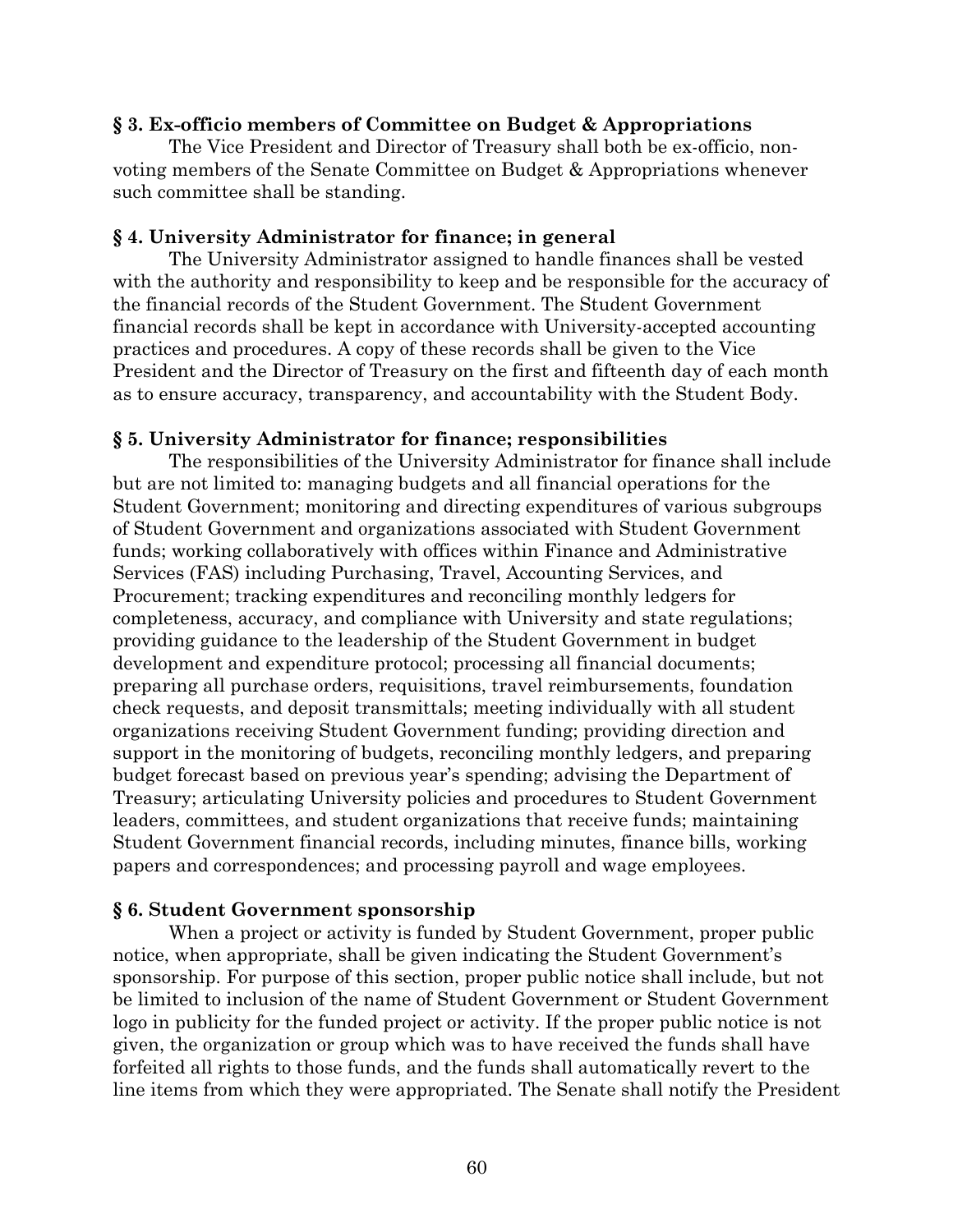of the fact through the agency of a resolution. The awarding of funding by Student Government does not explicitly reflect the views and opinions of Student Government as an organization.

# CHAPTER 2. STUDENT GOVERNMENT BUDGET

# **§ 101. Student Government Budget**

The President shall submit a proposed Student Government Budget to the Temporary Committee on Budget & Appropriations, to be authored by a Senator, for the coming fiscal year to be approved by the Senate immediately following the President's installation.

# **§ 102. Use of enrollment numbers**

The projected revenues for the Student Government Budget shall be determined by utilizing enrollment numbers and the currently designated fees.

# **§ 103. Legislative instrument of budget**

The Student Government Budget shall be considered by the Senate as a bill approved by two-thirds of the Senate present and voting and shall have been adopted for the upcoming fiscal year at or before the beginning of that fiscal year.

# **§ 104. Amendments to the budget**

A Senator may move to amend the Student Government Budget during its consideration. Any amendments made to the Student Government Budget must be approved by two-thirds of the Senate present and voting. No friendly amendments shall be allowed in amending the Student Government Budget.

# **§ 105. Prohibition on use of funds without budget**

No funds shall be appropriated or expended in a fiscal year unless and until the Student Government Budget for that fiscal year has been adopted.

# **§ 106. Unbalanced budget**

Should a budget become unbalanced by eventuation of a deficit balance in a line item, the Senate shall within fifteen class days amend said budget to remove the deficit.

# **§ 107. Review after fourteenth day enrollment numbers**

The Senate Committee on Budget & Appropriations when standing will review and amend the Student Government Budget each semester to reflect the fourteenth day enrollment numbers. If the Committee is not standing, the Vice President, Director of Treasury, and appropriate University Administrator shall meet to review and amend the Student Government Budget accordingly.

# **§ 108. Limitation on salaries**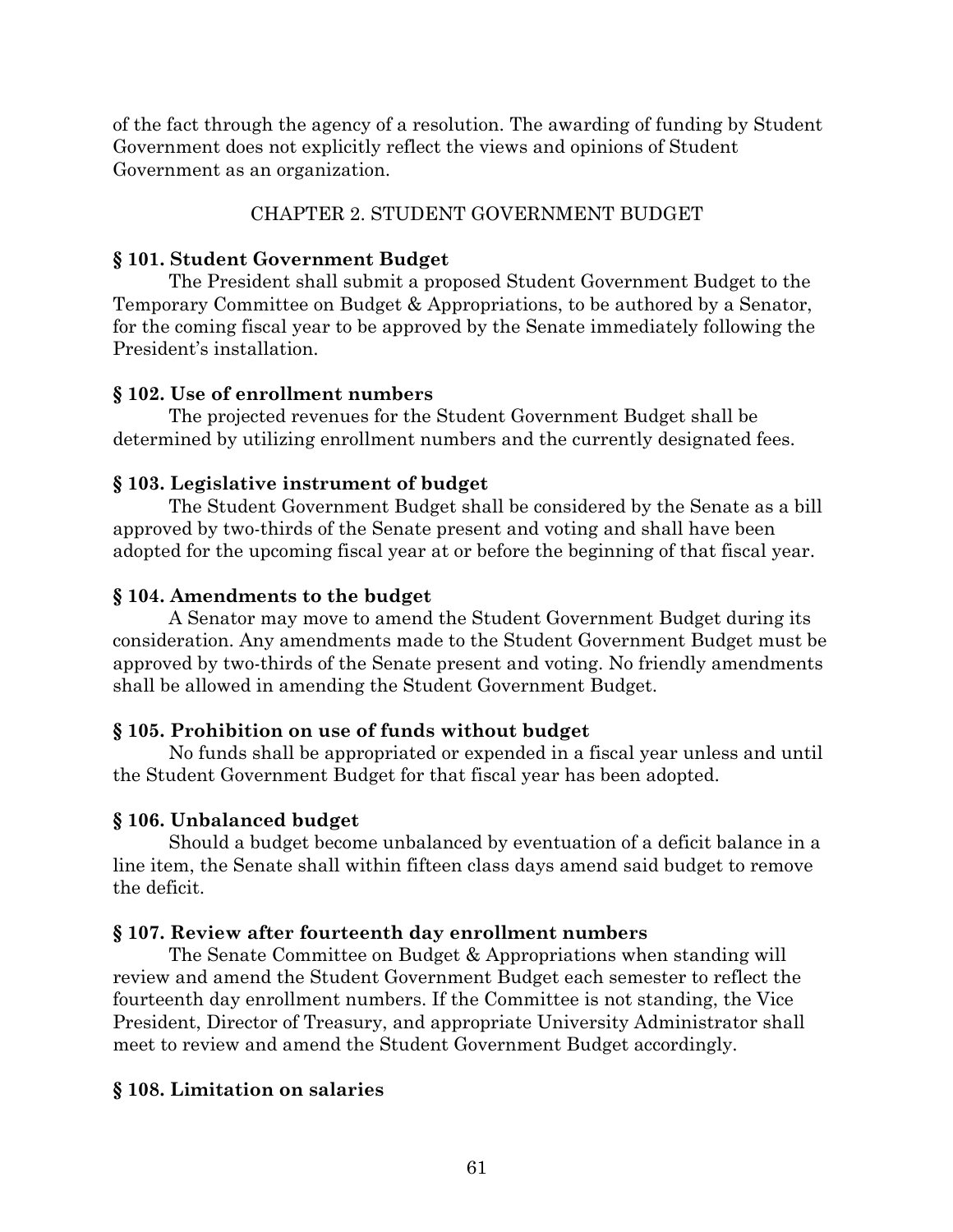No more than eighteen thousand dollars may be appropriated in the Student Government Budget for total salaries of Student Government officers during one fiscal year.

### **§ 109. Distribution of salaries**

Any student occupying a position with a designated salary in the Student Government Budget shall be paid up to but no more than one-eighth of the specified salary per month. The only exception to this rule is if a student does not receive the full one-eighth of a particular salary for a particular month during which they were on payroll, the student would be allowed to make up the difference over the next month or months through supplemental pay. Additional provisions may be provided for in the Student Government Budget.

## **§ 110. Unallocated funds**

If there are funds present in the Student Government Account that are not already allocated, said funds shall be available for use in the Student Government Budget.

## **§ 111. College Council funding in the Student Government Budget**

1College Council shall be appropriated an amount not less than five percent but not more than fifteen percent of the money paid by all students to the selfassessed fee for Student Government operational funds. Sixty-five percent of the total money shall be disbursed to each College Council delegation based on the number of students enrolled in the Academic Area. Thirty-five percent of the total money shall be disbursed equally among each Academic Area.

2The Roger Hadfield Ogden Honors delegation serves as an exception to the appropriation process. This delegation shall instead be responsible for raising their own funds. The Roger Hadfield Ogden Honors College delegation shall be funded by various means, including but not limited to fundraisers and donations. No student fees shall be allocated from Student Government to the Roger Hadfield Ogden Honors College delegation.

3Amounts appropriated to the College Council delegations shall be appropriated as separate line-items by Academic Area. The Director of Treasury shall notify the College Council of the amounts of money designated for that Academic Area by the end of each spring semester. Funds not expended by the end of the fiscal year will automatically carry over to the next fiscal year's College Council Surplus Account budget. The College Council Surplus Account at the end of the fiscal year will not carry over to the next fiscal year's Student Government Surplus Account. Those funds shall remain the College Council Surplus Account. In order to access the funds in the College Council Surplus Account, two-thirds of the full College Council must concur on the proposed use of the funds. Each College Council delegation shall file a projected, itemized expense report within their semester plans.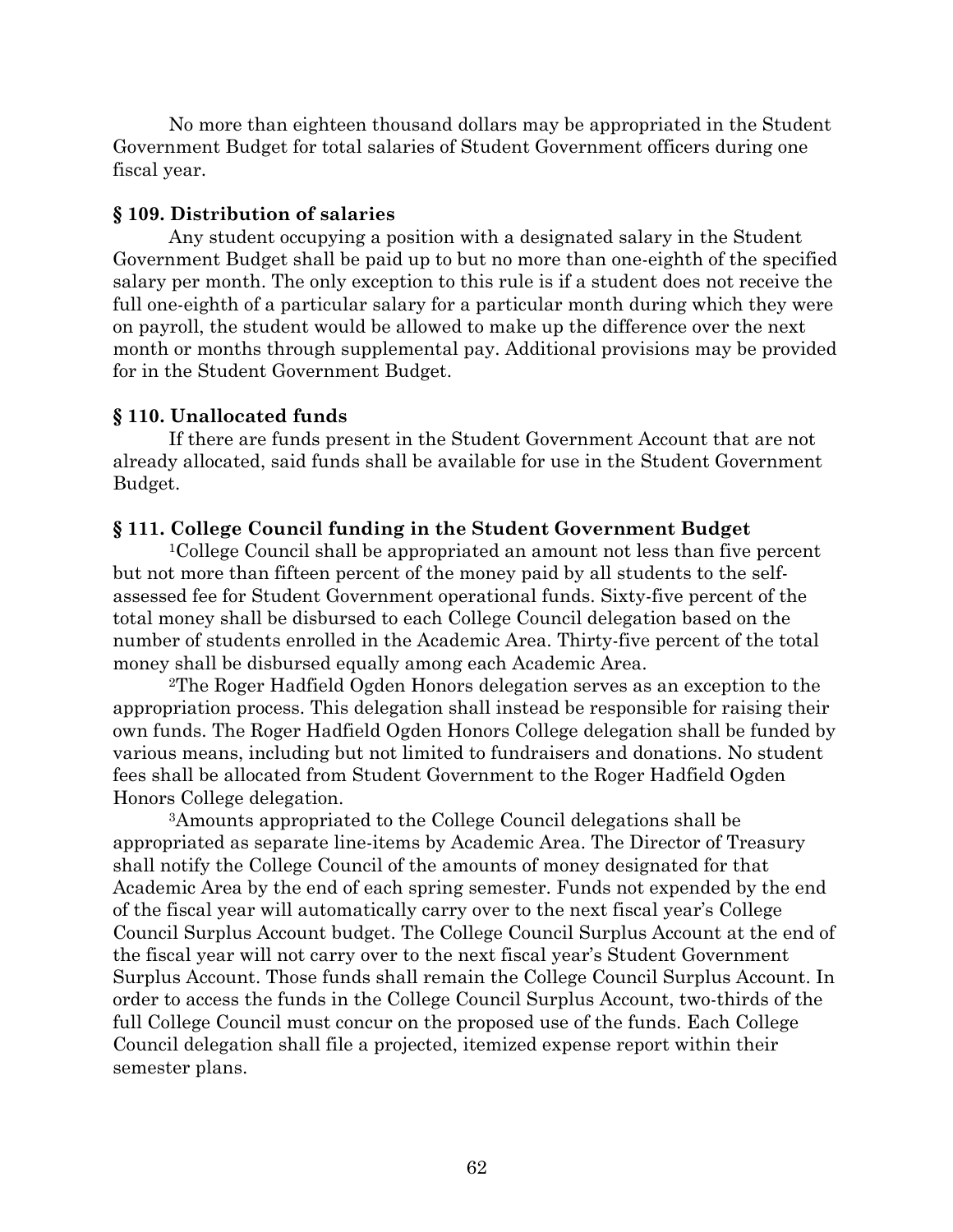#### CHAPTER 3. FUNDING BY THE SENATE

#### **§ 201. Senatorial authority to distribute funds**

The Senate shall have the authority to distribute funding from the Legislative General Contingency Account, Student Government Surplus Account, and the Student Government Initiatives Account with appropriate approval of the President.

#### **§ 202. Request for funding**

Requests for funding through the Senate shall be submitted through the Senate funding application. The Senate funding application shall be approved by a bill through the Temporary Committee on Budget & Appropriations in the Spring Organizational Session. Amendments to the application must be approved by the Chair of the Temporary Committee on Budget & Appropriations, the Speaker, and the appropriate University Administrator. A request for funding will be considered by the full Senate in the form of a bill. It is the duty of the author of such legislation to guide any student, registered student organization, or University department seeking funding through the funding process and inform said student, registered student organization, or University department of all funding procedures. The author of the bill must be present at the scheduled Committee on Budget & Appropriations meeting to supply the Committee with adequate and necessary information.

#### **§ 203. Reporting back to the Senate**

Each student, registered student organization, or University Department appropriated funds by the Student Government shall present a written or oral report to the Senate. The written or oral report shall be given no more than two regularly scheduled Senate meetings after the event for which the funds were appropriated. These reports will be noted by the Secretary of the Senate in the appropriate minutes. The reports shall include the following: the attendance numbers of the event; the success of the event; the final expense statement; any problems encountered; and the future plans of the student, registered student organization, or University Department; and the method of notification of Student Government sponsorship. Each student, registered student organization, or University department that is granted funds by the Student Government must give all receipts, paperwork, and any other documentation for the event to the appropriate University Administrator within thirty days of the close of the event and before the end of the fiscal year. Any failure to comply with this provision will automatically result in that the student, registered student organization, or University department being ineligible to receive Student Government funds for one year from the date of the event. It is the responsibility of the Chair of the Committee on Budget & Appropriations to make note of such occurrences and to inform their successor if necessary.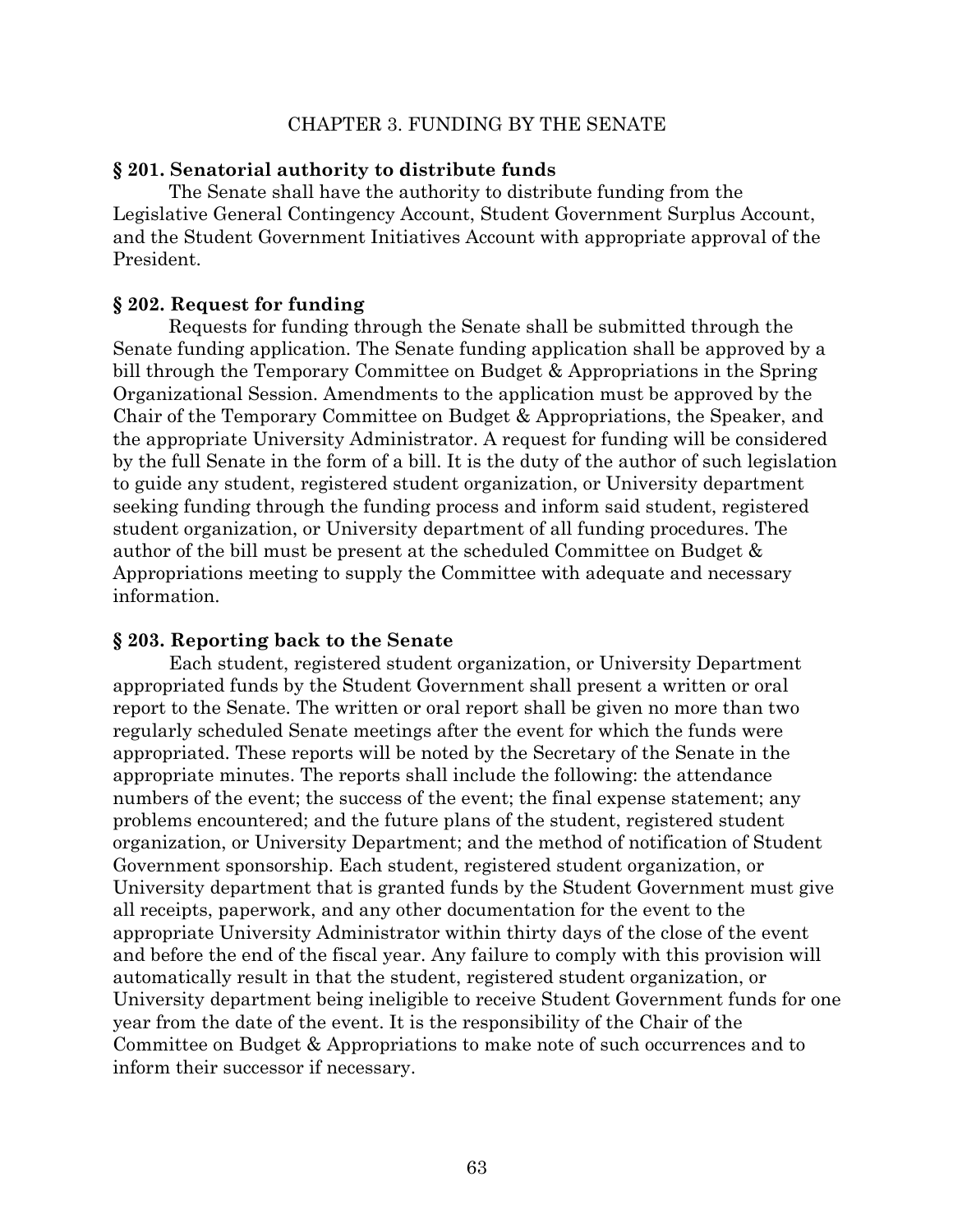### **§ 204. Restrictions on Senate funding**

1Any full-time student or registered student organization seeking funding from Senate that may qualify for funding from the Programming Support & Initiatives Fund (PSIF) or the Organizational Relief Fund (ORF) must first apply for funding through PSIF or ORF before requesting Senate funding.

2A student, registered student organization, or University Department shall only receive one Senate funding allocation per semester and cannot exceed two Senate funding allocations per academic year. An allocation is defined as a sponsored bill accompanied by a funding request form. No part-time student may request funds from the Senate with the exception of graduating seniors and graduate students.

3The Senate will not fund through a request made by a student, registered student organization, or University department: alcohol or an event where alcohol is present; clothing; charitable donations; decorations for events; salaries, stipends, and scholarship; gift cards or cash awards; retroactive spending with the exception of travel expenses approved before travel occurs; and non-sustainable materials, if good faith attempts have not been made to find sustainable alternatives. Food and drink may be funded up to thirteen dollars per student based on anticipated attendance. The only exception to this is when funding travel and the cost of food or drink is included in the cost of registration for an event. Events funded by the Senate cannot charge paid admission to students and must be advertised as such.

## CHAPTER 4. FINANCIAL ACCOUNTS

## **§ 301. Student Government Surplus Account**

All remaining funds in Student Government Operating Accounts, with the exception of the College Council Surplus Account, at the end of each fiscal year are transferred to the Student Government Surplus Account. Senators may request surplus funds by bill. The account shall be viewed as a rainy-day fund that may only be used for non-recurring expenses. The author of bill should show proof of reasonable effort that other funding sources were pursued for the expenditure previously. No money shall be appropriated from this account for student travel. No money shall be appropriated from this account for student, a registered student organization, or University department.

## **§ 302. Student Government Initiatives Account**

Funds from this account may be requested via a bill. This account may be used for student initiatives and programs. No money shall be allocated from this for student travel. Funds allocated from this account are limited to be used within the fiscal year in which they are requested. The Senate shall not allocate more than sixty percent of the Student Government Initiatives Account during the Spring semester as allocated by full-time enrollment.

## **§ 303. Newspaper Initiative Account**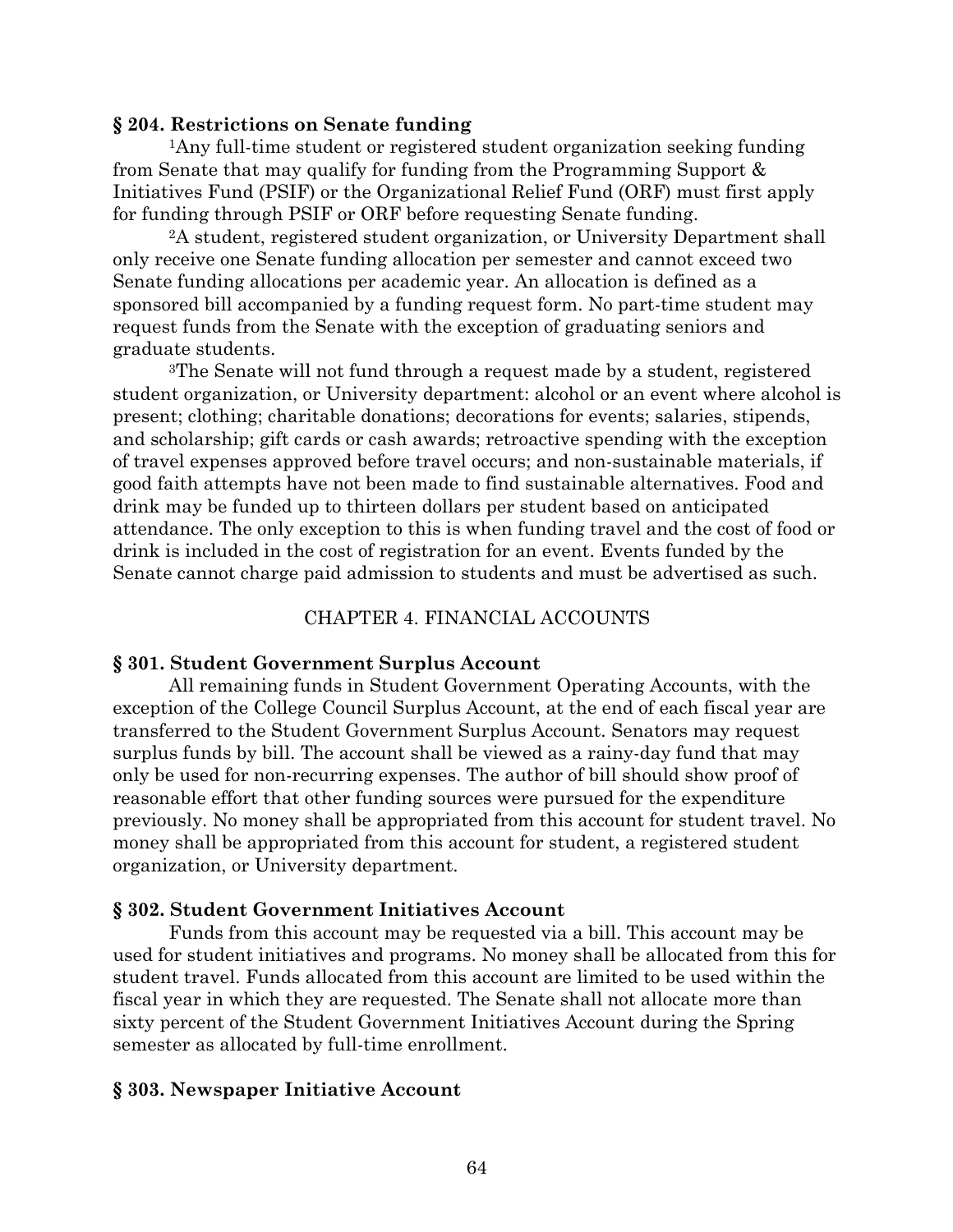The account is dispersed by agreement of the Speaker and the President. This account is to be used to fund the Student Government Newspaper.

# **§ 304. President's Contingency**

These accounts are under the control of the President as enumerated in the Student Government Budget. Any remaining funds in this account will be transferred to the Student Government Surplus Account.

# **§ 305. Vice President's Contingency**

This account is under the control of the Vice President as enumerated in the Student Government Budget. Any remaining funds in this account will be transferred to the Student Government Surplus Account.

# **§ 306. Election Commission's Contingency**

This account is under the control of the Election Commission as enumerated in the Student Government Budget. Any remaining funds in this account will be transferred to the Student Government Surplus Account.

# **§ 307. Legislative Contingency**

This account is under control of the Senate and the President and is accessed by a bill. Any remaining funds in the account will be transferred to the Student Government Surplus Account. The Senate shall not spend more than sixty percent of the originally budgeted contingency account during the Fall Semester as allocated in the Student Government Budget.

# **§ 308. Speaker's Contingency**

These accounts are under the control of the Speaker as enumerated in the Student Government Budget. Any remaining funds in this account will be transferred to the Student Government Surplus Account.

# **§ 309. Chief Justice's Contingency**

This account is under the control of the Chief Justice as enumerated in the Student Government Budget. Any remaining funds in this account will be transferred to the Student Government Surplus Account.

# **§ 310. College Council Account**

This is the parent account of all College Council funding at the beginning of each fiscal year. Revenues in this account will automatically be distributed to College Council delegations as enumerated in the Student Government Budget.

# **§ 311. Student Government Corporate Sponsorship Account**

This account is under the control of the President. The Corporate Sponsorship Package, which shall include but not be limited to a list of events, programs, and initiatives where sponsorship money will be spent, must be approved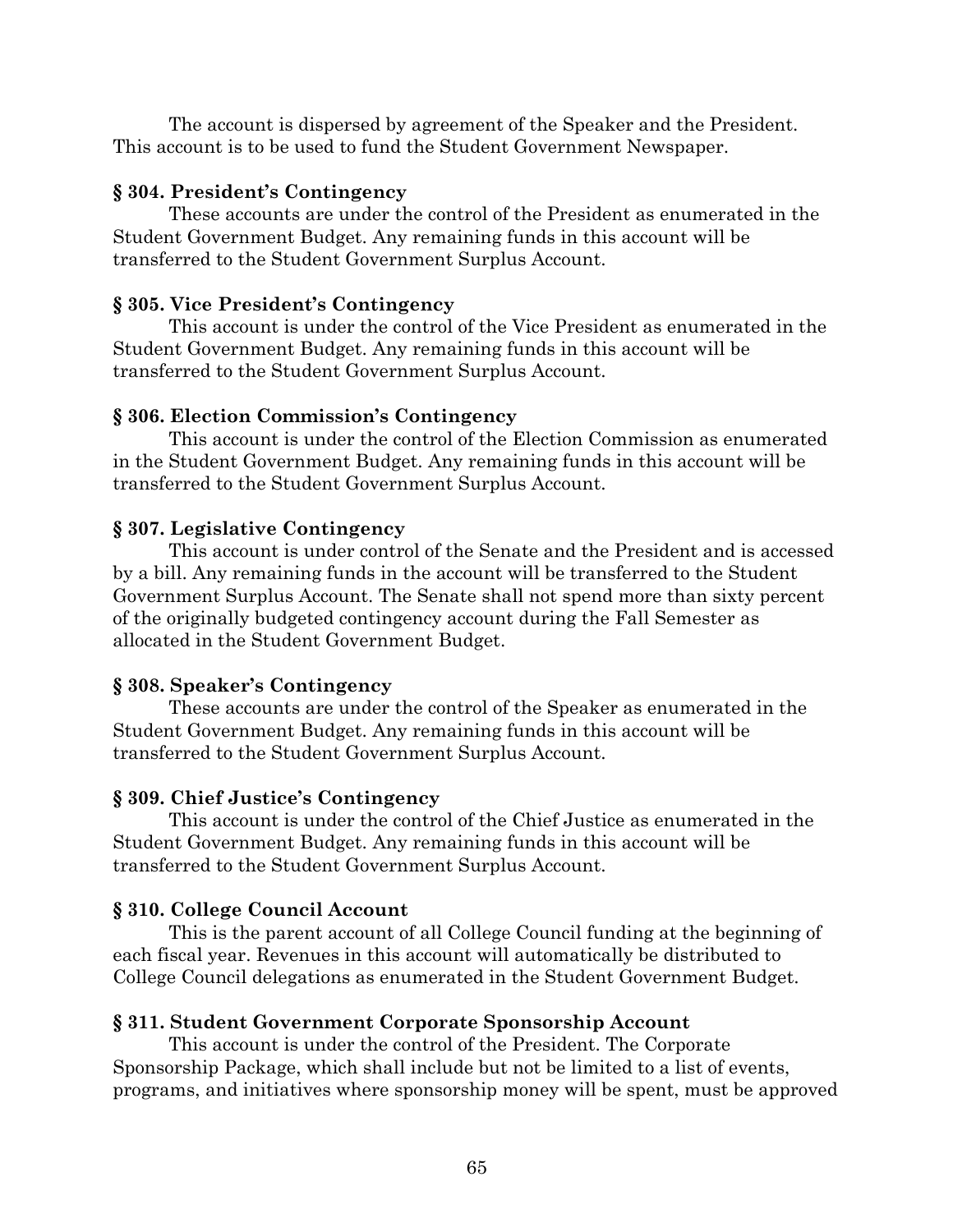by a majority of the Senate present and voting at the Spring Organizational Session. However, any combined expenditure from the Student Government Corporate Sponsorship Account that is not explicitly named and listed on the fundraising packet and other private Student Government accounts shall require notification by the President to the Senate at the next regularly scheduled Senate meeting. Any remaining funds in this account will be rolled over from fiscal year to fiscal year.

# **TITLE VIII. AUXILIARY ENTITES**

## CHAPTER 1. EXTERNAL ENTITIES

## **§ 1. Administrators of the External Entities Catalog**

The Secretary of the Senate and Chief of Staff shall work in conjunction to create and maintain the External Entities Catalog.

## **§ 2. Location of the Catalog**

The Catalog shall be located in the Student Government Register and shall be made publicly available on the Student Government website.

## **§ 3. Content of the Catalog**

The Catalog shall list each external entity to which officers of the Student Government have appointment authority. The Catalog shall include the purpose of the external entity, the relevant appointments made my specific Student Government officers, and where the authoritative documents of the external entity can be found.

## CHAPTER 2. INTERNAL ENTITIES

### **§ 101. Internal entity; creation**

All internal entities of the Student Government shall be created by executive order of the President, legislative order of the Speaker, resolution of the Senate, or judicial order of the Chief Justice.

## **§ 102. Required contents of order or resolution**

The order or resolution creating an internal entity shall include: the name of the entity, the number of members; the name of the positions on the entity; if applicable, the name of the students filling such positions; the beginning date and length of existence of the entity; the goals and objectives of the entity; and the powers, duties, and responsibilities of the entity and of the members thereof.

## **§ 103. Length of existence of internal entities**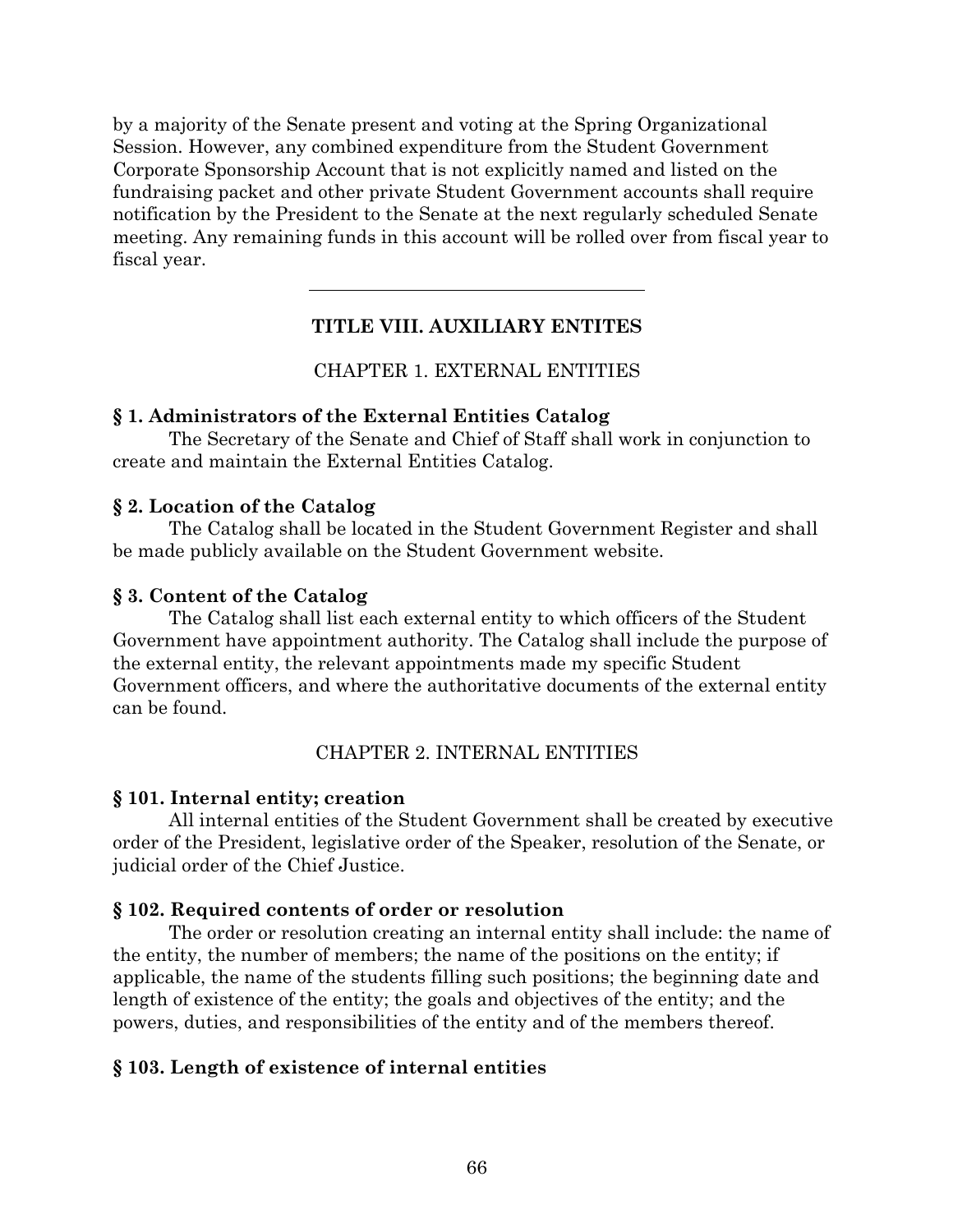No internal entity shall exist after the Spring Organizational Session occurring in the academic year in which the entity was created.

# CHAPTER 3. CAUCUSES

## **§ 201. Definition of caucus**

A caucus shall be defined as a standing group of students which are unified under a common governing structure. A standing group of students shall be defined as a group of students with a common cause.

# **§ 202. Composition of a caucus**

A caucus will consist of a maximum of twelve voting members all of which must be full-time students at the University with three being officers of the executive branch, three being officers of the legislative branch, and six being representatives from other student organizations or constituencies. A caucus shall have at least one legislative officer and one executive officer of the Student Government. Necessary membership shall be defined as a minimum of one legislative officer, one executive officer, and two other voting members.

# **§ 203. Recognition as a caucus**

A standing group of students must submit a request for recognition as a caucus to the Speaker of the Senate with a proposed governing structure for the proposed caucus and the following information: the name of the proposed caucus and a description of the common cause of the standing group of students. Upon receiving a request should the caucus meet the aforementioned requirements, the Speaker shall assign a Senator to author a resolution establishing the caucus to be approved by the full Senate.

# **§ 204. Continuity of a caucus**

If a caucus is unable to obtain and retain necessary membership for any amount of time past one semester, the caucus shall not be recognized by the Student Government as a legitimate entity and must reapply to the Speaker for consideration as a legitimate entity.

# CHAPTER 4. FRESHMAN LEADERSHIP COUNCIL

# **§ 301. Purpose**

The purpose of the Freshman Leadership Council (FLC) shall be: to provide incoming freshmen with opportunities to learn more about the inner workings of the Student Government, to develop and practice their understanding of leadership and community service; and to cultivate a supportive community for first year undergraduate students.

# **§ 302. Composition**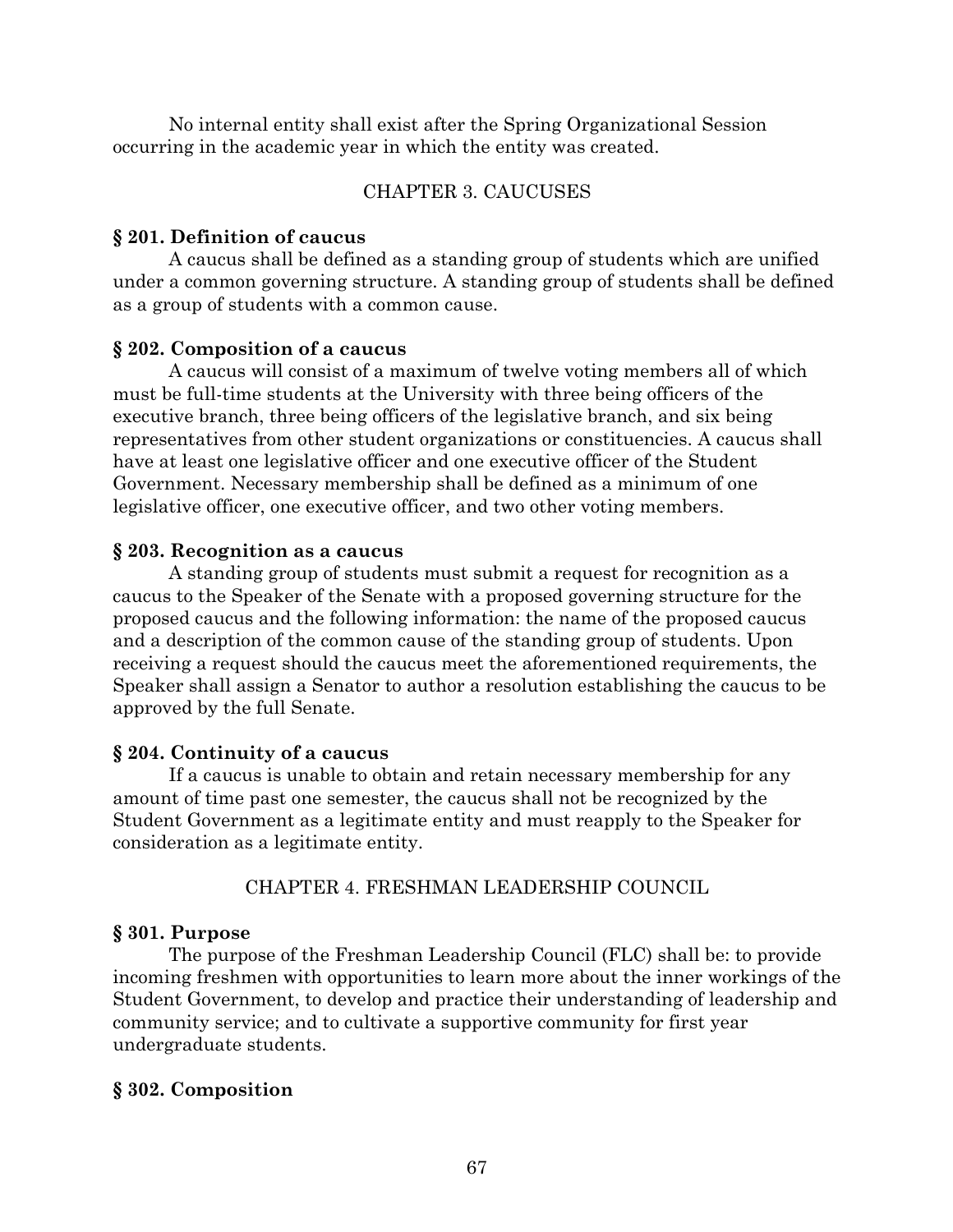The Council shall be composed of a Director, Assistant Directors, Small Group Leaders, and Councilmembers.

## **§ 303. Appointment of the Director and Assistant Directors**

The Director and Assistant Directors shall be appointed by the President and approved by two-thirds of the Senate present and voting. No more than one Director may be appointed. The Director must have at least two semesters of experience as an officer of the Student Government. No more than three Assistant Directors may be appointed. At least one Assistant Director must be a sitting Senator. At least one Assistant Director must have at least one semester of experience as an officer of the Student Government.

# **§ 304. Responsibilities of the Director**

The responsibilities of the Director shall include but not be limited to: planning the composition of the Council meetings before the Fall Semester; executing the Small Group Leader interview and application process, leading the meetings of the Council; meeting with the branch heads to discuss semester plans as necessary; and informing the executive and legislative officers of any updates no less than twice per semester at respective meetings.

# **§ 305. Responsibilities of the Assistant Directors**

The responsibilities of the Assistant Directors shall include but not be limited to: planning cohesions for the Council; assisting the Director as the Director sees fit; logging requirements of the Councilmembers; and cultivating relationships with Councilmembers.

# **§ 306. Appointment of Small Group Leaders**

The Director shall appoint the Small Group Leaders. There shall be two Small Group Leaders assigned to each small group. At least fifty percent of Small Group Leaders must be sitting Student Government officers. The ratio of Small Group Leaders as executive officers to legislative officers of the Student Government may not exceed three executive officers for every two legislative officers, unless the applicant pool from one branch is not large enough to numerically satisfy this requirement.

# **§ 307. Responsibilities of Small Group Leaders**

The responsibilities of the Small Group Leaders shall include but not be limited to: facilitating discussion among Councilmembers during weekly meetings and molding Councilmembers to become dynamic leaders in respective organizations beyond the University.

# **§ 308. Small groups**